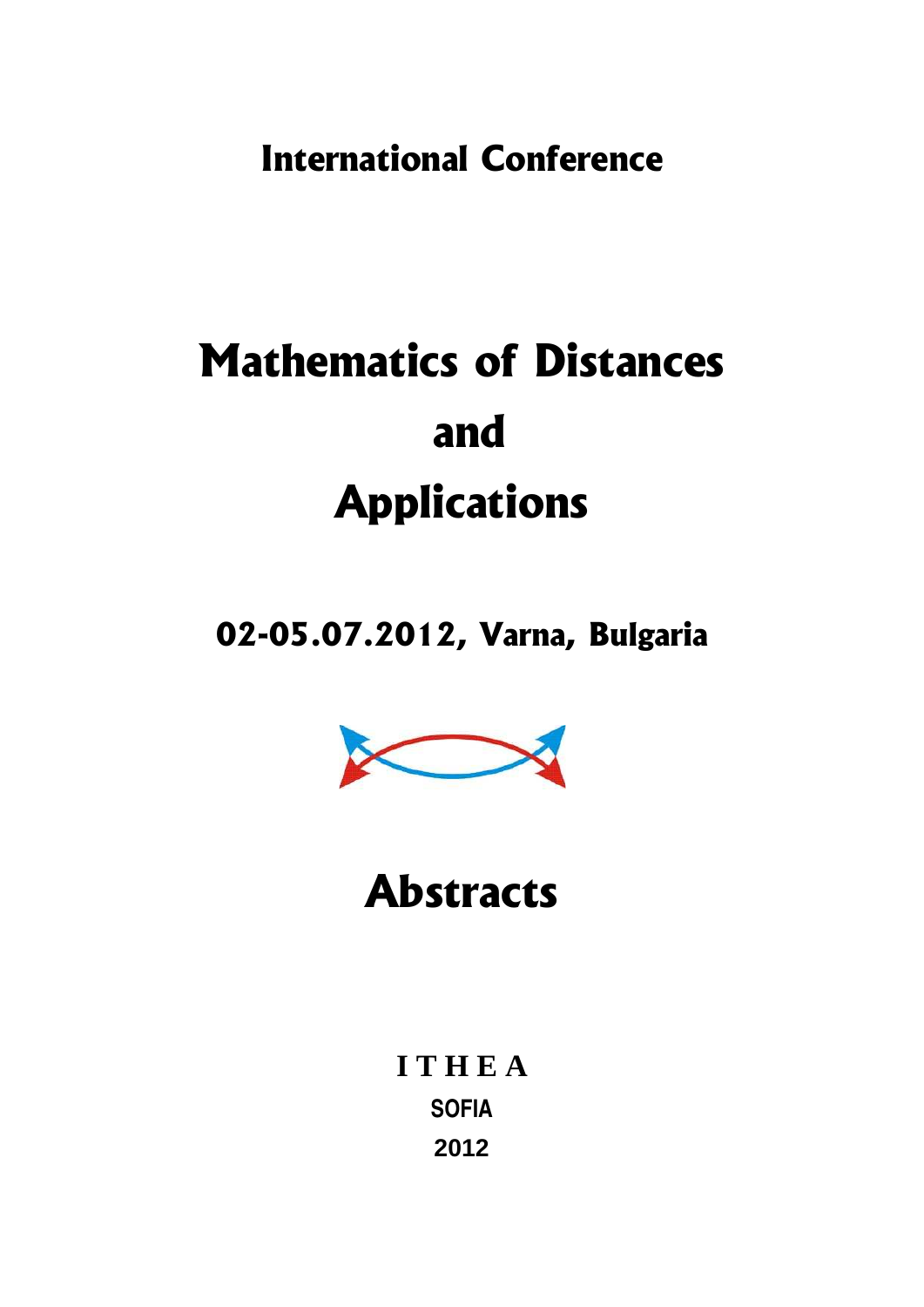Michel Deza, Michel Petitjean, Krassimir Markov (eds.) Abstracts of the International Conference "Mathematics of Distances and Applications", July 02-05, 2012, Varna, Bulgaria ITHEA® Sofia, Bulgaria, 2012

First edition

Recommended for publication by The Scientific Council of the Institute of Information Theories and Applications FOI ITHEA

The abstracts accepted to be presented at the International Conference "Mathematics of Distances and Applications", July 02-05, 2012, Varna, Bulgaria are published in this booklet.

The concept of distance is basic to human experience. In everyday life it usually means some degree of closeness of two physical objects or ideas, i.e., length, time interval, gap, rank difference, coolness or remoteness, while the term metric is often used as a standard for a measurement. Except for the last two topics, the mathematical meaning of those terms, which is an abstraction of measurement is considered. Distance metrics and distances have now become an essential tool in many areas of Mathematics and its applications including Geometry, Probability, Statistics, Coding/Graph Theory, Clustering, Data Analysis, Pattern Recognition, Networks, Engineering, Computer Graphics/Vision, Astronomy, Cosmology, Molecular Biology, and many other areas of science. Devising the most suitable distance metrics and similarities, to quantify the proximity between objects, has become a standard task for many researchers. Especially intense ongoing search for such distances occurs, for example, in Computational Biology, Image Analysis, Speech Recognition, and Information Retrieval.

For experts in the field of mathematics, information technologies as well as for practical users.

General Sponsor: Consortium FOI Bulgaria [\(www.foibg.com\).](http://www.foibg.com/)

Printed in Bulgaria

#### **Copyright © 2012 All rights reserved**

© 2012 ITHEA® – Publisher; Sofia, 1000, P.O.B. 775, Bulgaria. [www.ithea.org](http://www.ithea.org/) ; e-mail: [info@foibg.com](mailto:info@foibg.com) 

© 2012 Michel Deza, Michel Petitjean, Krassimir Markov – Editors

© 2012 Krassimira B. Ivanova – Technical editor

© 2012 For all authors in the book.

® ITHEA is a registered trade mark of FOI-COMMERCE Co.

FSBN 978-954-16-2019-9 (paper); 978-954-16-2020-5 (online) IOI-978954/16/20199/0 (paper); IOI-978954/16/20205/0 (online) ITHEA, Sofia, 2012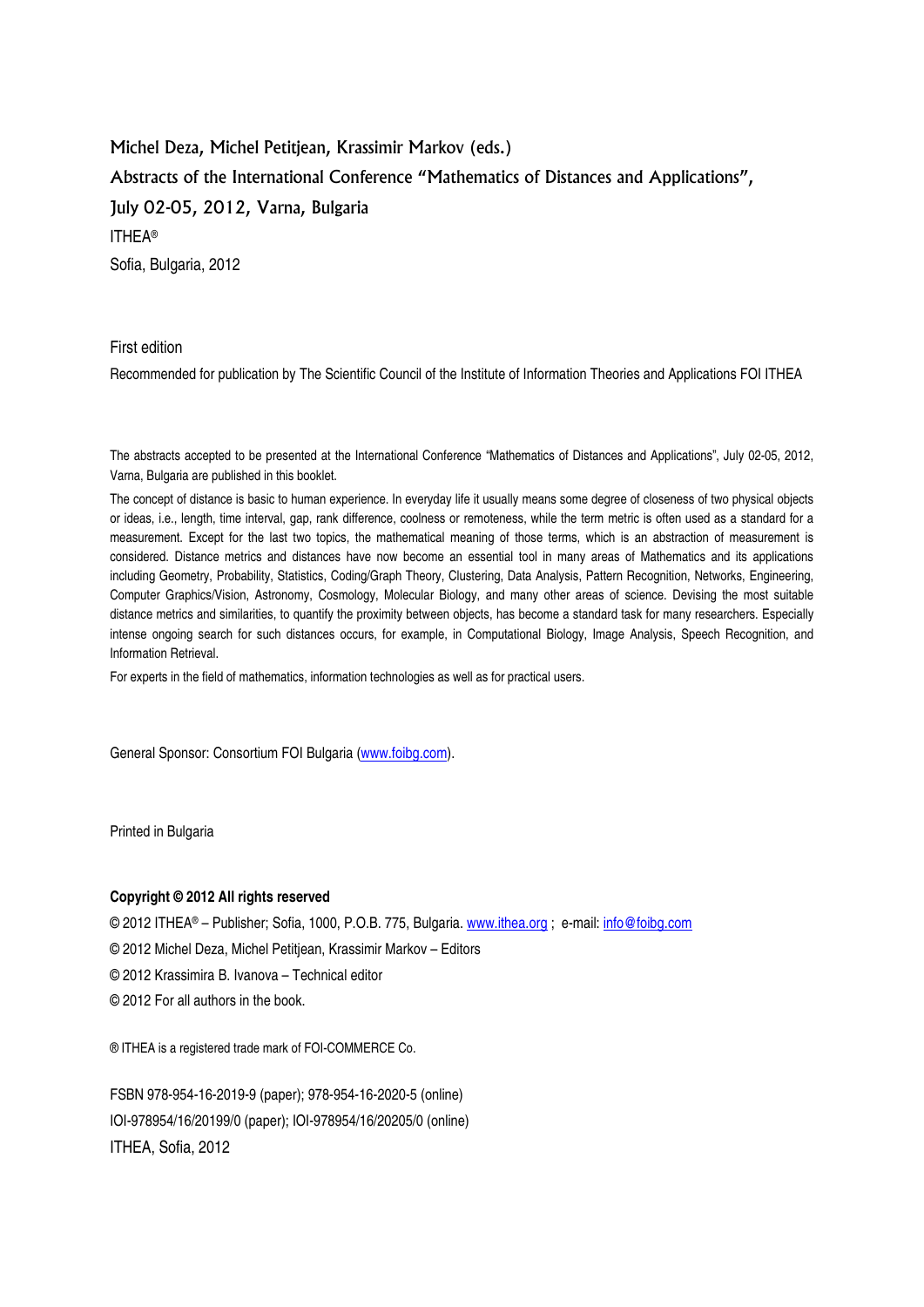#### International Conference

#### **Mathematics of Distances and Applications**

July 02-05, 2012

Hotel "PANORAMA" in the resort St. Constantine & Helena, Varna, Bulgaria [http://www.panoramahotel.bg](http://www.panoramahotel.bg/)

#### **Program committee**

| Michel Deza              | (France)                     | michel.deza@ens.fr           |
|--------------------------|------------------------------|------------------------------|
| Krassimir Markov         | (Bulgaria)                   | markov@foibg.com             |
| Michel Petitjean         | (France)                     | petitjean.chiral@gmail.com   |
| Tetsuo Asano             | (Japan)                      | t-asano@jaist.ac.jp          |
| <b>Michael Baake</b>     | (Germany)                    | mbaake@math.uni-bielefeld.de |
| Stefan Dodunekov         | (Bulgaria)                   | stedo@math.bas.bg            |
| Ehtibar Dzhafarov        | (USA)                        | ehtibar@purdue.edu           |
| Ernst Gabidulin          | (Russia)                     | ernst_gabidulin@yahoo.com    |
| Uwe Grimm                | (UK)                         | u.g.grimm@open.ac.uk         |
| Vladimir Gurvich         | (USA)                        | vladimir.gurvich@gmail.com   |
| Sandi Klavzar            | (Slovenia)                   | sandi.klavzar@fmf.uni-lj.si  |
| Jacobus Koolen           | (South Korea)                | jacobus_koolen@yahoo.com     |
| <b>Svetlozar Rachev</b>  | (USA)                        | rachev@qf.ams.stonybrook.edu |
| Egon Schulte             | (USA)                        | egonschulte@gmail.com        |
| <b>Sergey Shpectorov</b> | (UK)                         | s.shpectorov@bham.ac.uk      |
| Kokichi Sugihara         | (Japan)                      | kokichis@isc.meiji.ac.jp     |
| Koen Vanhoof             | (Belgium)                    | koen.vanhoof@uhasselt.be     |
| Cedric Villani           | (France) (Fields Medal 2010) | villani@math.univ-lyon1.fr   |

#### **Special sessions and organizers**

"Geometric complexity in aperiodic order" (Michael Baake and Uwe Grimm) "Coding theory" (Stefan Dodunekov, Ernst Gabidulin).

"Applications of distances in behavioral and life sciences" (Ehtibar Dzhafarov)

"Discrete geometry, combinatorics, and distances" (Egon Schulte)

#### **Conference organizers**

- ITHEA International Scientific Society
- Institute of Information Theories and Applications FOI ITHEA (Bulgaria)
- Institute of Mathematics and Informatics, BAS (Bulgaria)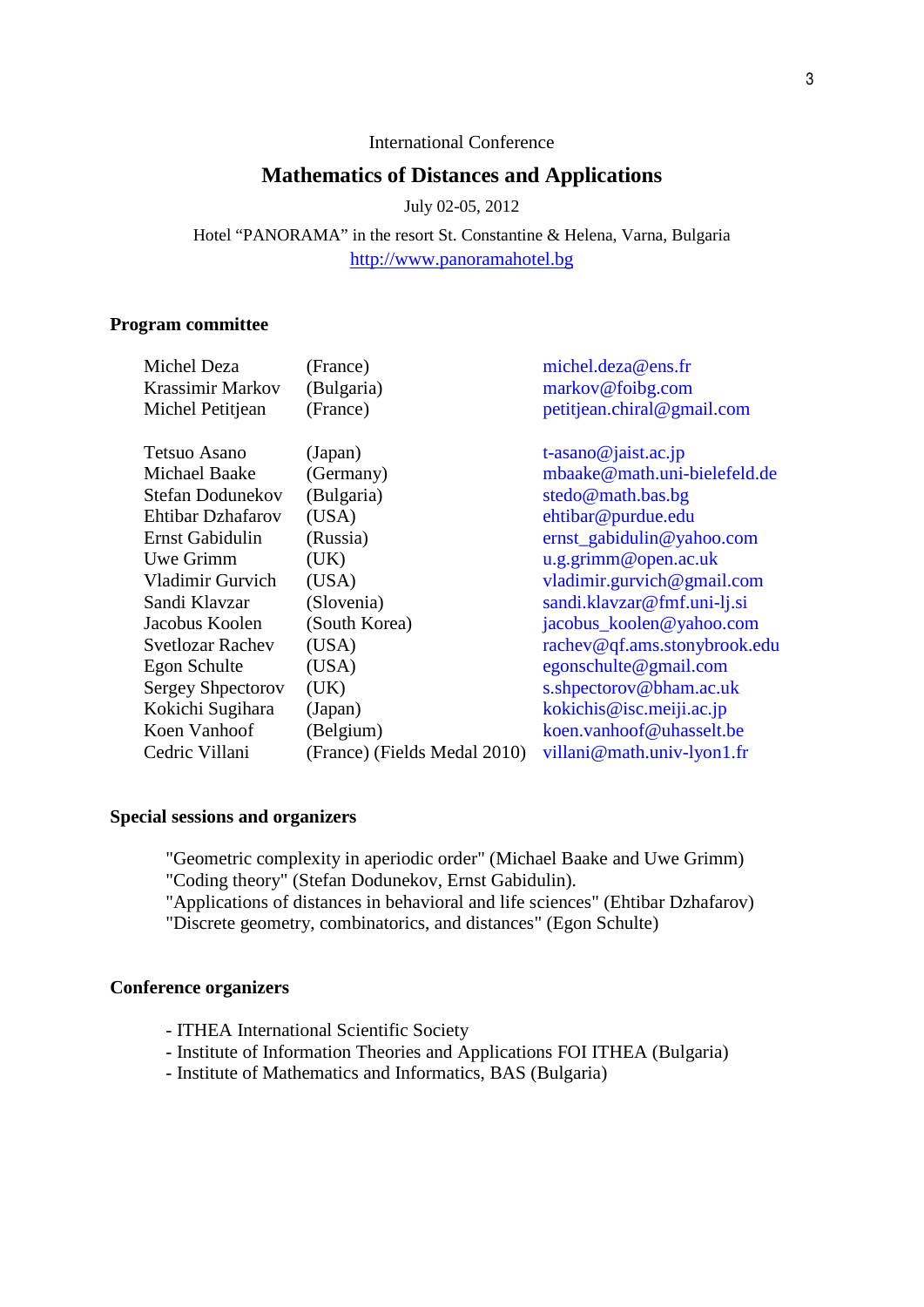۰

## **Table of contents**

| Metric based recommender systems                                                        |    |
|-----------------------------------------------------------------------------------------|----|
|                                                                                         | 7  |
| Differential geometry derived from divergence functions: information geometry approach  | 8  |
| Buffon Sylvester problem and parallel X-ray tomography of planar convex domains         |    |
|                                                                                         | 9  |
| Distance based indices-Gutman index                                                     |    |
|                                                                                         | 10 |
| Rank codes over Gaussian integers and space time block codes                            |    |
|                                                                                         | 11 |
| Classification results for $(v, k, 1)$ cyclic difference families with small parameters |    |
|                                                                                         | 12 |
| Several distance problems in proverb classification                                     |    |
|                                                                                         | 13 |
| Logarithmic distances in graphs                                                         |    |
|                                                                                         | 14 |
| Some results on INDSCAL dimension                                                       |    |
|                                                                                         | 15 |
| Ultrametric Fechnerian scaling of discrete object sets                                  |    |
|                                                                                         | 16 |
| <b>Dissimilarity cumulation theory</b>                                                  |    |
|                                                                                         | 17 |
| Aperiodic order in self-assembly with anisotropic particles and competing distances     |    |
|                                                                                         | 18 |
| Symmetrization: ranking and clustering in protein interfaces                            |    |
|                                                                                         | 19 |
| Intervals as ultrametric approximations according to the supremum norm                  |    |
|                                                                                         | 20 |
| Bi-Lipschitz equivalence and wobbling equivalence of Delone sets                        |    |
|                                                                                         | 21 |
| A brief survey of metrics in coding theory                                              |    |
|                                                                                         | 22 |
| Cones of weighted quasimetrics, weighted quasihypermetrics and of oriented cuts         |    |
|                                                                                         | 23 |
| The L-eccentricity and the exchange property of least central subtrees                  |    |
|                                                                                         | 24 |
| Distances in the pyramidal hyper clustering high-dimensional data                       |    |
|                                                                                         | 25 |
| Tiling vertices and the spacing distribution of its radial projections                  |    |
|                                                                                         | 26 |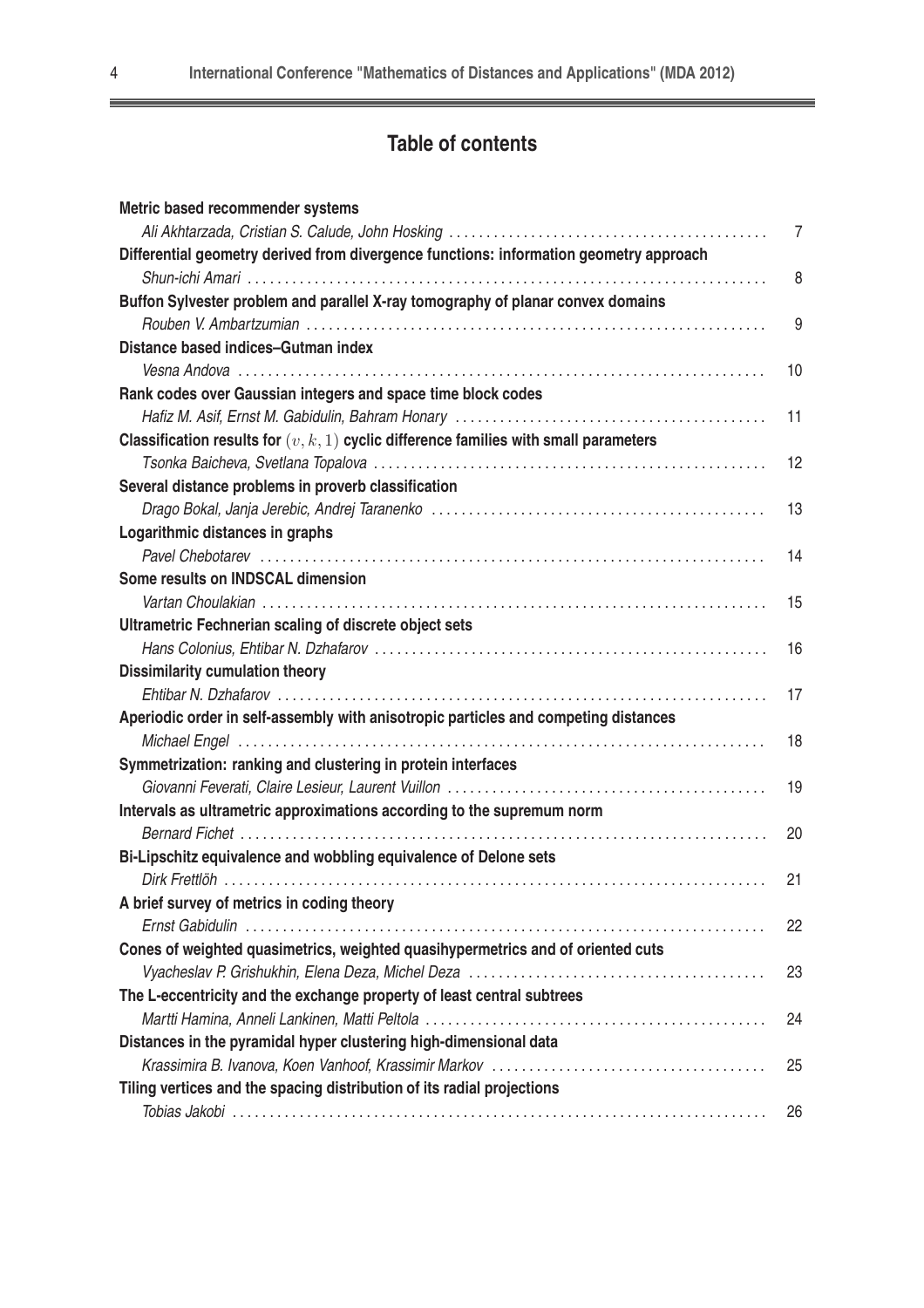$=$ 

## **Table of contents (continued)**

| <b>Regular inversive polytopes</b>                                                    |    |
|---------------------------------------------------------------------------------------|----|
|                                                                                       | 27 |
| On covering properties of the icosahedral tiling $\mathcal{T}^{*(2F)}$                |    |
|                                                                                       | 28 |
| <b>Distances on antimatroids</b>                                                      |    |
|                                                                                       | 29 |
| On t-path closed graphs                                                               |    |
|                                                                                       | 30 |
| Distance between objects described by predicate formulas                              |    |
|                                                                                       | 31 |
| Pseudo-quasi metrics on jointly distributed random variables                          |    |
|                                                                                       | 32 |
| Distance-transitive graphs admit semiregular automorphisms                            |    |
|                                                                                       | 33 |
| On the split structure of lifted groups, I                                            |    |
|                                                                                       | 34 |
| An infinite family of half-arc-transitive graphs with universal reachability relation |    |
|                                                                                       | 35 |
| Construction of geometric divergence on $q$ -exponential family                       |    |
|                                                                                       | 36 |
| Counting area and volume for non-Euclidean polyhedra through side lengths             |    |
|                                                                                       | 37 |
| An ergodic theorem for generalized random Fibonacci substitutions                     |    |
|                                                                                       | 38 |
| Translational and geodesic distances and spheres in the 8 homogeneous 3-geometries    |    |
|                                                                                       | 39 |
| On the discretization of distance geometry problems                                   |    |
|                                                                                       | 40 |
| <b>Ojject and distance in Bernard Bolzano</b>                                         |    |
|                                                                                       | 41 |
| Geometrical tools for alpha-Voronoi partitions                                        |    |
|                                                                                       | 42 |
| New classes of metric spaces of measurable multisets and sets                         |    |
|                                                                                       | 43 |
| $L^1$ -separation distance between several probability densities                      |    |
|                                                                                       | 44 |
| On the base matroid polytope                                                          |    |
|                                                                                       | 45 |
| Scaling properties of the Fibonacci trace-map stable set                              |    |
|                                                                                       | 46 |
|                                                                                       |    |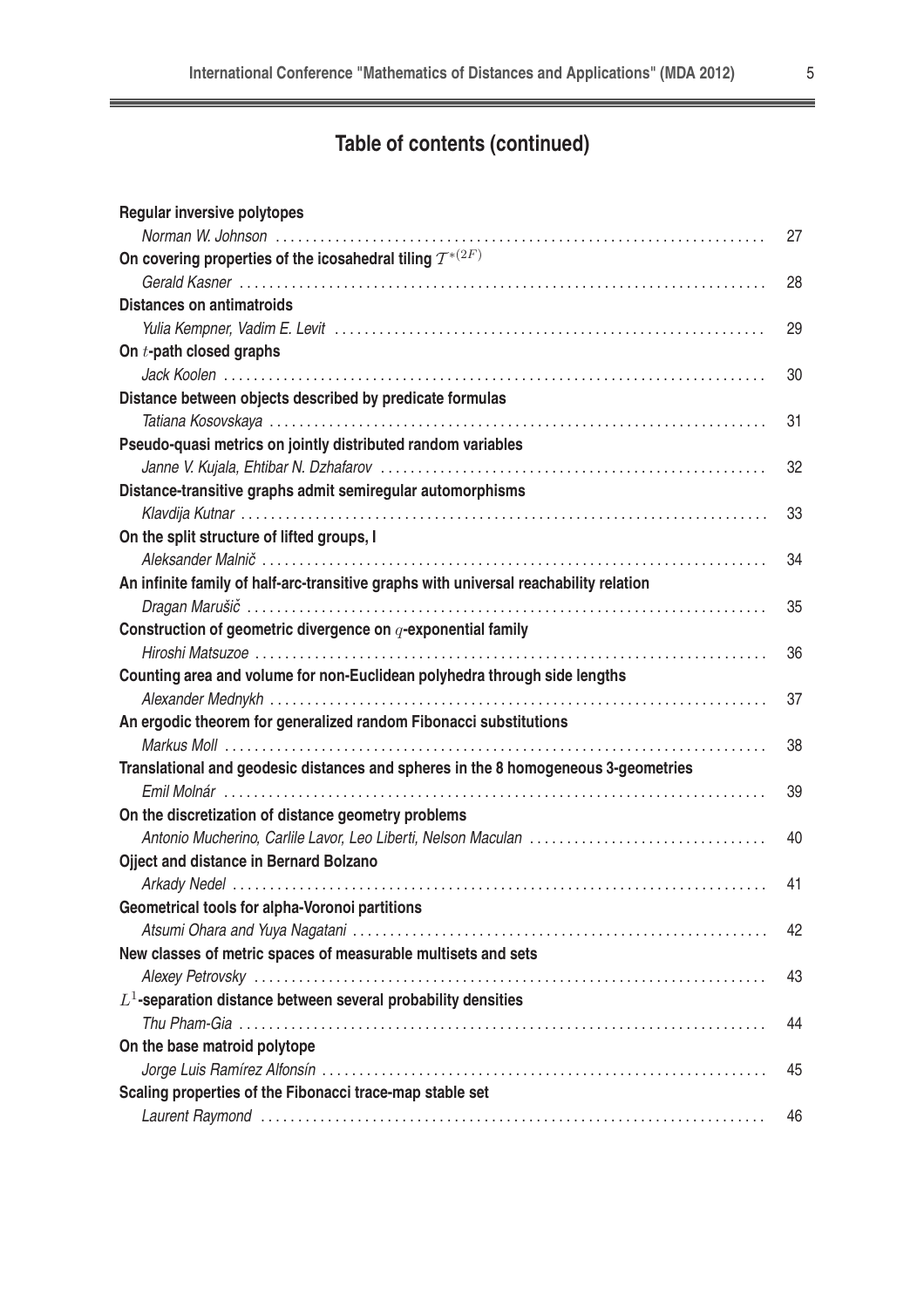## **Table of contents (continued)**

| Informational geometric properties of escort transformation on exponential models                                                                      |    |
|--------------------------------------------------------------------------------------------------------------------------------------------------------|----|
|                                                                                                                                                        | 47 |
| Distances in N-fold rhombic quasicrystals                                                                                                              |    |
|                                                                                                                                                        | 48 |
| Metric tensor as degree of coherence in the dynamical organization of the central nervous system                                                       |    |
|                                                                                                                                                        | 49 |
| How the minimum number of cycles of length $m$ in a strongly connected tournament of order $n$<br>depends on the maximum distance between two vertices |    |
|                                                                                                                                                        | 50 |
| <b>Cube-like polytopes and complexes</b>                                                                                                               |    |
|                                                                                                                                                        | 51 |
| The generalization of matrix multiplication                                                                                                            |    |
|                                                                                                                                                        | 52 |
| Complexity of some remarkable aperiodic patterns: Kolakoski sequences, visible Ammann-                                                                 |    |
| Beenker points etc.                                                                                                                                    |    |
|                                                                                                                                                        | 53 |
| External symmetries of regular embeddings of graphs                                                                                                    |    |
|                                                                                                                                                        | 54 |
| Some results on fullerene graphs                                                                                                                       |    |
|                                                                                                                                                        | 55 |
| Hardware implementation of rank codec                                                                                                                  |    |
|                                                                                                                                                        | 56 |
| Magnetic currents in aperiodic tilings                                                                                                                 |    |
|                                                                                                                                                        | 57 |
| Physical structures theory and measurement theory                                                                                                      |    |
|                                                                                                                                                        | 58 |
| <b>Hereditary polytopes</b>                                                                                                                            |    |
|                                                                                                                                                        | 59 |
| <b>Acute triangulations of surfaces</b>                                                                                                                |    |
|                                                                                                                                                        | 60 |
| Non-concurrent longest cycles in lattice graphs                                                                                                        |    |
|                                                                                                                                                        | 61 |
|                                                                                                                                                        | 62 |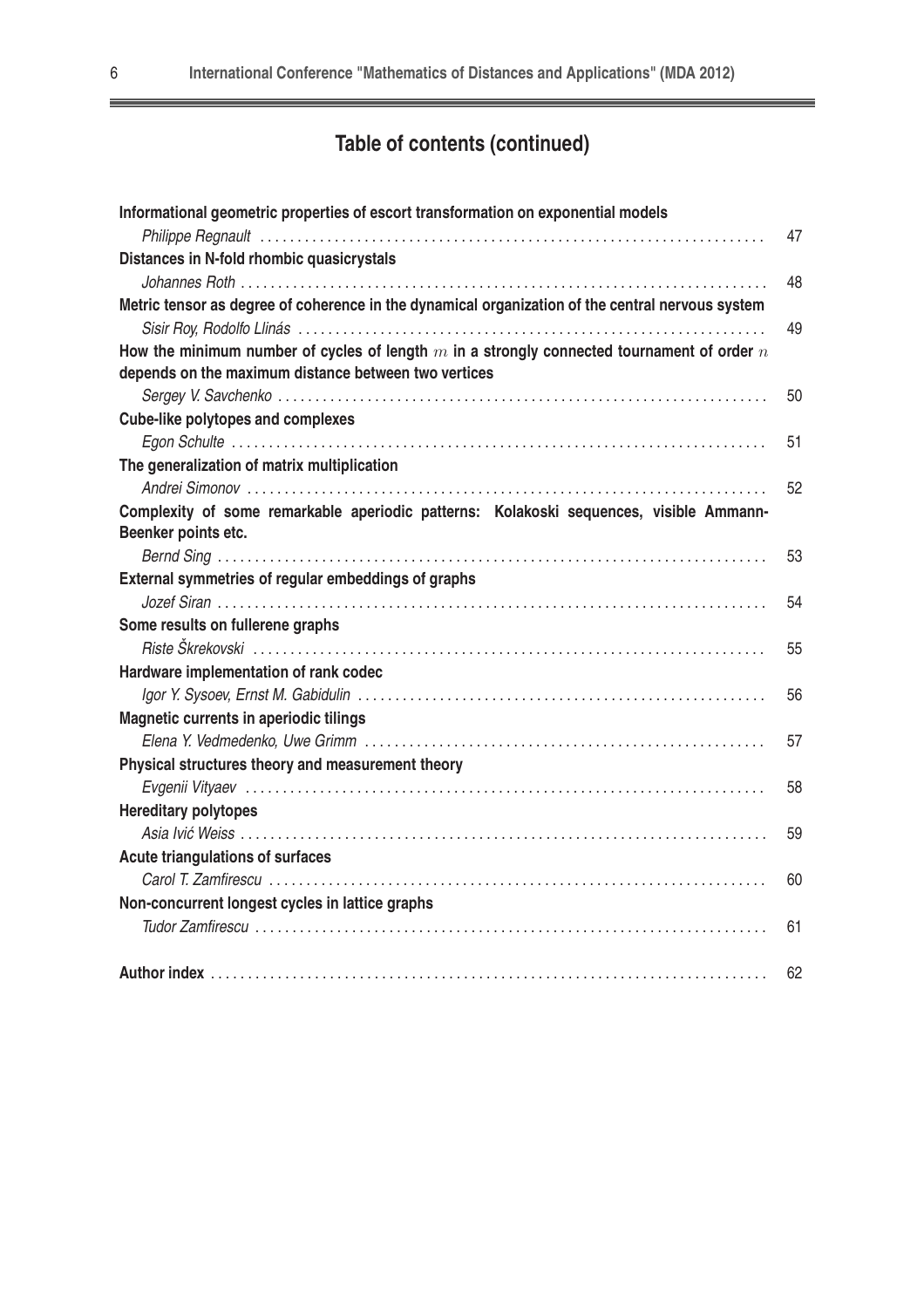#### **Metric based recommender systems**

#### **Ali Akhtarzada, Cristian S. Calude, John Hosking**

**Abstract:** Information overload and an abundance of choices create situations where selecting one option becomes extremely difficult or even worse, a guessing game. Collaborative ranking systems address this problem by creating intelligent rankings of items based on user opinions aggregation. This paper presents a metric-based multi-criteria recommender system that can be used on non-rigid sets of criteria. These systems fare well with respect to accuracy, transparency and flexibility.

#### **Authors' Information**

**Ali Akhtarzada** - Department of Computer Science University of Auckland Private Bag 92019, Auckland, New Zealand e-mail: [ali.akhtarzada@gmail.com](mailto:ali.akhtarzada@gmail.com)

**Cristian S. Calude** - Department of Computer Science University of Auckland Private Bag 92019, Auckland, New Zealand e-mail: [cristian@cs.auckland.ac.nz](mailto:cristian@cs.auckland.ac.nz)

**John Hosking** - Department of Computer Science University of Auckland Private Bag 92019, Auckland, New Zealand e-mail: [john@cs.auckland.ac.nz](mailto:john@cs.auckland.ac.nz)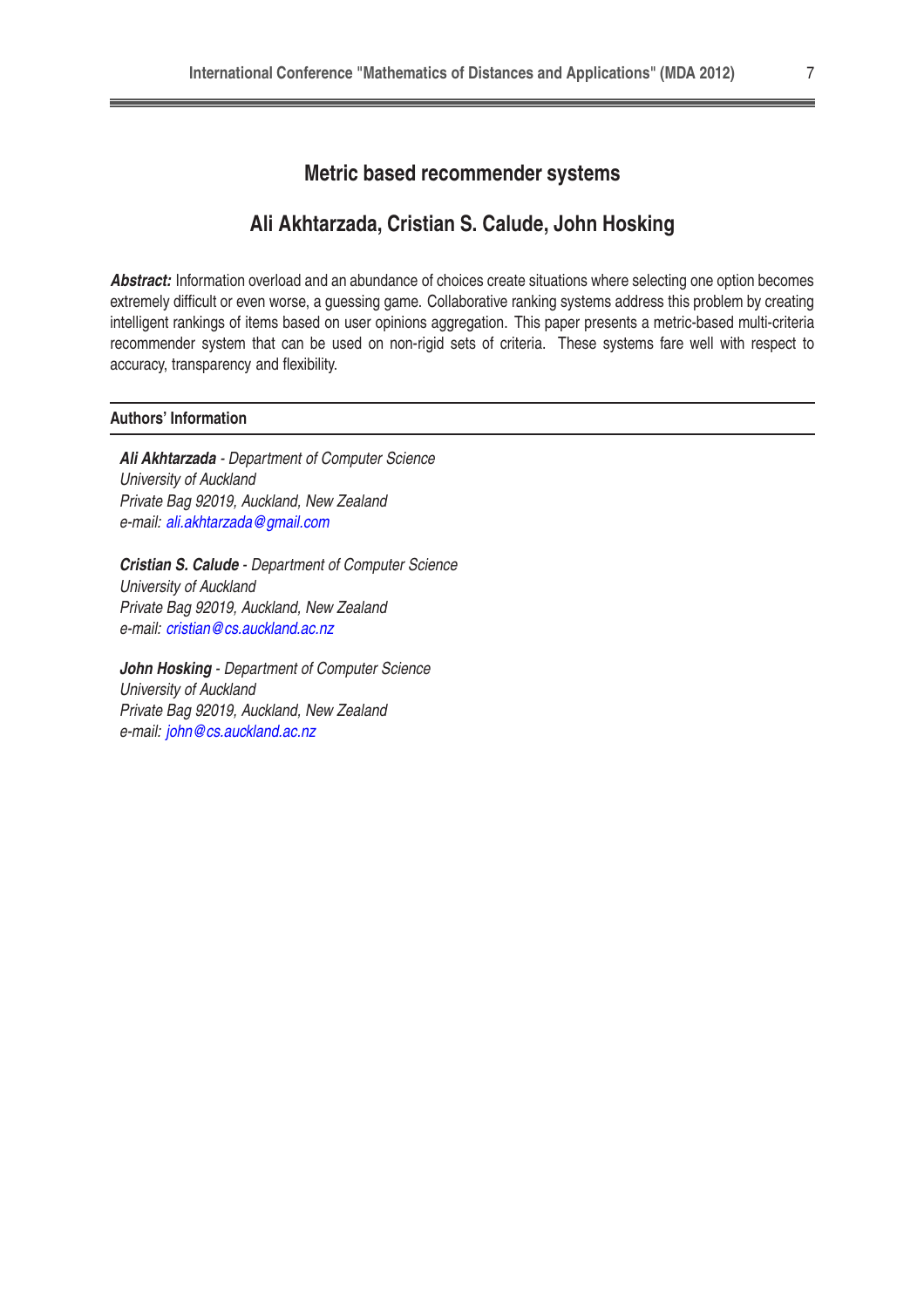## **Differential geometry derived from divergence functions: information geometry approach**

## **Shun-ichi Amari**

**Abstract:** We study differential-geometrical structure of an information manifold equipped with a divergence function. A divergence function generates a Riemannian metric and furthermore it provides a symmetric third-order tensor, when the divergence is asymmetric. This induces a pair of affine connections dually coupled to each other with respect to the Riemannian metric. This is the structure emerged from information geometry. When a manifold is dually flat (it may be curved in the sense of the Levi-Civita connection), we have a canonical divergence and a pair of convex functions from which the original dual geometry is recovered. The generalized Pythagorean theorem and projection theorem hold in such a manifold. This structure has lots of applications in information sciences including statistics, machine learning, optimization, computer vision and Tsallis statistical mechanics. The present article reviews the structure of information geometry and its relation to the divergence function. We further consider the conformal structure given rise to by the generalized linear statistical model in relation to the power law.

**Keywords:** divergence, information geometry, dual affine connection, Bregman divergence, generalized Pythagorean theorem

#### **ACM Classification Keywords**: G.3 PROBABILITY AND STATISTICS

**MSC**: 52, 53, 60

#### **Authors' Information**

**Shun-ichi Amari** - Senior Advisor, RIKEN Brain Science Institute, Hirosawa 2-1, Wako-shi, Saitama 351-0198, Japan; e-mail: [amari@brain.riken.jp](mailto:amari@brain.riken.jp) Major Fields of Scientific Research: Information geometry, mathematical neuroscience, machine learning, statistics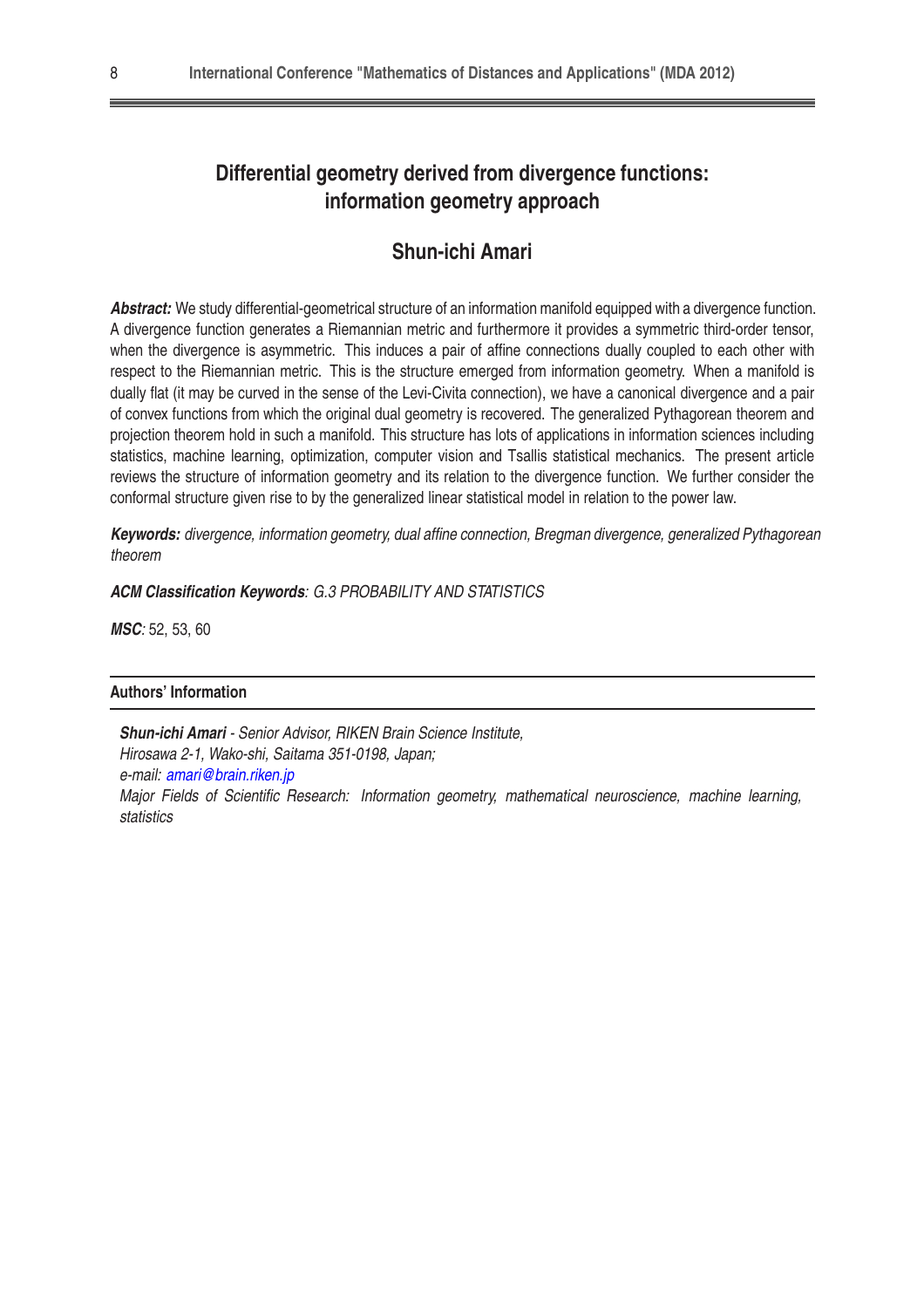## **Buffon Sylvester problem and parallel X-ray tomography of planar convex domains**

## **Rouben V. Ambartzumian**

**Abstract:** In 1961, at an A.M.S. Symposium on Convexity, P.C. Hammer proposed the following problem: how many X-ray pictures of a convex body must be taken to permit its exact reconstruction? Richard R.Gardner proved in his fundamental 2006 book that X-rays in four different directions would do the job. The present report points at a procedure of approximate reconstruction valid for centrally symmetric convex domains, using X-rays in only three different directions. The accuracy of reconstruction tends to became exact in the limit, as the directions of the three X-rays change, all three converging to some given direction. This follows from a result by the author concerning convex domain reconstruction based on the knowledge of an X-ray in some single direction alpha plus the additional knowledge of the second directional derivative of certain "area function" of the domain, calculated for the same direction alpha. That result is based on the combinatorial solution of the BUFFON SYLVESTER PROBLEM obtained by the author in 1976. The report ends with a uniqueness theorem on circular disc reconstruction that illustrates the mentioned procedure.

#### **Authors' Information**

**Rouben V. Ambartzumian** - Institute of Mathematics of National Academy of Sciences, Armenia. e-mail: [rouben@instmath.sci.am](mailto:rouben@instmath.sci.am)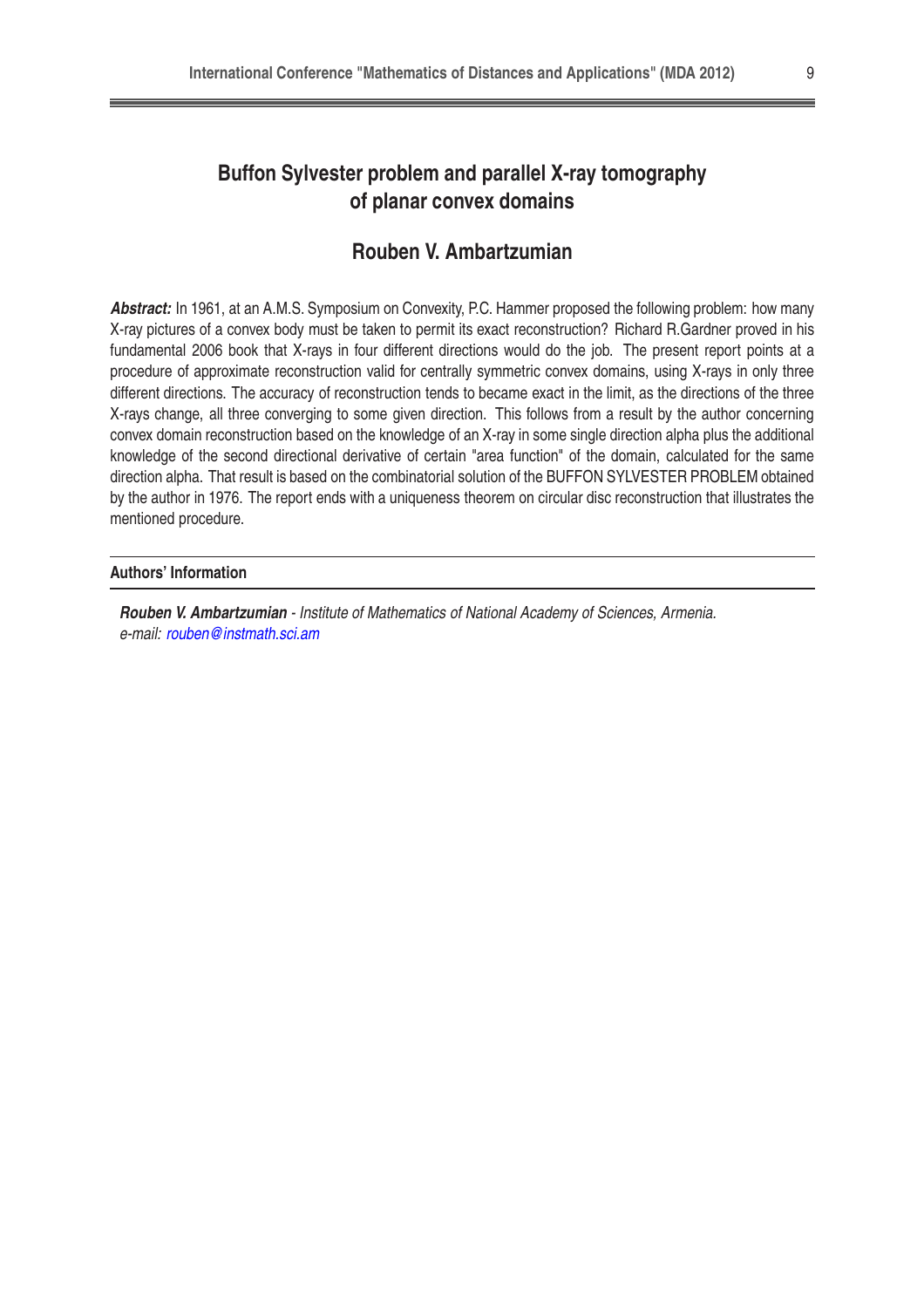#### **Distance based indices–Gutman index**

#### **Vesna Andova**

**Abstract:** The Wiener index,  $W(G) = \sum_{u,v \in V(G)} d(u,v)$ , of a connected graph  $G$  is a graph invariant much studied in both mathematical and chemical literature. One variant of the Wiener index is called the Schultz index of the second kind, also known as Gutman index, is defined as  $\mathrm{Gut}(G) = \frac{X}{X}$  $u, v \in V(G)$  $\sum d(u)d(v)d(u, v)$ , where  $G$ 

is connected graph. The Gutman index of graphs attracts attention just recently. Dankelmann et al. presented an asymptotic upper bound for the Gutman index and also established the relation between the edge-Wiener index and Gutman index of graphs. Chen and Liu studied the maximal and minimal Gutman index of unicyclic graphs, and maximal Gutman index of bicyclic graphs was determined by Feng and Liu. Gutman gave a relation between the Gutman and the Wiener index for a tree T on  $n$  vertices. We show that among all graphs on  $n$  vertices, the star graph  $S_n$  has minimal Gutman index. In addition, we present upper and lower bounds on Gutman index for graphs with minimal and graphs with maximal Gutman index.

**Keywords:** topological indices, Gutman index.

**ACM Classification Keywords**: G.2.2 Discrete mathematics - Graph theory

**MSC**: 05C07, 05C12, 05C35, 92E10

#### **Authors' Information**

**Vesna Andova** - Faculty of Electrical Engineering and Information Technologies, Ss Cyril and Methodius Univ., Ruger Boskovik bb, Skopje-1000, Macedonia; e-mail: [vesna.andova@gmail.com](mailto:vesna.andova@gmail.com) Major Fields of Scientific Research: Graph theory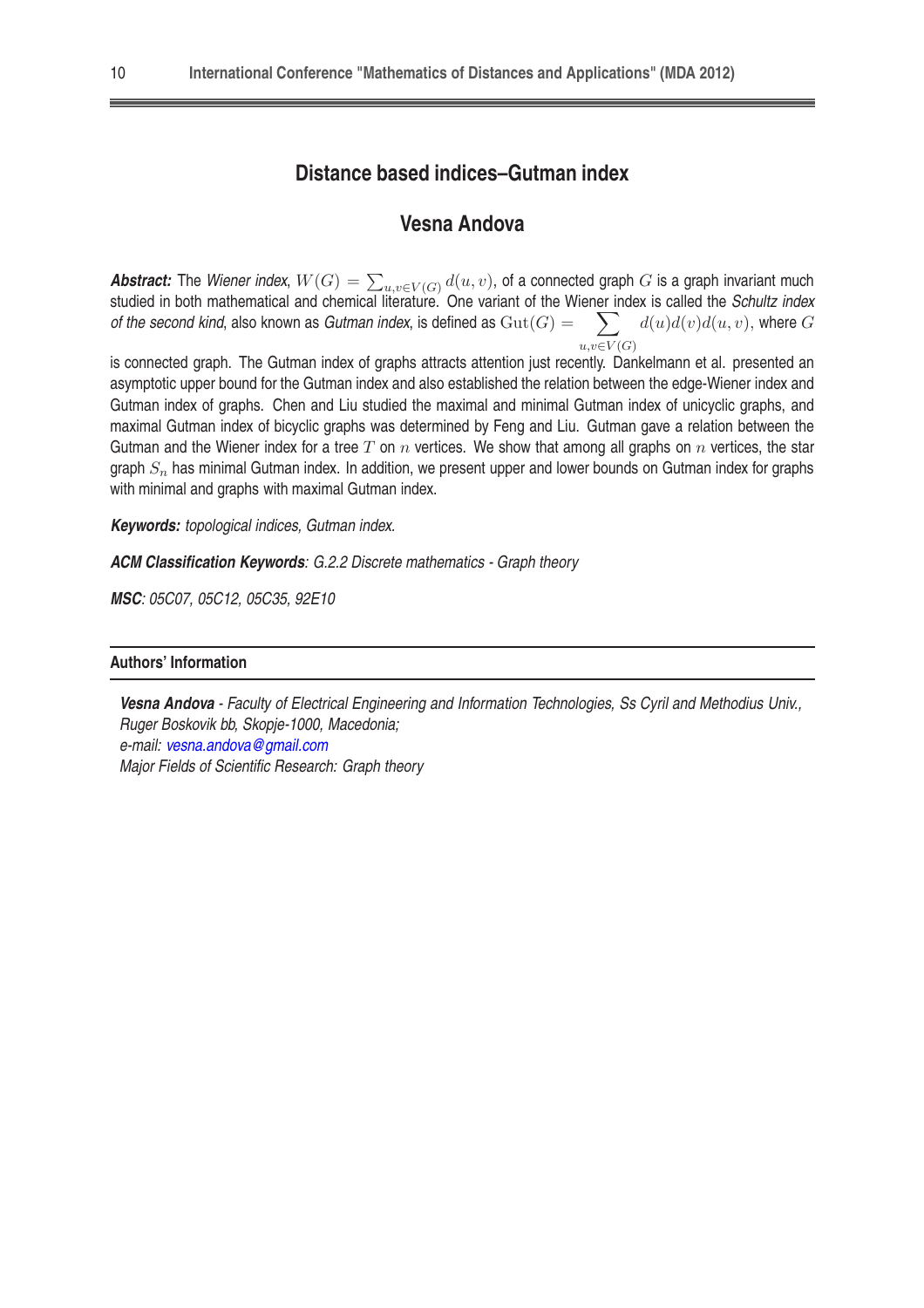#### **Rank codes over Gaussian integers and space time block codes**

#### **Hafiz M. Asif, Ernst M. Gabidulin, Bahram Honary**

**Abstract:** Maximum rank distance (MRD) codes have been used for the construction of space time block code (STBC) using a matrix method. Like orthogonal STBC's in most popular cases, MRDSTBC's can also achieve full diversity. Though an OSTBC is known to yield the best BER performance, a unique case is described where MRD-STBC performs better than Alamouti code (OSTBC). Moreover, the viability of Gabidulin's decoding algorithm has been established by decoding complex symbols generated from MRD-STBC's. Under this decoding scheme, MRD-STBC's have been shown to be preferred candidate for higher antenna configuration as the decoding complexity of Gabidulin's algorithm is far less than that of maximum likelihood (ML) decoding algorithm.

#### **Authors' Information**

**Hafiz M. Asif** - School of Computing and Communication Systems Lancaster University, Lancaster UK LA1 4WA e-mail: [h.asif1@lancaster.ac.uk](mailto:h.asif1@lancaster.ac.uk)

**Ernst M. Gabidulin** - Department of Radio Engineering and Telecommunications Moscow Institute of Physics and Technology (State University) e-mail: [ernst\\_gabidulin@yahoo.com](mailto:ernst{_}gabidulin@yahoo.com)

**Bahram Honary** - School of Computing and Communication Systems Lancaster University, Lancaster UK LA1 4WA e-mail: [b.honary@lancaster.ac.uk](mailto:b.honary@lancaster.ac.uk)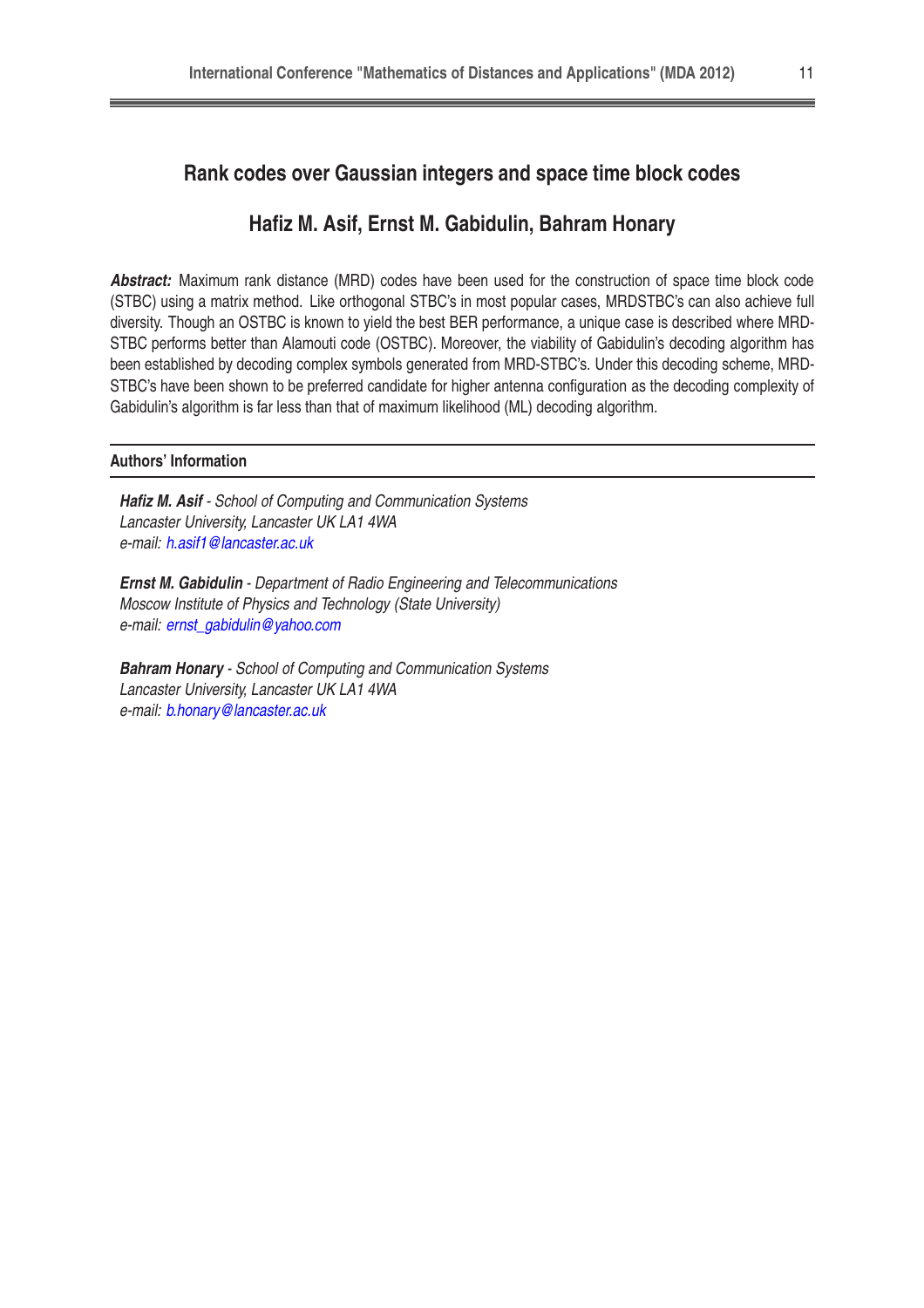## Classification results for  $(v, k, 1)$  cyclic difference families with small parameters

## **Tsonka Baicheva, Svetlana Topalova**

**Abstract:** Classifications of cyclic difference families (DFs) are known for  $k = 3$  and  $v \le 57$ ,  $k = 4$  and  $v \le 76$ .  $k = 5$  and  $v \le 65$ ,  $k = 6$  and  $v = 91$  and  $k = 7$  and  $v = 91$ . In this work we construct all inequivalent cyclic difference families with  $k \leq 11$  and small v. We obtain the same number of inequivalent DFs for all the parameters, for which previous classification results are known. To the results of other authors for  $k \le 7$  we add classifications of  $(61, 3, 1)$ ,  $(73, 4, 1)$ ,  $(76, 4, 1)$ ,  $(81, 5, 1)$ , and  $(85, 5, 1)$  DFs. We use computer search and an algorithm similar to the one applied for the classification of optimal orthogonal codes in our previous works.

#### **Authors' Information**

**Tsonka Baicheva** - Institute of Mathematics and Informatics, Bulgarian Academy of Sciences, Bulgaria. e-mail: [tsonka@math.bas.bg](mailto:tsonka@math.bas.bg)

**Svetlana Topalova** - Institute of Mathematics and Informatics, Bulgarian Academy of Sciences, Bulgaria. e-mail: [svetlana@math.bas.bg](mailto:svetlana@math.bas.bg)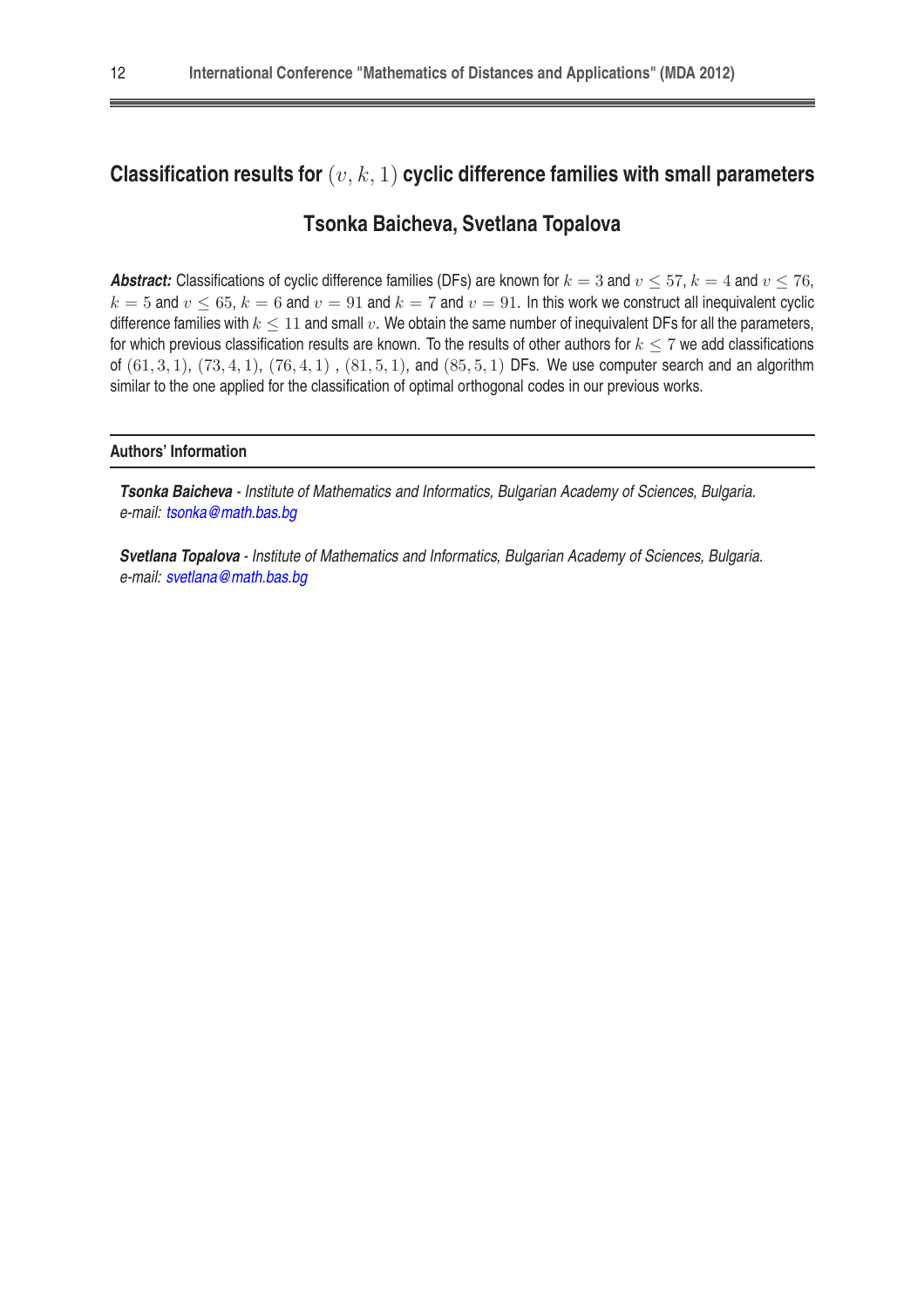#### **Several distance problems in proverb classification**

#### **Drago Bokal, Janja Jerebic, Andrej Taranenko**

**Abstract:** We study two problems relating graphs and distances with proverb (or short text) classification. In the first problem, we form a graph on words in which two similar words are adjacent, where similarity is defined by the Levenshtein distance and several other string based characteristics. We study the decomposition of the underlying graph into dense subgraphs, such that each of these subgraphs would correspond to a single word meaning. An interesting phenomenon we discuss here is the large component in the word similarity graph that needs to be broken into small subgraphs. Here, our work is related to word stemming, however, due to the presence of archaic and dialectical words, we have to allow for word editing to occur anywhere, not just at pre- or suffixes. In the second problem, we study the graph of proverb containment (where each proverb is treated as a set of its stemmed words). Here the crucial challenge is to identify small cuts in the components of the proverb containment graph, as these correspond to proverbs related through common usage, or as basic proverbs that later evolved into several variants with significantly different meaning. Our methodology has potential applications in general short text classification in social media like twitter or web forums, where the texts entered are usually short and the users tend to deviate from proper spelling of words.

**Keywords:** proverb classification, word classification, graph on words

#### **ACM Classification Keywords**: G.2.2 Graph Theory

**MSC**: 68R10, 68U15

#### **Authors' Information**

**Drago Bokal** - Faculty of natural sciences and mathematics, University of Maribor, Koroška cesta 160, SI-2000 Maribor, Slovenia; e-mail: [bokal@uni-mb.si](mailto:bokal@uni-mb.si) Major Fields of Scientific Research: Graph theory

**Janja Jerebic** - Faculty of natural sciences and mathematics, University of Maribor, Koroška cesta 160, SI-2000 Maribor, Slovenia; e-mail: [janja.jerebic@uni-mb.si](mailto:janja.jerebic@uni-mb.si) Major Fields of Scientific Research: Graph theory

**Andrej Taranenko** - Faculty of natural sciences and mathematics, University of Maribor, Koroška cesta 160, SI-2000 Maribor, Slovenia; e-mail: [andrej.taranenko@uni-mb.si](mailto:andrej.taranenko@uni-mb.si) Major Fields of Scientific Research: Graph theory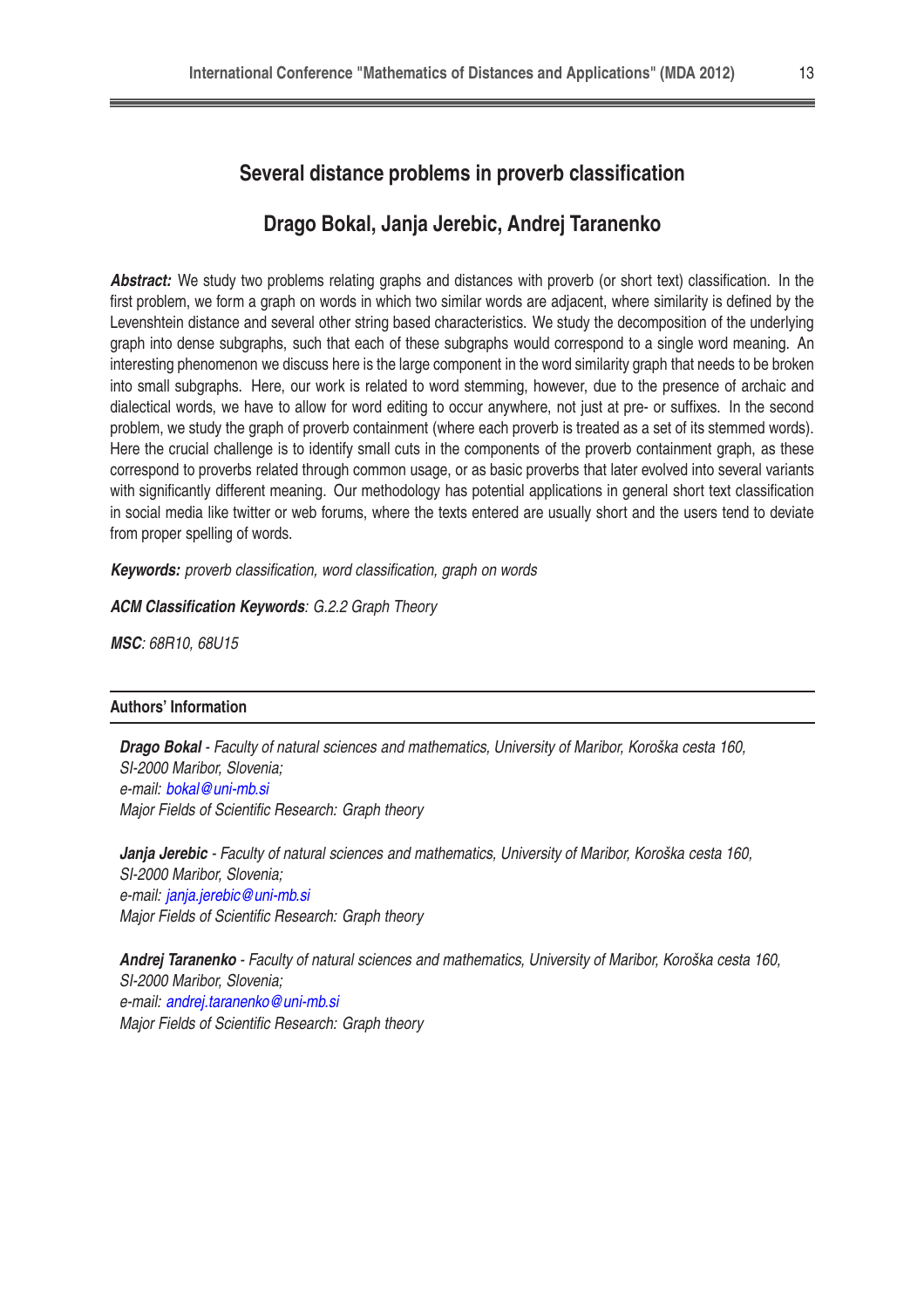## **Logarithmic distances in graphs**

## **Pavel Chebotarev**

**Abstract:** The walk distances in graphs are defined as the result of appropriate transformations of the  $\sum_{k=0}^\infty (tA)^k$ proximity measures, where  $A$  is the weighted adjacency matrix of a graph and  $t$  is a sufficiently small positive parameter. The walk distances are graph-geodetic; moreover, they converge to the shortest path distance and to the so-called long walk distance as the parameter  $t$  approaches its limiting values. Furthermore, the logarithmic forest distances which are known to generalize the resistance distance and the shortest path distance are a specific subclass of walk distances. On the other hand, the long walk distance is equal to the resistance distance in a transformed graph.

**Keywords:** graph distances, walk distances, logarithmic forest distances, transitional measure, Laplacian matrix, resistance distance, network

**ACM Classification Keywords**: G.2.2 Graph Theory – Network problems; E.1 Data Structures – Graphs and networks; C.2.1 Network Architecture and Design – Network topology

**MSC**: 05C12, 05C50, 15B48

#### **Authors' Information**

Pavel Chebotarev - Institute of Control Sciences of the Russian Academy of Sciences, Leading researcher, 65 Profsoyuznaya Street, Moscow, 117997, Russia; e-mail: [upi@ipu.ru](mailto:upi@ipu.ru) Major Fields of Scientific Research: Graph theory, Matrix analysis, Decision making, Social dynamics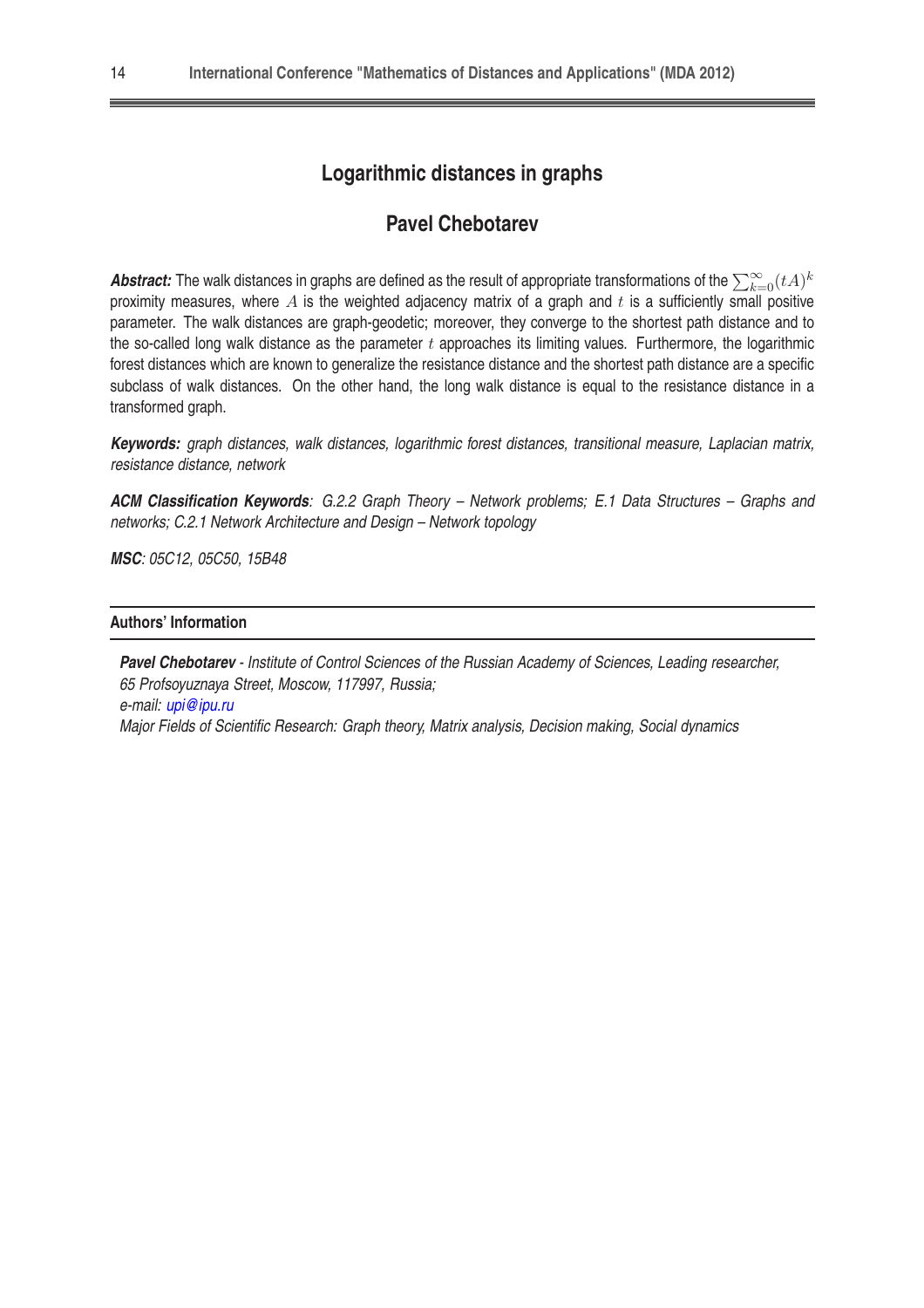#### **Some results on INDSCAL dimension**

#### **Vartan Choulakian**

**Abstract:** INDSCAL is a statistical method, proposed by Carroll and Chang (1970), that generalizes the classical metric multidimensional scaling method. Its framework is: Suppose we have  $K$  symmetric distance matrices  $\mathbf{D}_k = (d_{kij})$  for  $k = 1, ..., K$ , where  $d_{kij} = d_{kji}$  for  $i, j = 1, ..., I$ , and each  $d_{kij}$  represents the squared euclidean distance between the ith and jth points at the kth situation. Let  $X_k = (x_{kij})$  for  $k = 1, ..., K$ represent the double centered matrix of  $\mathbf{D}_k$ . So  $\mathbf{X}\in\mathbb{R}^{KII}$  is a three-way partially symmetric tensor. We are interested in the partial symmetric rank  $R_{ps}$ , named also INDSCAL dimension, of X, which is defined as  $R_{ps}$  = arg min $_R(\sum_{r=1}^R \mathbf{c}_r \otimes \mathbf{a}_r \otimes \mathbf{a}_r = \mathbf{X}).$  In particular, we show that: for  $K=1+I(I-1)/2$  and  $2\leq I\leq K,$ the typical partial symmetric rank over  $\R$  or the INDSCAL dimension of a generic partially symmetric data  $X$  have more than one value and the minimum attained value of  $R_{ps}$  is  $K = 1 + I(I - 1)/2$ .

#### **References**

Carroll, J.D. and Chang J.J. (1970). Analysis of individual differences in multidimensional scaling via an n-way generalization of Eckart-Young decomposition. Psychometrika, 35, 283-319.

Choulakian, V. (2010). Some numerical results on the rank of generic three-way arrays over R: SIAM Journal on Matrix Analysis and Applications, 31, 4, 1541-1551.

Ten Berge, J.M.F., Sidiropoulos, N.D. and Rocci, R. (2004). Typical rank and INDSCAL dimensionality for symmetric three-way arrays of order  $I \times 2 \times 2$  or  $I \times 3 \times 3$ . Linear Algebra and its Applications, 388, 363-377.

Ten Berge, J.M.F., Stegeman, A. and Bennani M.D. (2009). The Carroll and Chang conjecture of equal Indscal components when Candecomp/Parafac gives perfect fit. Linear Algebra and its Applications, 430,(2-3), 818-829.

**Key words:** 3-tensors; three-way arrays; INDSCAL; typical partially symmetric rank; rank; Veronese variety; Gröbner bases.

**AMS classification**: 15A69.

#### **Authors' Information**

**Vartan Choulakian** - Université de Moncton, Moncton NB Canada e-mail: [vartan.choulakian@umoncton.ca](mailto:vartan.choulakian@umoncton.ca)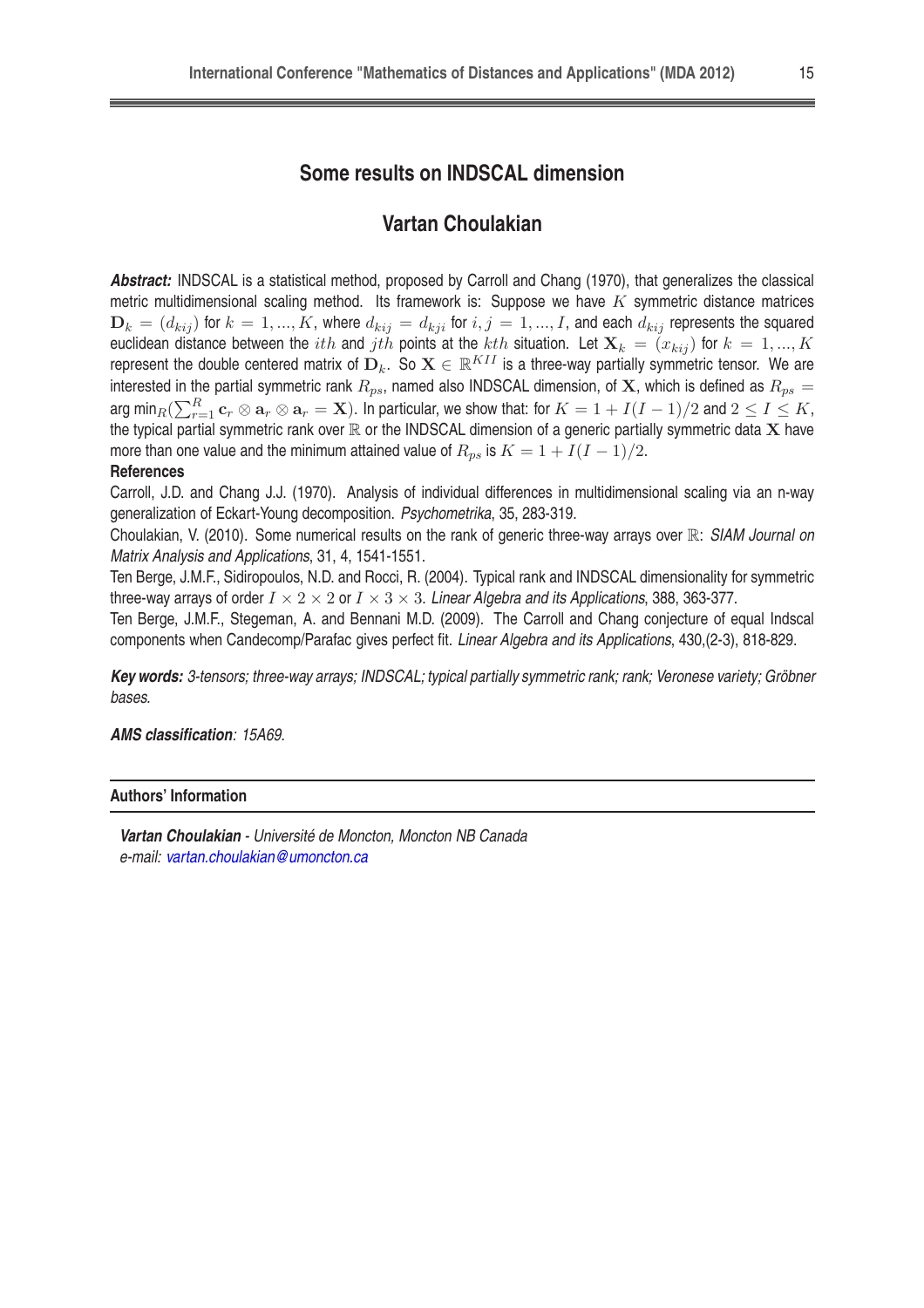## **Ultrametric Fechnerian scaling of discrete object sets**

#### **Hans Colonius, Ehtibar N. Dzhafarov**

**Abstract:** Universal Fechnerian Scaling (UFS) is a principled approach to computing "subjective" distances among objects (stimuli) from their pairwise discrimination probabilities. It is based on the concept of 'dissimilarity function' leading to a locally symmetrical quasimetric in the context of Dissimilarity Cumulation (DC) theory developed by Dzhafarov and Colonius. Here we show that, for finite sets of objects, the replacement of dissimilarity cumulation with a dissimilarity maximization procedure results in "subjective" distances satisfying the ultrametric inequality.

**Keywords:** Fechnerian scaling; dissimilarity function; quasimetric; ultrametric.

**ACM Classification Keywords**: G.2.3 Discrete Mathematics – Applications;

**MSC**: 54E05, 54E15, 54E35, 05C12

#### **Authors' Information**

**Hans Colonius** - Carl von Ossietzky Universitaet Oldenburg, 26111 Oldenburg, Germany; e-mail: [hans.colonius@uni-oldenburg.de](mailto:hans.colonius@uni-oldenburg.de) Major Fields of Scientific Research: Mathematical modeling of elementary cognitive processes, Psychophysics

**Ehtibar N. Dzhafarov** - Purdue University, Department of Psychological Sciences, 703 Third Street, West Lafayette, IN 47907-2081, USA; e-mail: [ehtibar@purdue.edu](mailto:ehtibar@purdue.edu) Major Fields of Scientific Research: Mathematical psychology, Psychophysics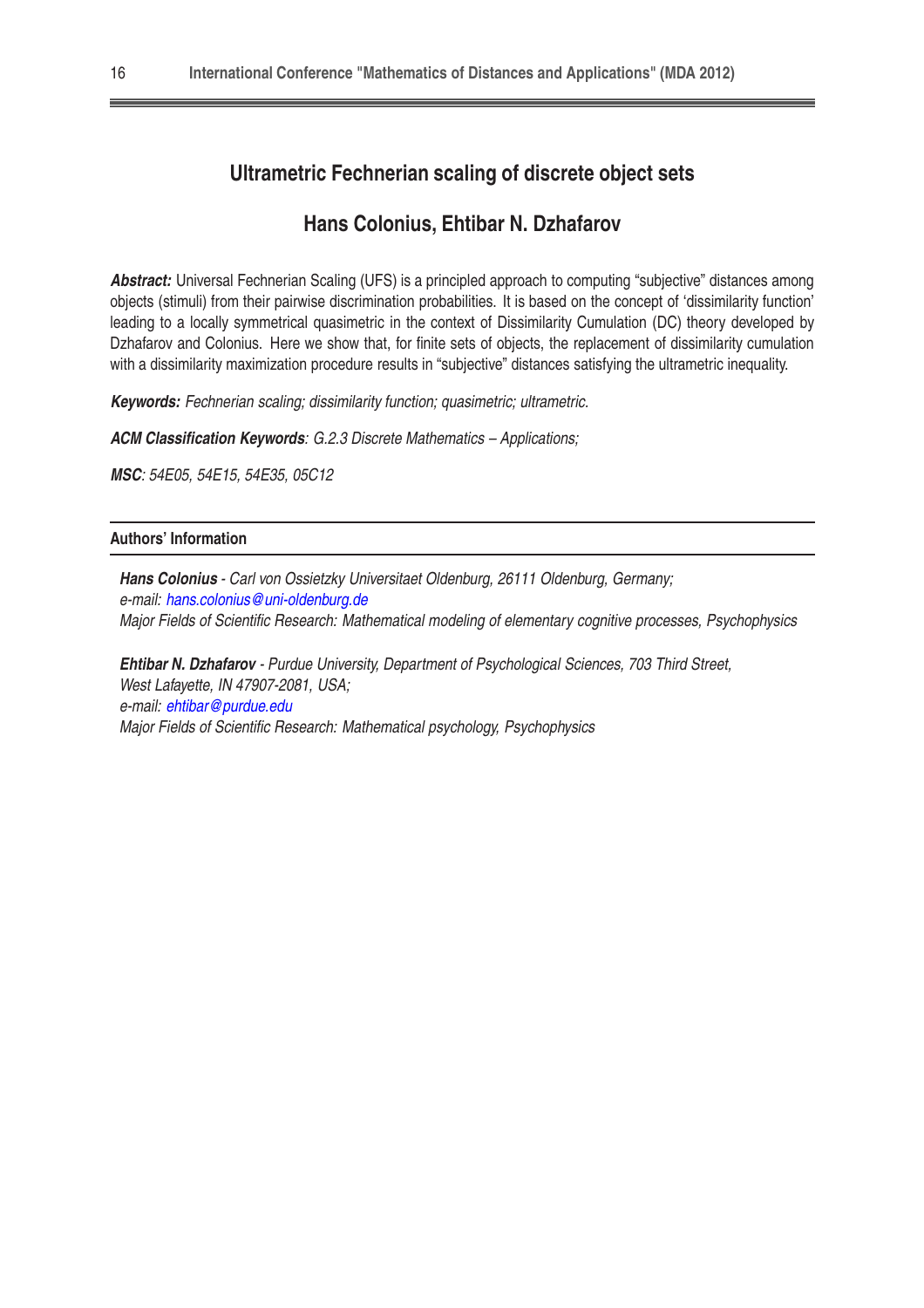#### **Dissimilarity cumulation theory**

#### **Ehtibar N. Dzhafarov**

**Abstract:** Dissimilarity Cumulation (DC) theory deals with the computation of distances from dissimilarities. A dissimilarity function Dab is defined by the following properties: (1)  $a \neq b \implies Dab > 0$ ; (2)  $Daa = 0$ ; (3) If  $D{\bf a}_n{\bf a}_n'\to 0$  and  $D{\bf b}_n{\bf b}_n'\to 0$ , then  $D{\bf a}_n'{\bf b}_n'-D{\bf a}_n{\bf b}_n\to 0$ ; and (4) for any sequence  $\left\{{\bf a}_n{\bf X}_n{\bf b}_n\right\}_{n\in\mathbb{N}}$ , where  $X_n$  is a finite chain of stimuli,  $Da_nX_nb_n \to 0 \implies Da_nb_n \to 0$ . The expression  $DaXb$  denotes the sum of the dissimilarity values along successive links of the chain  $aXb$ . The distance  $Gab$  is defined as the infimum of  $DaXb+DbYa$  across all possible chains X and Y inserted between a and b. If D is a canonical psychometric increment for a stimulus discrimination space,  $G$  is referred to as the Fechnerian distance. In arcconnected spaces  $DaXb$  can be used to define the notion of a path length, as the limit inferior of the lengths of chains converging to the path in some well-defined sense. The class of converging chains is broader than that of converging inscribed chains. Most of the fundamental results of the metric-based path length theory (additivity, lower semicontinuity, etc.) turn out to hold in the general dissimilarity-based path length theory. This shows that the triangle inequality and symmetry are not essential for these results, provided one goes beyond the traditional scheme of approximating paths by inscribed chains. We introduce the notion of a space with intermediate points which generalizes (and specializes to when the dissimilarity is a metric) the notion of a convex space in the sense of Menger. A space is with intermediate points if for any distinct a, b there is a different point  $m$  such that  $Dam+$  $D<sub>mb</sub> < D<sub>ab</sub>$  (where D is dissimilarity). In such spaces the metric G induced by D is intrinsic: Gab coincides with the infimum of lengths of all arcs connecting a to b. The notion of a smooth path is defined by the property that the ratio of the dissimilarity between its points to the length of the subtended fragment of the path tends to unity as the dissimilarities between the points converge to zero. Considering a class of stimulus spaces in which for every path there is a series of piecewise smooth paths converging to it (pointwise and in length), and a subclass of such spaces where any two sufficiently close points can be connected by a smooth "geodesic in the small", we construct a broadly understood Finslerian geometry of stimulus spaces representable by regions of Euclidean  $n$ -spaces.

**Keywords:** dissimilarity, discrimination, geodesic, Fechnerian Scaling, Finsler geometry, indicatrix, Menger-convexity, path length, stimulus space.

**ACM Classification Keywords**: E.1 Data structures — Graphs and networks, I.0 Computing Methodologies — General.

**MSC**: 00A69, 51F99, 54E05, 54E15, 54E35

#### **Authors' Information**

**Ehtibar N. Dzhafarov** - Department of Psychological Sciences, Purdue University; e-mail: [ehtibar@purdue.edu](mailto:ehtibar@purdue.edu) Major Fields of Scientific Research: Mathematical Psychology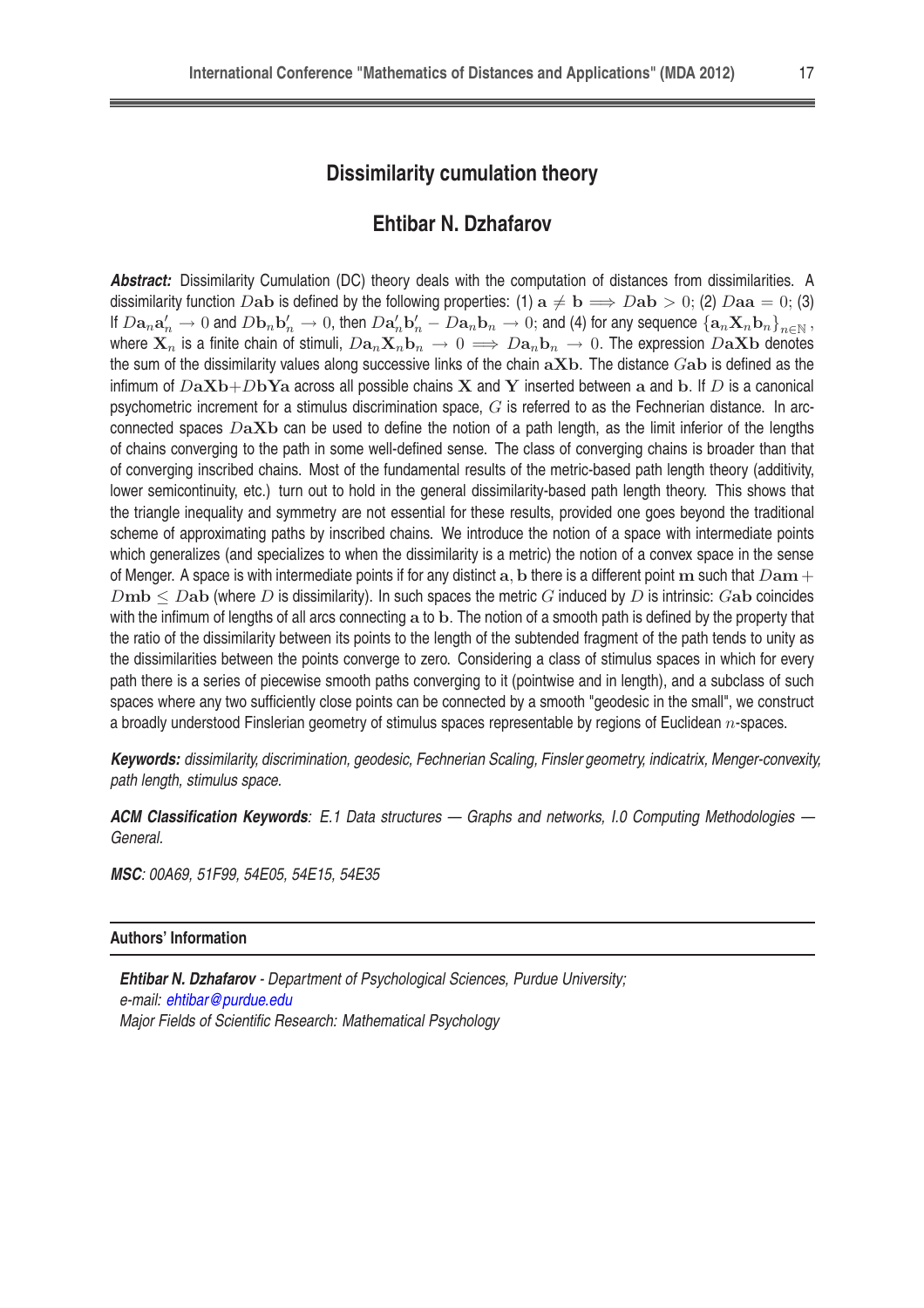## **Aperiodic order in self-assembly with anisotropic particles and competing distances**

## **Michael Engel**

**Abstract:** Self-assembly is the spontaneous and reversible organization of individual building blocks into ordered structures. In this contribution, we will focus on two design strategies for targeting aperiodic structures with selfassembly. The first strategy employs anisotropic shape to enforce local icosahedral order resulting in geometric frustration. An example is the observation of a dodecagonal quasicrystal in simulations of hard regular tetrahedra. The second strategy investigates the role of competing distances for interacting point particles generating a tunable modulated superstructure lattice. Although originally motivated by advances in the materials sciences of nanoparticles and polymers, the findings now allow a better understanding of the origins of aperiodic order in nature. Related aspects that will be discussed are packing problems of polyhedral shapes and the role of configurational entropy.

#### **Authors' Information**

**Michael Engel** - Department of Chemical Engineering, University of Michigan, USA. e-mail: [engelmm@umich.edu](mailto:engelmm@umich.edu)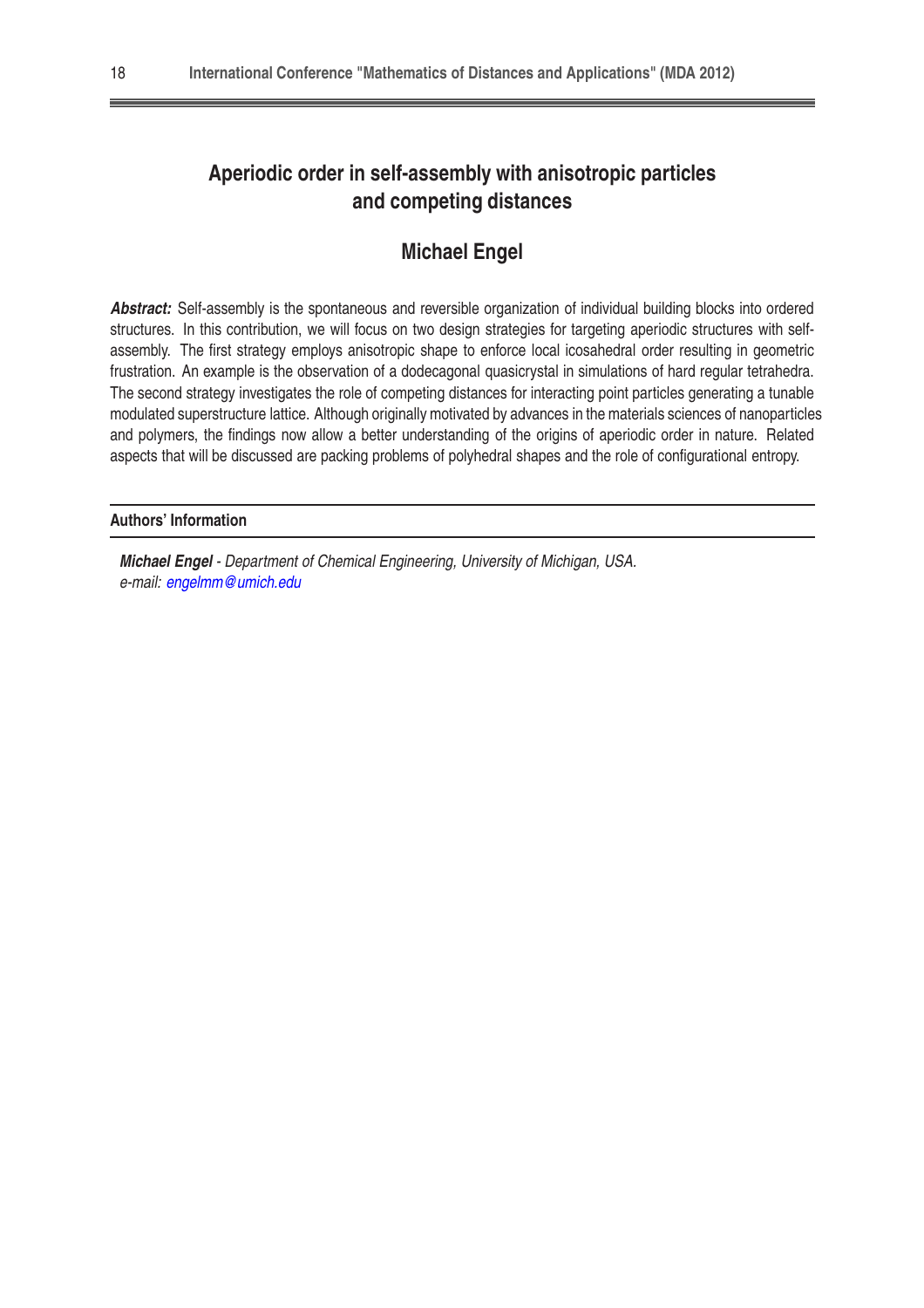#### **Symmetrization: ranking and clustering in protein interfaces**

#### **Giovanni Feverati, Claire Lesieur, Laurent Vuillon**

**Abstract:** Purely geometric arguments are used to extract information from three-dimensional structures of oligomeric proteins, that are very common biological entities stably made of several polypeptidic chains. They are characterized by the presence of an interface between adjacent amino acid chains and can be investigated with the approach proposed here. We introduce a method, called symmetrization, that allows one to rank interface interactions on the basis of inter-atomic distances and of the local geometry. The lowest level of the ranking has been used previously with interesting results. Now, we need to complete this picture with a careful analysis of the higher ranks, that are for the first time introduced here, in a proper mathematical set up. The interface finds a very nice mathematical abstraction by the notion of weighted bipartite graph, where the inter-atomic distance provides the weight. Thus, our approach is partially inspired to graph theory decomposition methods but with an emphasis to "locality", namely the idea that structures constructed by the symmetrization adapt to the local scales of the problem. This is an important issue as the known interfaces may present major differences in relation to their size, their composition and the local geometry. Thus, we looked for a local method, that can autonomously detect the local structure. The physical neighborhood is introduced by the concept of cluster of interactions. We discuss the biological applications of this ranking and our previous fruitful experience with the lowest symmetrized level. An example is given, using the prototypical cholera toxin.

**Keywords:** symmetrization, protein interfaces, oligomeric proteins, graphs, bonds ranking, interaction clusters.

#### **ACM Classification Keywords**:

J.2 Physical sciences - Mathematics and statistics J.3 Life and medical sciences - Biology and genetics

**PACS**: 87.15.bk Structure of aggregates, 87.15.km Protein-protein interactions, 87.15.hg Dynamics of intermolecular interactions

**MSC**: 52-XX Convex and discrete geometry, 52C99 None of the above, but in this section, 92-XX Biology and other natural sciences, 92B99 None of the above, but in this section

#### **Authors' Information**

**Giovanni Feverati** - LAPTH, University of Savoie, CNRS, BP: 110, Annecy-le-Vieux 74941, France e-mail: [feverati@lapp.in2p3.fr](mailto:feverati@lapp.in2p3.fr) Major Fields of Scientific Research: Mathematical physics, theoretical biophysics, models of Darwinian evolution, models of protein assembly.

**Claire Lesieur** - AGIM, University of Grenoble, CNRS, Archamps, France; e-mail: [claire.lesieur@agim.eu](mailto:claire.lesieur@agim.eu) Major Fields of Scientific Research: Biophysics, protein assembly, kinetics, dynamics, interfaces.

**Laurent Vuillon** - LAMA, University of Savoie, CNRS, Le Bourget du lac, France; e-mail: [laurent.vuillon@univ-savoie.fr](mailto:laurent.vuillon@univ-savoie.fr) Major Fields of Scientific Research: discrete mathematics, combinatorics, discrete dynamical systems.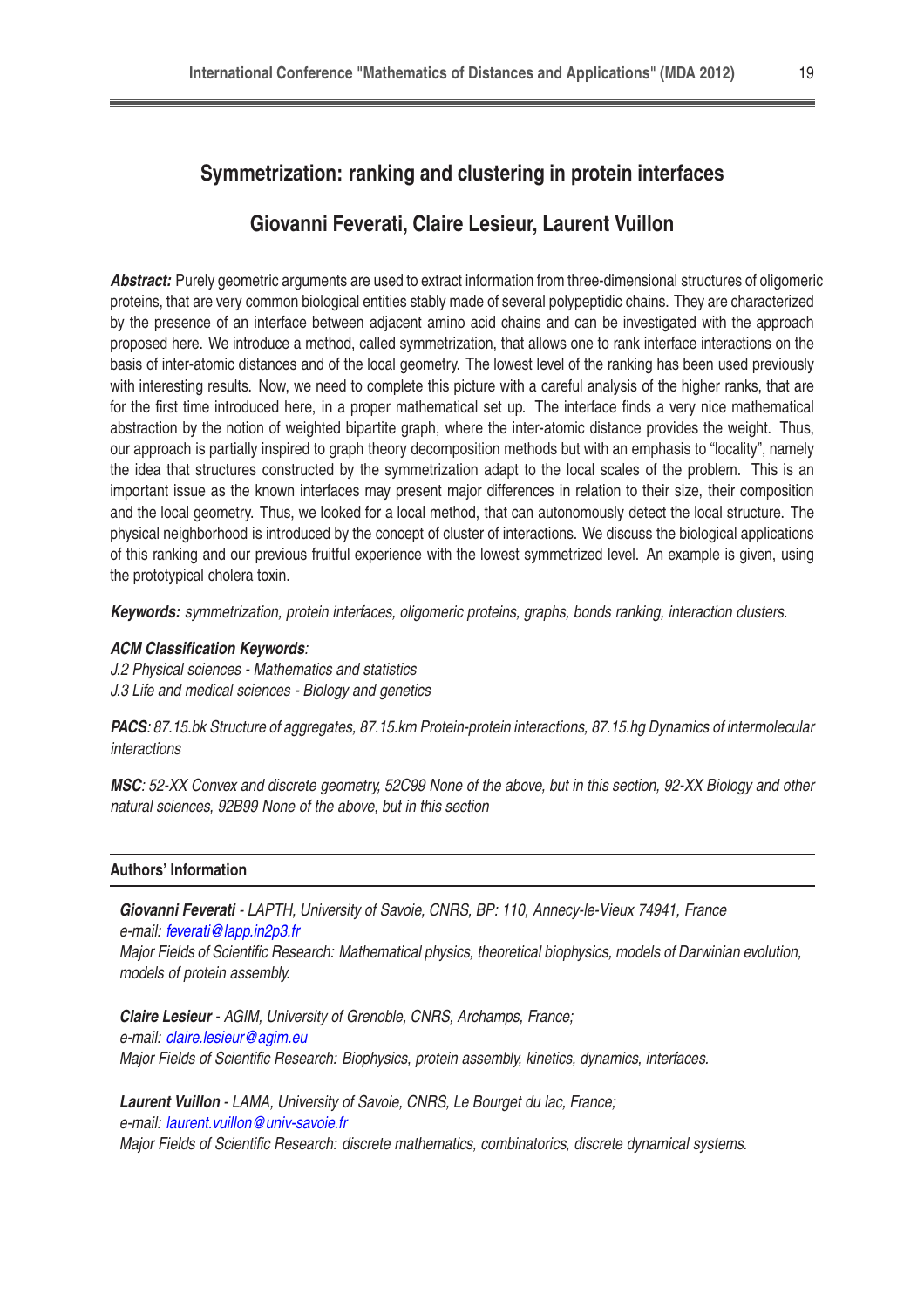## **Intervals as ultrametric approximations according to the supremum norm**

## **Bernard Fichet**

**Abstract:** Given two distances  $d$  and  $d'$  defined on a finite set  $I$ , with  $d \leq d'$ , we characterise the set of all ultrametrics lying between  $d$  and  $d'$  (if any), showing they are the union of finitely many intervals with a common top endpoint, the subdominant ultrametric of  $d'$ . We also provide an algorithm to compute the bottom of any interval, given by any upperminimal ultrametric of  $d$  less than  $d'$ . A series of approximations according to the supremum norm derive from this.

**Keywords:** ultrametric, subdominant ultrametric, upperminimal ultrametrics, approximation, supremum norm

**MSC**: G3: Statistics

#### **Authors' Information**

**Bernard Fichet** - Aix-Marseille University. Laboratoire d'Informatique Fondamentale. e-mail: [bernard.fichet@lif.univ-mrs.fr](mailto:bernard.fichet@lif.univ-mrs.fr)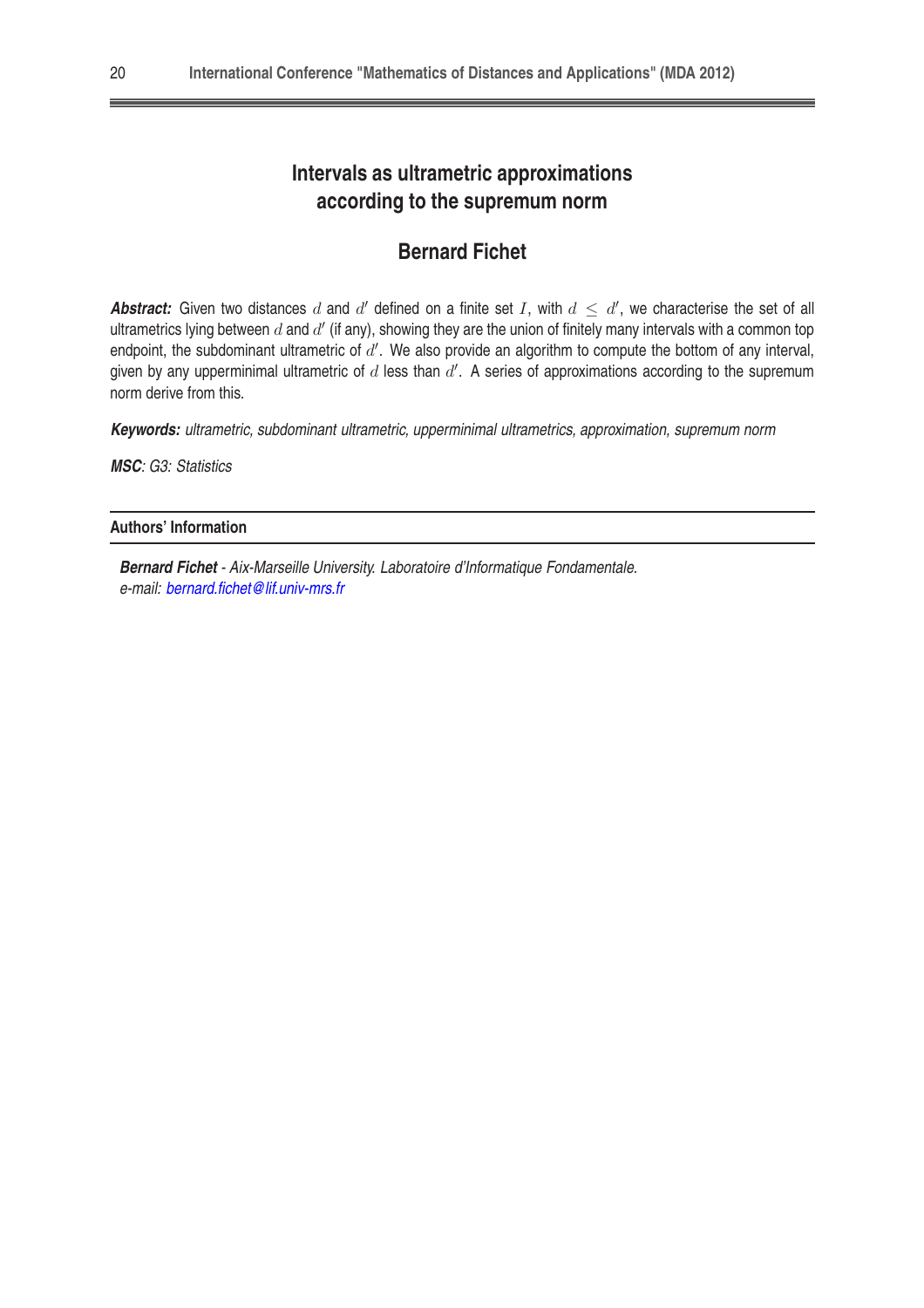## **Bi-Lipschitz equivalence and wobbling equivalence of Delone sets**

## **Dirk Frettlöh**

**Abstract:** Delone sets (aka separated nets) are infinite point sets which are uniformly discrete (points are not arbitrarily close to each other) and relatively dense (any sufficiently large ball contains at least one element of the point set). Examples of Delone sets include point lattices and aperiodic point sets derived from quasicrystals.

Two Delone sets D, E are called bi-Lipschitz equivalent, if there is a bijection  $f : D \to E$ , such that both f and  $f^{-1}$  are Lipschitz continuous.  $D$  and  $E$  are furthermore called wobbling equivalent, if the distance between  $x$  and  $f(x)$  is bounded by a common constant for all x in D.

We present old and new results on bi-Lipschitz equivalence and wobbling equivalence of periodic and aperiodic Delone sets. For instance, it has been known for many years that the set of the vertices in a Penrose tiling is wobbling equivalent to an appropriate point lattice. Hence it is bi-Lipschitz equivalent to the square lattice  $\mathbb{Z}^2$ . This talk shows how to generalize these results to a wider class of Delone sets.

This is joint work with Alexey Garber (Moscow).

**Keywords:** Delone sets, separated nets

**MSC**: 51F99

**Authors' Information**

**Dirk Frettlöh** - FU Berlin. <http://page.mi.fu-berlin.de/frettloe> e-mail: [frettloe@math.uni-bielefeld.de](mailto:frettloe@math.uni-bielefeld.de)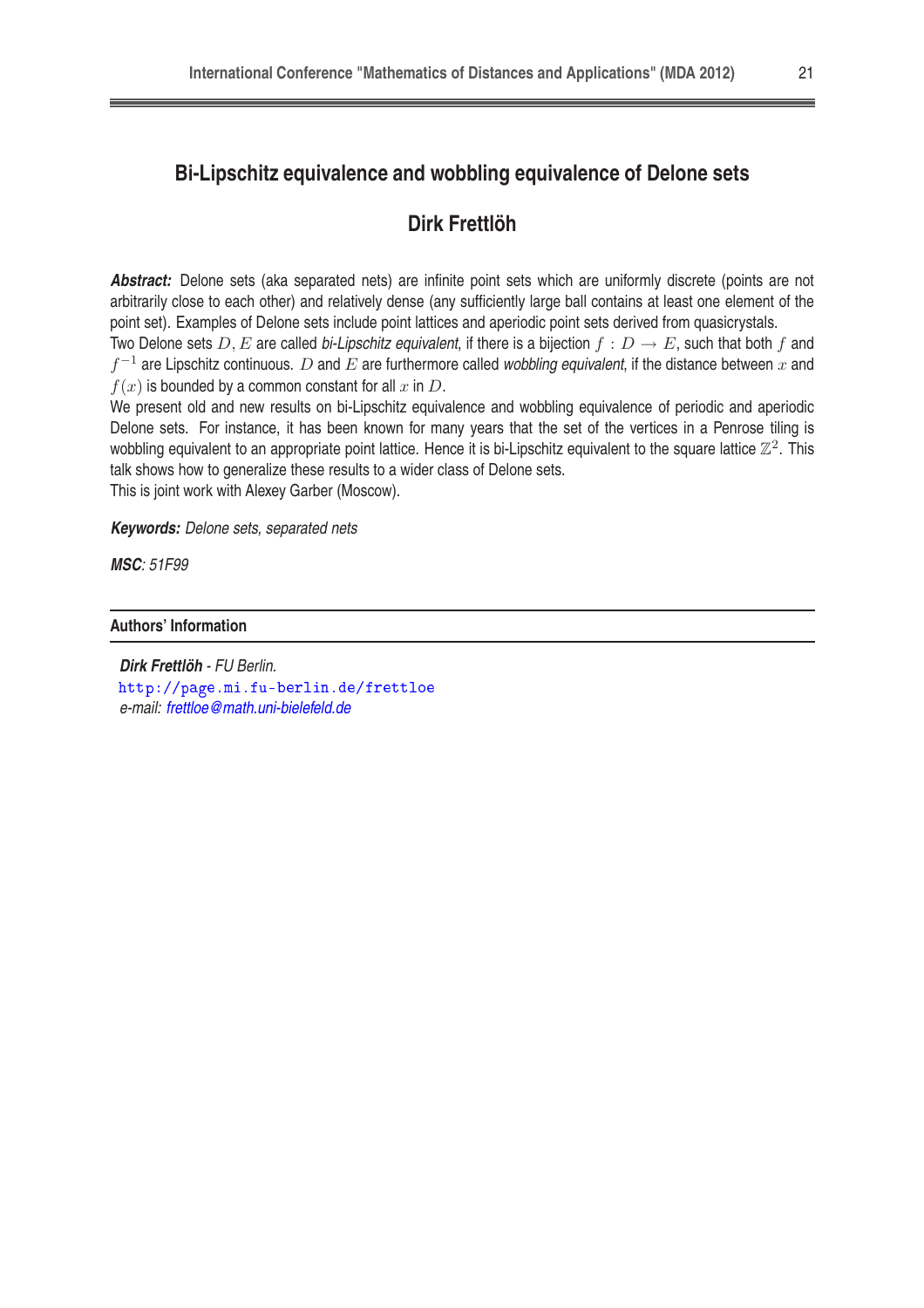## **A brief survey of metrics in coding theory**

## **Ernst Gabidulin**

Abstract: The main objects of Coding theory are metric vector or matrix spaces. Subsets of spaces are known as codes. The main problem is constructing codes of given pairwise distance and having maximal cardinality. Most known and most investigated spaces are Hamming spaces. Thousands papers and books are devoted to codes in the Hamming metric. We mention here only two books and will not consider this metric in details. Other metrics are investigated much less. In this paper, we give many examples of useful metrics. It is still non exhaustive review.

**Keywords:** metrics and norms, the uniform and non-uniform Hamming metrics, the Lee and Sharma-Kaushik metrics, the city block (Manhattan) metric, the Varshamov metric, the burst metric, the 2-dimensional burst metric, the term rank metric, the rank metric, combinatorial metrics, projective metrics, graph metrics, the subspace metric.

**ACM Classification Keywords**: A.0 General Literature - Conference proceedings

**MSC**: 94B05, 94B20, 94B25

#### **Authors' Information**

<span id="page-21-0"></span>**Ernst Gabidulin** - Professor, Moscow Institute of Physics and Technology (State University), Dept. of Radio Engineering and Telecommunications, P.O. Box: 141700, Dolgoprudny Moscow region, Russia; e-mail: [ernst\\_gabidulin@yahoo.com](mailto:ernst{_}gabidulin@yahoo.com) Major Fields of Scientific Research: Algebraic coding, Cryptography, Sequences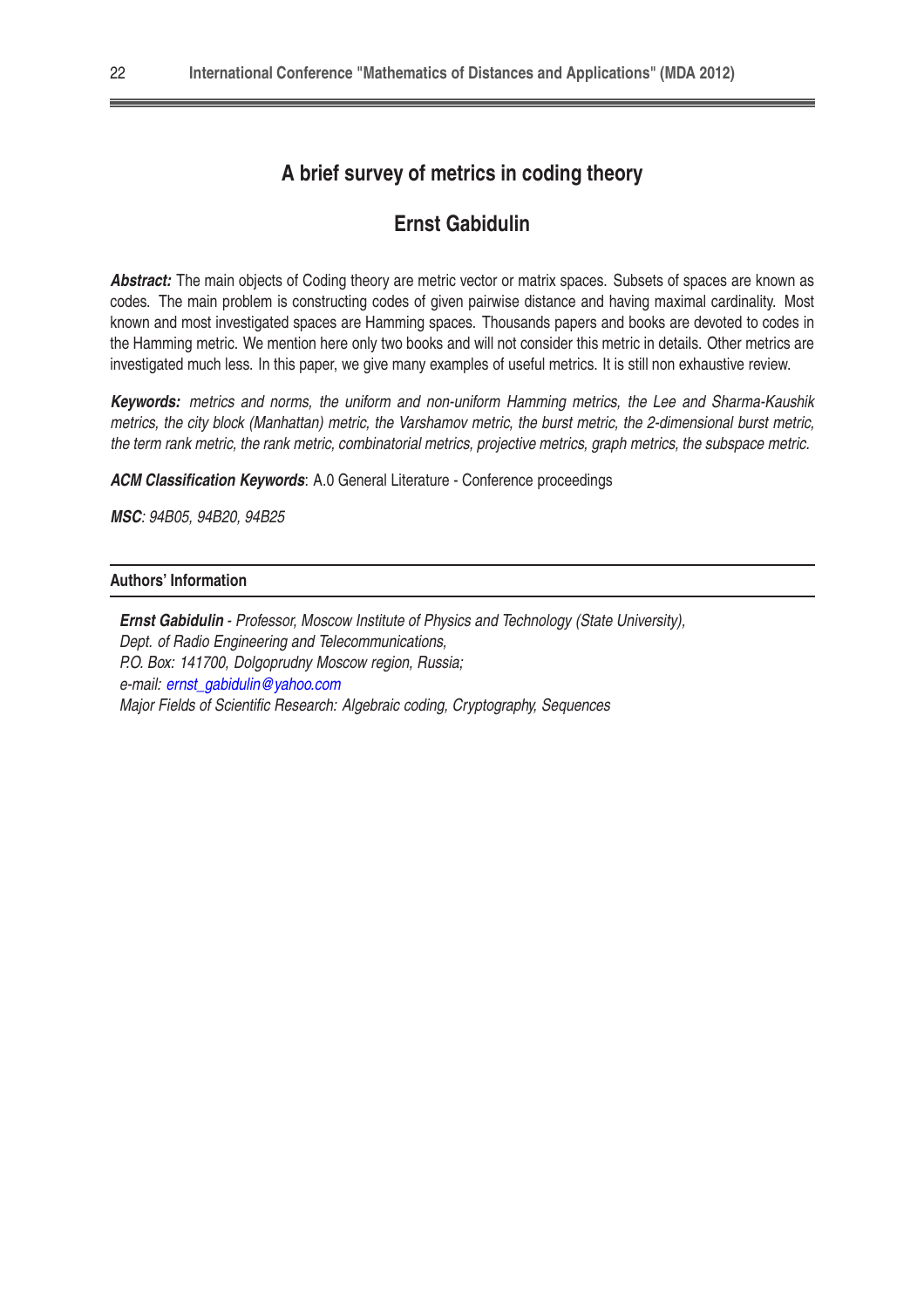## **Cones of weighted quasimetrics, weighted quasihypermetrics and of oriented cuts**

## **Vyacheslav P. Grishukhin, Elena Deza, Michel Deza**

**Abstract:** We show that the cone of weighted n-points quasi-metrics  $WQMet_n$ , the cone of weighted quasihyper-metrics  $WQHyp_n$  and the cone of oriented cuts  $OCut_n$  are projections along an extreme ray of the metric cone  $Met_{n+1}$ , of the hypermetric cone  $Hyp_{n+1}$  and of the cut cone  $Cut_{n+1}$ , respectively. This projection is such that if one knows all faces of an original cone then one knows all faces of the projected cone.

**Keywords:** distance, metrics, hypermetrics, cut metrics, quasi-metrics.

**MSC**: 52B12, 51F99, 90C57

#### **Authors' Information**

**Vyacheslav P. Grishukhin** - CEMI, Russian Academy of Sciences, Moscow. The speaker and corresponding author. e-mail: [grishuhn@cemi.rssi.ru](mailto:grishuhn@cemi.rssi.ru)

**Elena Deza** - Moscow State Pedagogical University, Moscow. e-mail: [elena.deza@gmail.com](mailto:elena.deza@gmail.com)

**Michel Deza** - Ecole Normale Supérieure, Paris. e-mail: [michel.deza@ens.fr](mailto:michel.deza@ens.fr)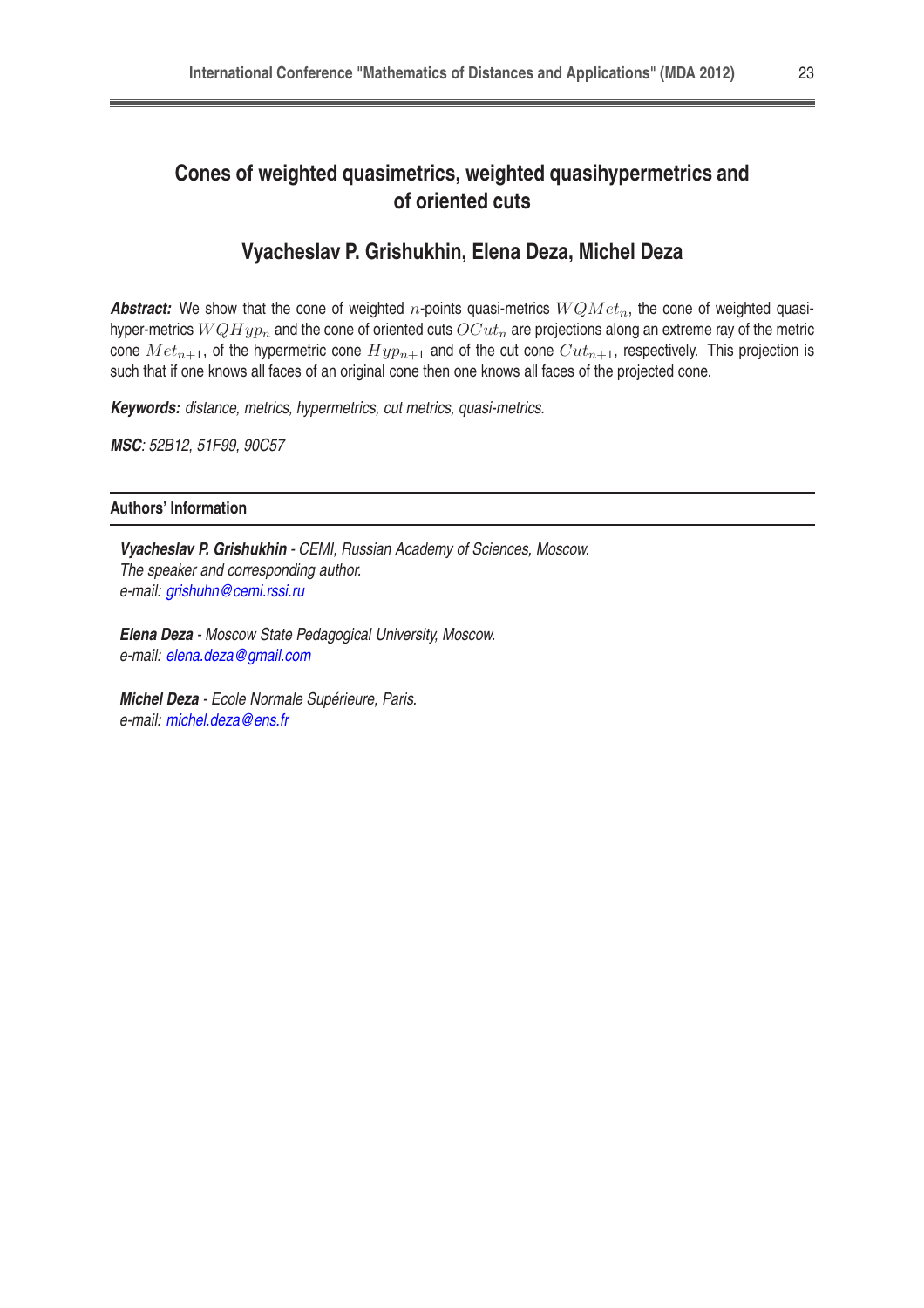## **The L-eccentricity and the exchange property of least central subtrees**

## **Martti Hamina, Anneli Lankinen, Matti Peltola**

Abstract: Various kinds of center problems have important applications in transportation and business (facility planning and location problems) as well as in communication, social and computing networks. Despite the importance of the problem, the solution methods are limited to special types of centers like central paths or central points. We present an idea for determining a central subtree of tree.

A subtree  $S$  of a tree  $T$  is a central subtree of  $T$ , if  $S$  has the minimum eccentricity in the joinsemilattice of all subtrees of  $T$ . A central subtree of  $T$  with the minimum number of points is a least central subtree of  $T$ . Thus the least central subtree of a tree is the most central connected substructure among all connected substructures of a tree (see [1], [2] and [3]). A least central subtree of a tree may be a single point or a subtree containing several points, and thus the least central subtree of a tree is a straightforward generalization of the center as well as the centroid of a tree.

We describe general properties of a least central subtree of a tree, give the connection between the least central subtree and the center/centroid of a tree. We also prove that the eccentricity of the least central subtrees gives us a two set partition of the set of trees.

[1] M. Hamina and M. Peltola, Least central subtrees, center, and centroid of a tree, Networks, 54 (2011) 328–332. [2] M. Hamina and M. Peltola, Some structural properties of a least central subtree of a tree, Algorithmic Operations Research, 5 (2010), 105–117.

[3] J. Nieminen and M. Peltola, The subtree center of a tree, Networks, 34 (1999), 272–278.

#### **Authors' Information**

**Martti Hamina** - University of Oulu, Faculty of Technology, Department of Electrical and Information Engineering. e-mail: [martti.hamina@ee.oulu.fi](mailto:martti.hamina@ee.oulu.fi)

**Anneli Lankinen** - University of Oulu, Faculty of Technology, Department of Electrical and Information Engineering. e-mail: [anneli.lankinen@ee.oulu.fi](mailto:anneli.lankinen@ee.oulu.fi)

**Matti Peltola** - University of Oulu, Faculty of Technology, Department of Electrical and Information Engineering. e-mail: [matti.peltola@ee.oulu.fi](mailto:matti.peltola@ee.oulu.fi)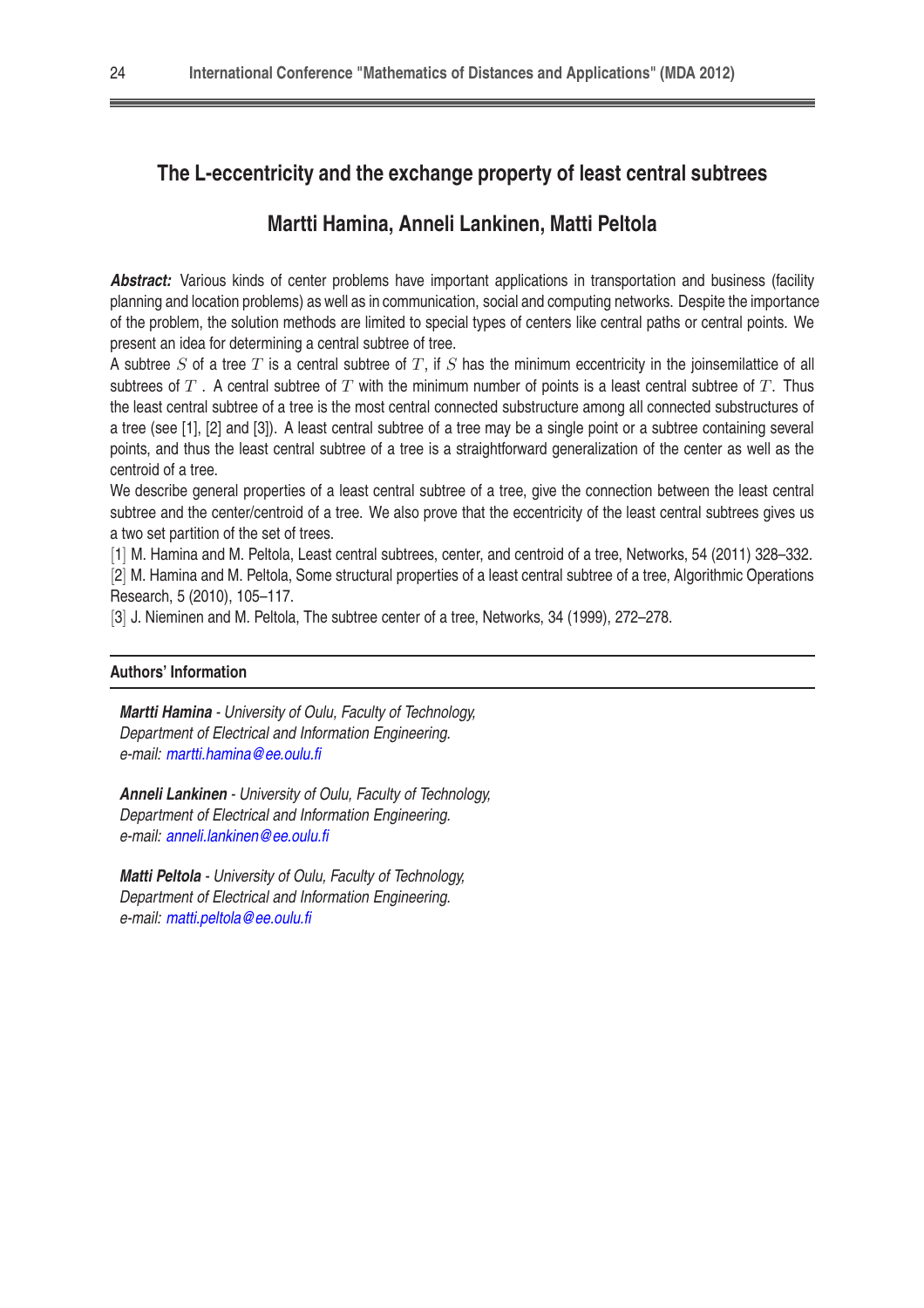## **Distances in the pyramidal hyper clustering high-dimensional data**

#### **Krassimira B. Ivanova, Koen Vanhoof, Krassimir Markov**

**Abstract:** The clustering systems build a generalization hierarchy by partitioning the set of examples in such a way that similarity is maximized within a partition and minimized between them. The main differences between different clustering methods are the similarity measure, and the method used to evaluate each cluster to determine the best fit for the new example. Approaches range from Euclidean distance to Bayesian statistics. Clustering is therefore the broad approach of concept formation by grouping similar examples. The approach we will use in this work is based on the method of abstraction and the construction of hierarchical data structures called Multi-layer Growing Pyramidal Networks (MPGN) [\[1\]](#page-21-0).

"Pyramid" is a structure that can be described by an oriented graph in which: there is at least one knot, which does not have outgoing arcs (called vertex of the pyramid); all other knots of the graph have at least one outgoing arcs; knots which have no incoming arcs (i.e. have no children) are called terminal knots of the pyramid.

The complexity of cluster analysis increases with the number of instances and clusters, and especially with higher dimensions of the data. Usually in such cases the representatives of the clusters are selected (one or more instances) by which comparing may be done. Example of selection representatives is using of centroids of the clusters. The vertexes of the pyramids may be chosen to be such representatives. What is important in this case is that the vertexes define hyper planes in the space of instances. This case is called "hyper clustering" where the distances are not between instances and centroids, as example, but between instances and hyper planes. The hyper clustering is useful for such task as market basket analysis where the user's interest is just in the common hyper planes which represent the regularities in the set of transactions.

**Keywords:** hyper clustering, multi-layer growing pyramidal networks, similarity measures.

**ACM Classification Keywords**: I.5.3 Clustering; Similarity measures.

**MSC**: 62H30, 91C20

| <b>Bibliography</b> |  |  |
|---------------------|--|--|
|                     |  |  |

[1] Iliya Mitoy. Class Association Rule Mining Using Multi-Dimensional Numbered Information Spaces. PhD thesis. Promoters: K. Vanhoof, Kr. Markov. Hasselt University, 2011

#### **Authors' Information**

**Krassimira B. Ivanova** - University for National and World Economy, Bulgaria; e-mail: [krasy78@mail.bg](mailto:krasy78@mail.bg)

**Koen Vanhoof** - University of Hasselt, Belgium; e-mail: [koen.vanhoof@uhasselt.be](mailto:koen.vanhoof@uhasselt.be)

**Krassimir Markov** - Institute of Mathematics and Informatics at the Bulgarian Academy of Sciences; e-mail: [markov@foibg.com](mailto:markov@foibg.com)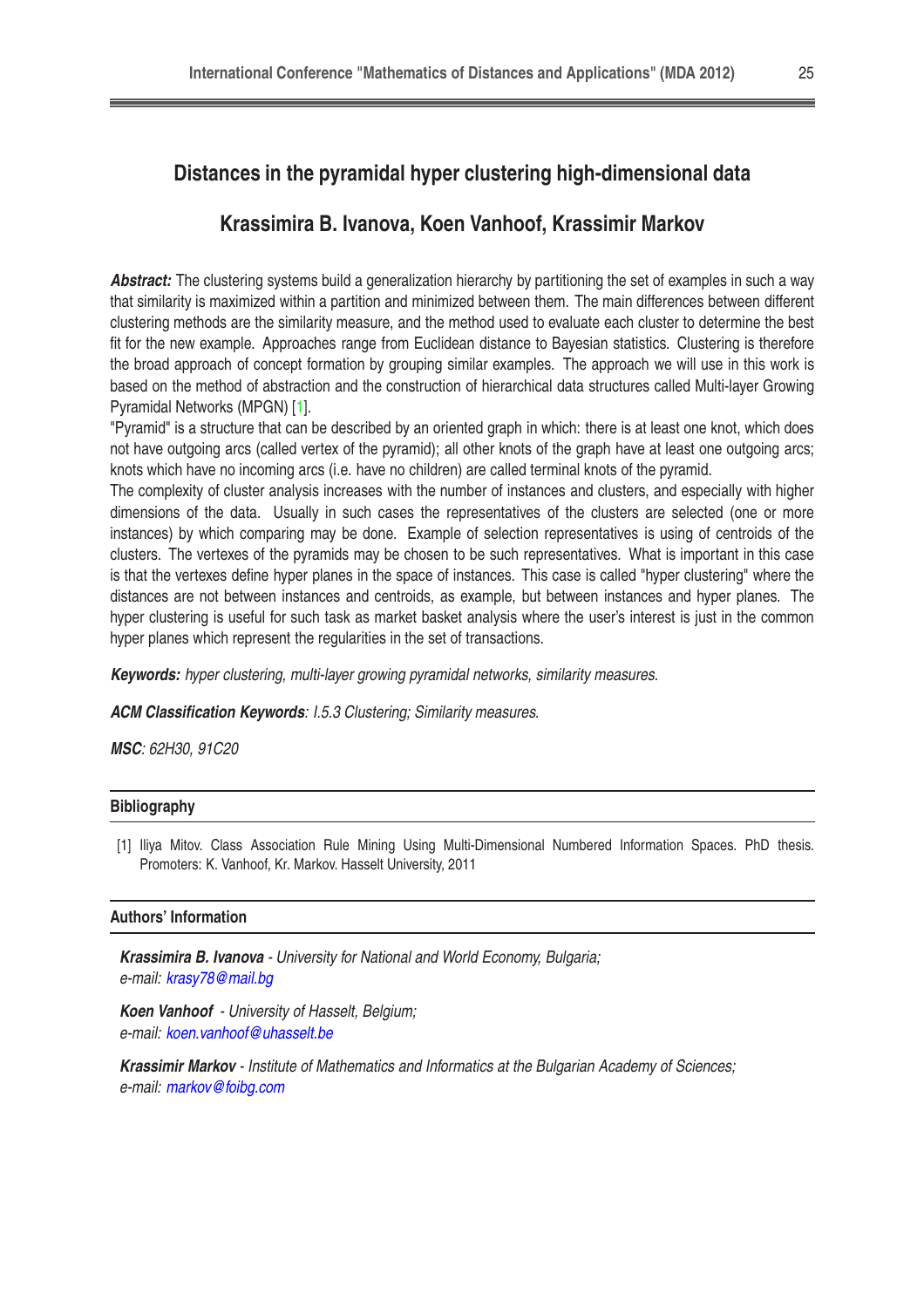## **Tiling vertices and the spacing distribution of its radial projections**

## **Tobias Jakobi**

**Abstract:** In [1] Boca, Cobeli and Zaharescu gave a very simple representation of the first consecutive spacing distribution when looking at the visible points of the square lattice  $\mathbb{Z}^2$ . Here one considers the lattice points which are "visible" from the origin. This amounts to selecting those points which satisfy  $gcd(x, y) = 1$  for their coordinate  $(x, y)$ . Now place a circle of radius R at the origin and project all points inside onto this circle, effectively reducing the polar coordinate of the point to the angle information. Then sort all these angles and measure the difference between neighbouring ones. In [1] it was proved (even in a more general setup) that there is a limit distribution of the differences when  $R$  tends to infinity.

One might now ask the question, if the limit distribution somehow encodes information about the degree of order of the input point set. Or phrased differently: How much does the distribution vary when exchanging the original point set with something else? E.g. it is known that the set of Poisson distributed points in the plane yields the exponential distribution (representing the most "chaotic" set).

We take a first look at the numerical results when using the vertex set of aperiodic tilings in the plane as input (e.g. Ammann-Beenker or rhombic Penrose).

[1] Boca, F.P., Cobeli, C., Zaharescu, A.: Distribution of lattice points visible from the origin (<http://dx.doi.org/10.1007/s002200000250>)

**Keywords:** aperiodic tiling, visibility, radial projection

**MSC**: 52C23

#### **Authors' Information**

```
Tobias Jakobi - University of Bielefeld.
http://www.math.uni-bielefeld.de/~tjakobi/
e-mail: tjakobi1@uni-bielefeld.de
```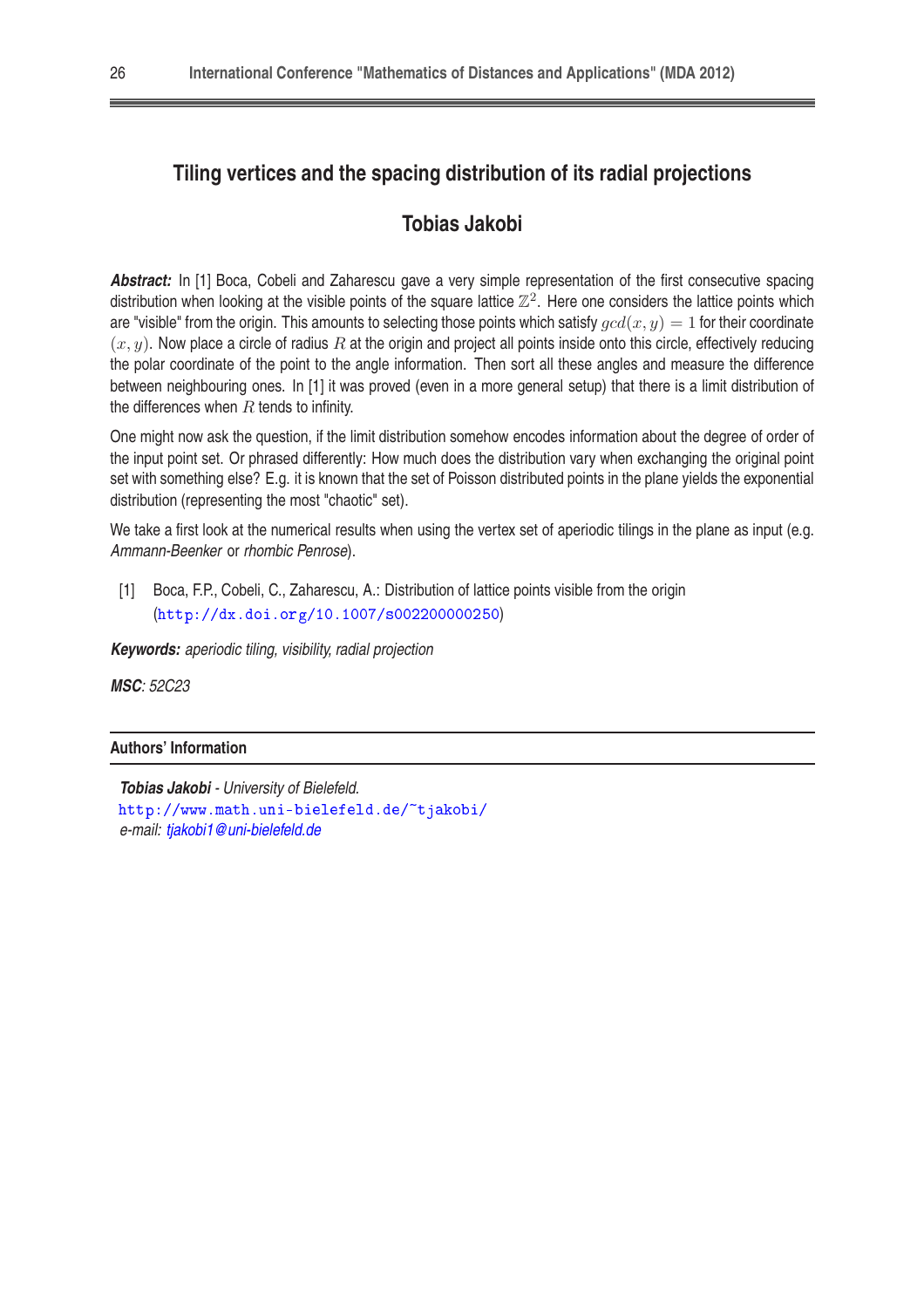## **Regular inversive polytopes**

## **Norman W. Johnson**

**Abstract:** Corresponding to each regular asymptotic polytope  $P$  in hyperbolic  $n$ -space  $\mathbb{H}^n$  is an isomorphic figure °P in inversive  $(n-1)$ -space  $I^{n-1}$  having many related metric properties. A regular inversive polytope °P has a midangle  $\omega$  and a radius  $\rho$ , with  $2\omega$  being its dihedral angle and  $2\rho$  its antihedral distance. The values of  $\omega$  and  $\rho$ are determined for each regular inversive  $n$ -polytope.

#### **Authors' Information**

**Norman W. Johnson** - Professor of Mathematics Emeritus Wheaton College, Massachusetts, USA. [http://wheaton
ollege.edu](http://wheatoncollege.edu) e-mail: [njohnson@wheatonma.edu](mailto:njohnson@wheatonma.edu)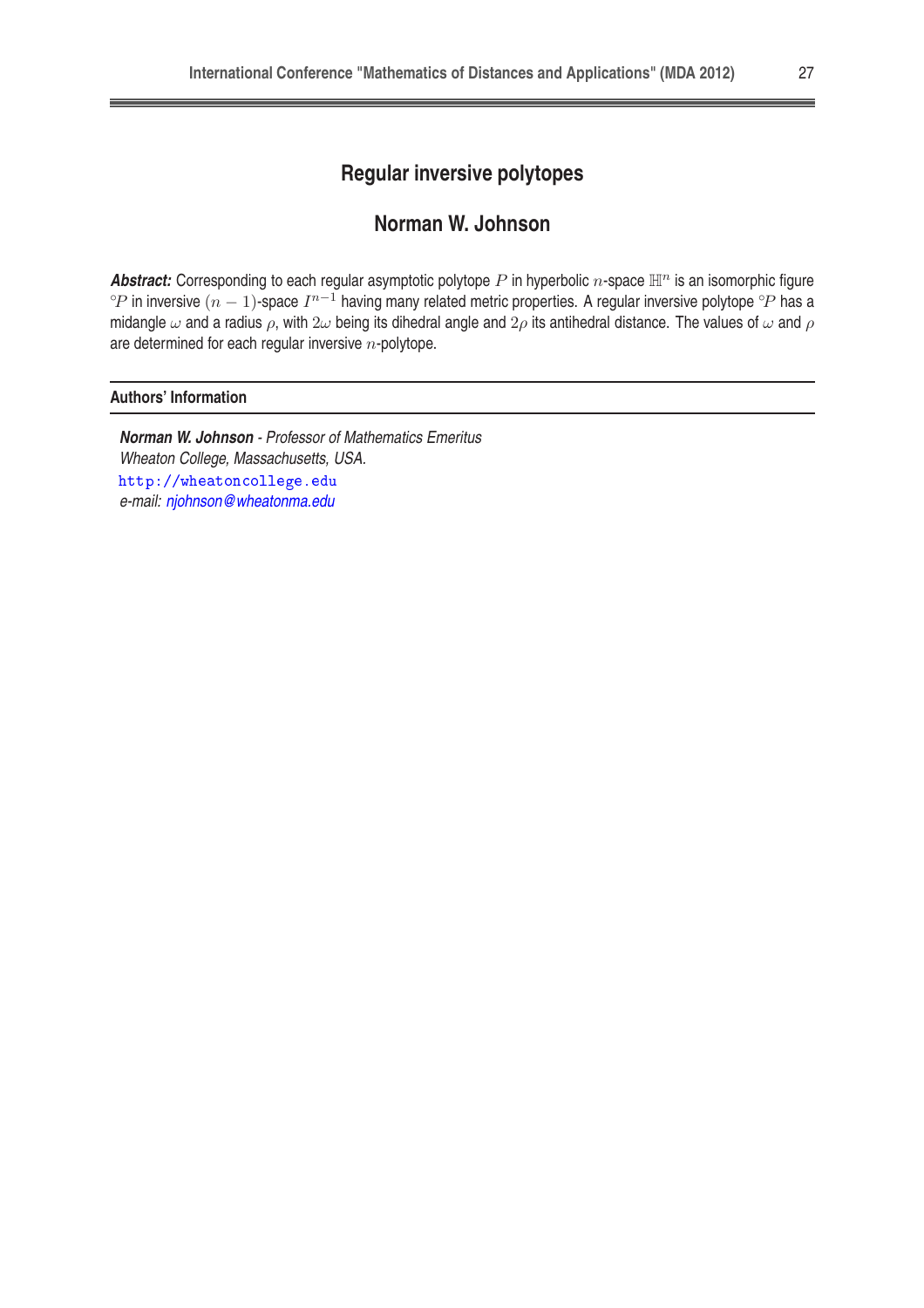## On covering properties of the icosahedral tiling  $\mathcal{T}^{*(2F)}$

## **Gerald Kasner**

Abstract: The Delone covering approach devised by P. Kramer [1] applied to the icosahedral tiling  $T^{*(2F)}$  [2] leads to an incomplete covering of the tiling. This approach however, is based entirely on the projection technique. By including also the inflation symmetry of this tiling, new ideas how to extend the three Delone cells in order to cover the whole structure are presented.

[1] P. Kramer: Quasicrystals: atomic coverings and windows are dual projects

J. Phys. A: Math. Gen. 32 (1999) 5781-5793

[2] Z. Papadopolos and G. Kasner: The efficency of Delone Coverings of the canonical tilings  $\mathcal{T}^{*(A4)}$  and  $\mathcal{T}^{*(2F)}$ in : Coverings of Discrete Quasiperiodic Sets, Springer Tracts on Modern Physics 180, pp. 165-184

**Keywords:** quasicrystal, covering, icosahedral, tiling

**PACS**: 61.44.Br

**MSC**: 52C23, 05B40

#### **Authors' Information**

**Gerald Kasner** - University Magdeburg. <http://www.ovgu.de/itp/people/gk.html>e-mail: [gerald.kasner@physik.uni-magdeburg.de](mailto:gerald.kasner@physik.uni-magdeburg.de)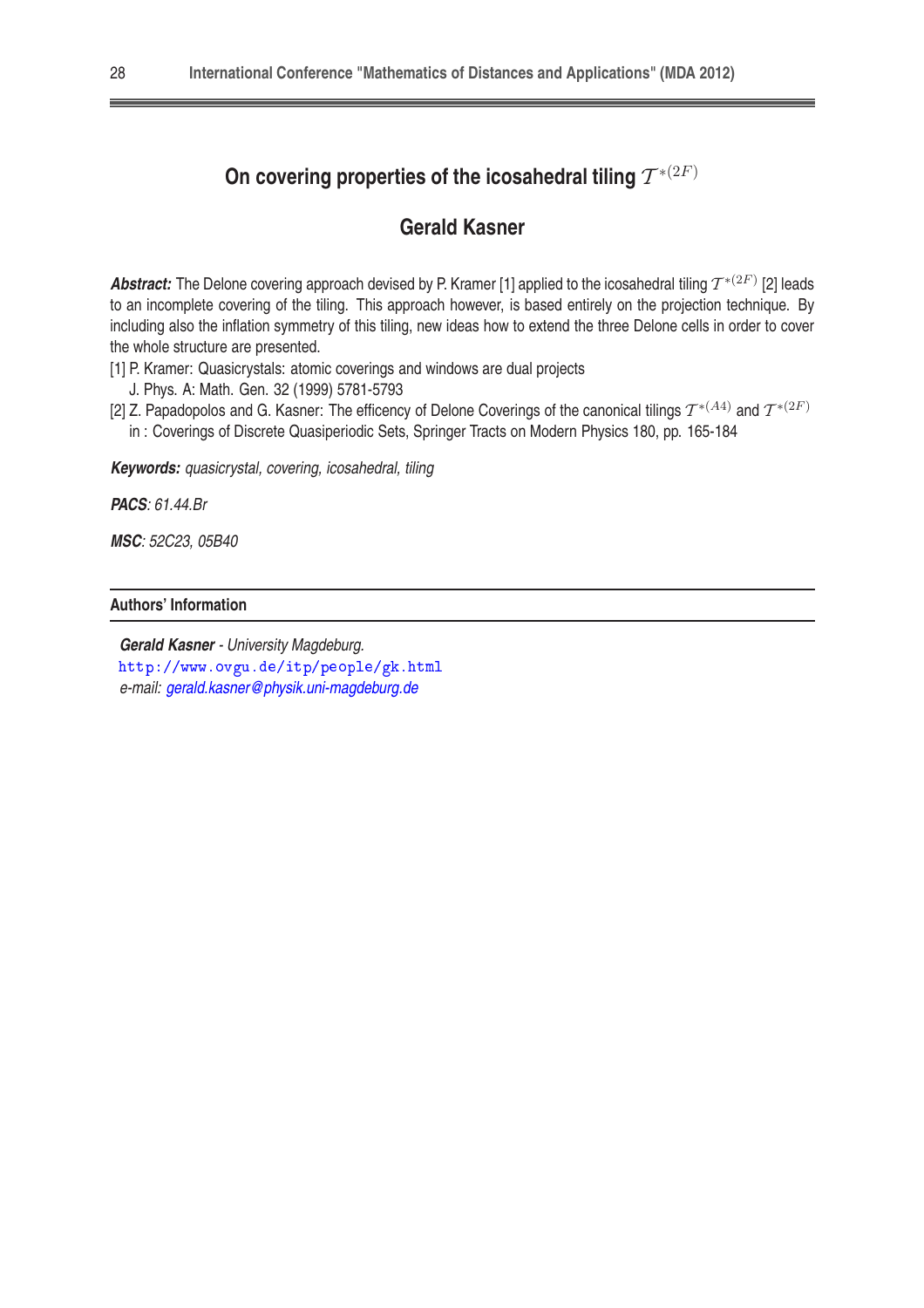#### **Distances on antimatroids**

#### **Yulia Kempner, Vadim E. Levit**

**Abstract:** An antimatroid is an accessible set system  $(U, \mathcal{F})$  closed under union. Every antimatroid may be represented as a graph whose vertices are sets of  $F$ , where two vertices are adjacent if the corresponding sets are differ by one element. This graph is a partial cube. Hence an antimatroid with the ground set  $U$  of size  $n$  may be isometrically embedded into the hypercube  $\{0,1\}^n$ . Thus the distance on an antimatroid considered as a graph coincides with the Hamming distance. A poset antimatroid is an antimatroid, which is formed by the lower sets of a poset. We consider different definitions of the distance between elements of an antimatroid, and give a new characterization of poset antimatroid.

**Keywords:** antimatroid, partial cube, zigzag distance, Hamming distance.

**ACM Classification Keywords**: G.2

**MSC**: 05C12; 52B40

#### **Authors' Information**

**Yulia Kempner** - Department of Computer Science, Holon Institute of Technology, P.O. Box: 58102, Holon, Israel; e-mail: [yuliak@hit.ac.il](mailto:yuliak@hit.ac.il) Major Fields of Scientific Research: Combinatorial Optimization

**Vadim E. Levit** - Department of Computer Science and Mathematics, Ariel University Center of Samaria, Israel; e-mail: [levitv@ariel.ac.il](mailto:levitv@ariel.ac.il) Major Fields of Scientific Research: Graph Theory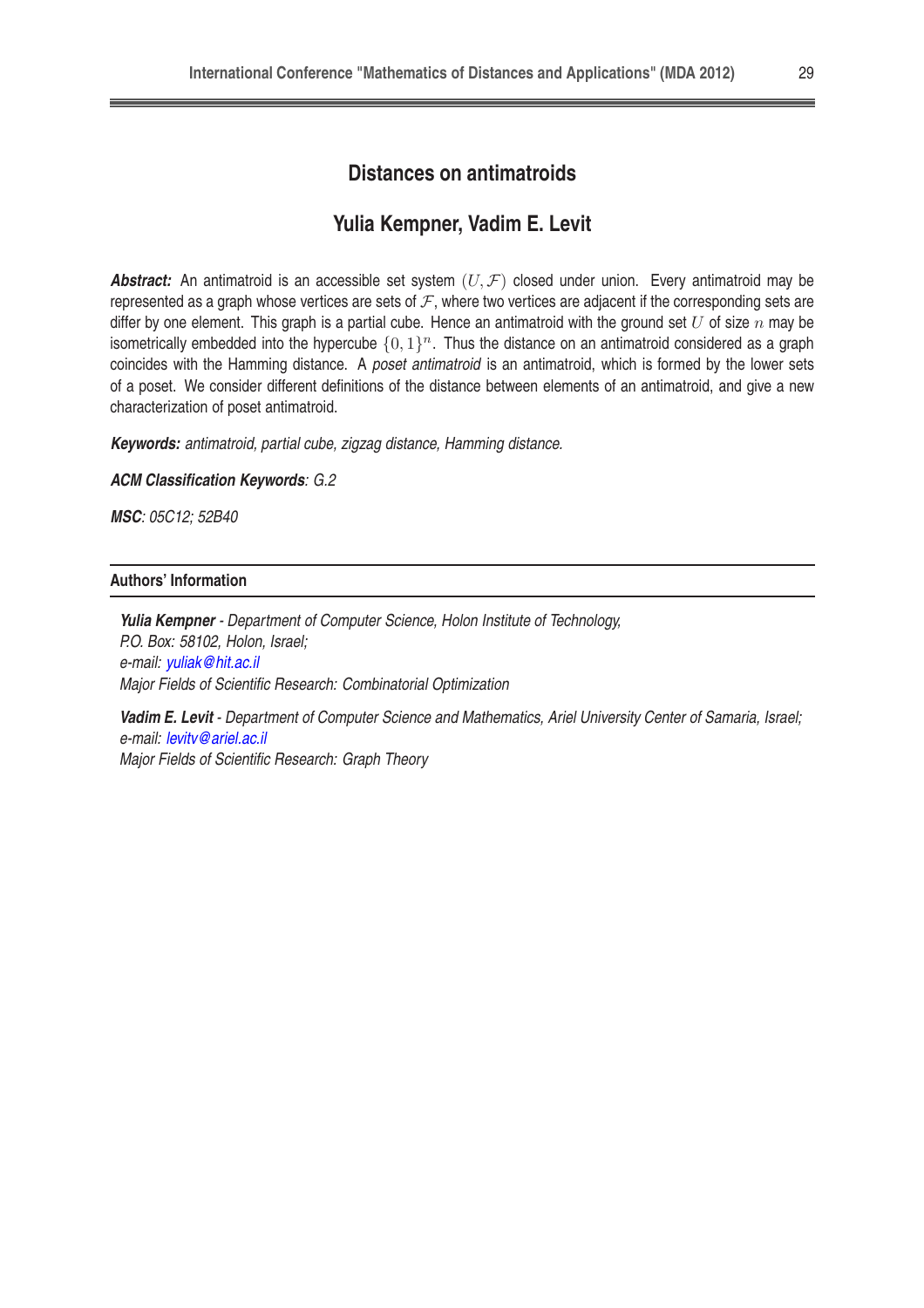## **On** t**-path closed graphs**

## **Jack Koolen**

**Abstract:** A graph is t-path-closed if (i) it has girth t+1 and for every two distinct vertices there is a path of length t connecting them. We will give several examples. One open question is whether they exist for all t. (This is joint work with Stefan Gruenewald and Hwang Rae Lee)

#### **Authors' Information**

**Jacobus Koolen** - Department of Mathematics, POSTECH, Pohang, South Korea. e-mail: [koolen@postech.ac.kr](mailto:koolen@postech.ac.kr)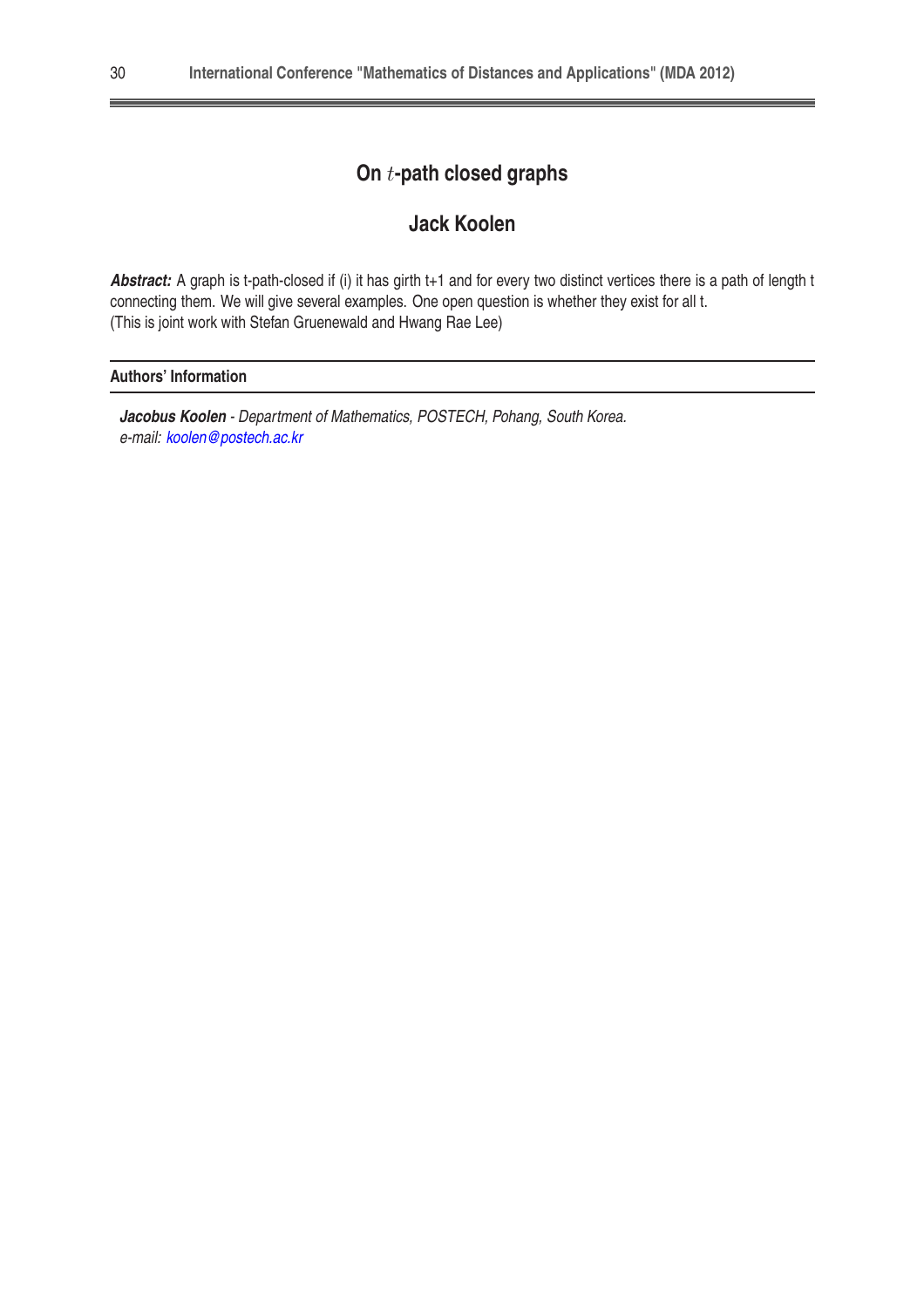#### **Distance between objects described by predicate formulas**

#### **Tatiana Kosovskaya**

**Abstract:** Functions defining a distance and a distinguish degree between objects described by predicate formulas are introduced. It is proved that the introduced function of distance satisfies all properties of a distance. The function of objects distinguish degree adequately reflects similarity of objects but does not define a distance because the triangle inequality is not fulfilled for it. The calculation of the introduced functions is based on the notion of partial deduction of a predicate formula.

**Keywords:** artificial intelligence, pattern recognition, distance between objects, predicate calculus.

**ACM Classification Keywordsi**: I.2.4 ARTIFICIAL INTELLIGENCE Knowledge Representation Formalisms and Methods - Predicate logic.

#### **Authors' Information**

**Tatiana Kosovskaya** - Dr., Senior researcher, St.Petersburg Institute of Informatics and Automation of Russian Academy of Science, 14 line, 39, St.Petersburg, 199178, Russia;

Professor of St.Petersburg State Marine Technical University, Lotsmanskaya ul., 3, St.Petersburg, 190008, Russia;

Professor of St. Petersburg State University, University av., 28, Stary Petergof, St. Petersburg, 198504, Russia; e-mail: [kosov@nk1022.spb.edu](mailto:kosov@nk1022.spb.edu)

Major Fields of Scientific Research: Logical approach to artificial intelligence problems, theory of complexity of algorithms.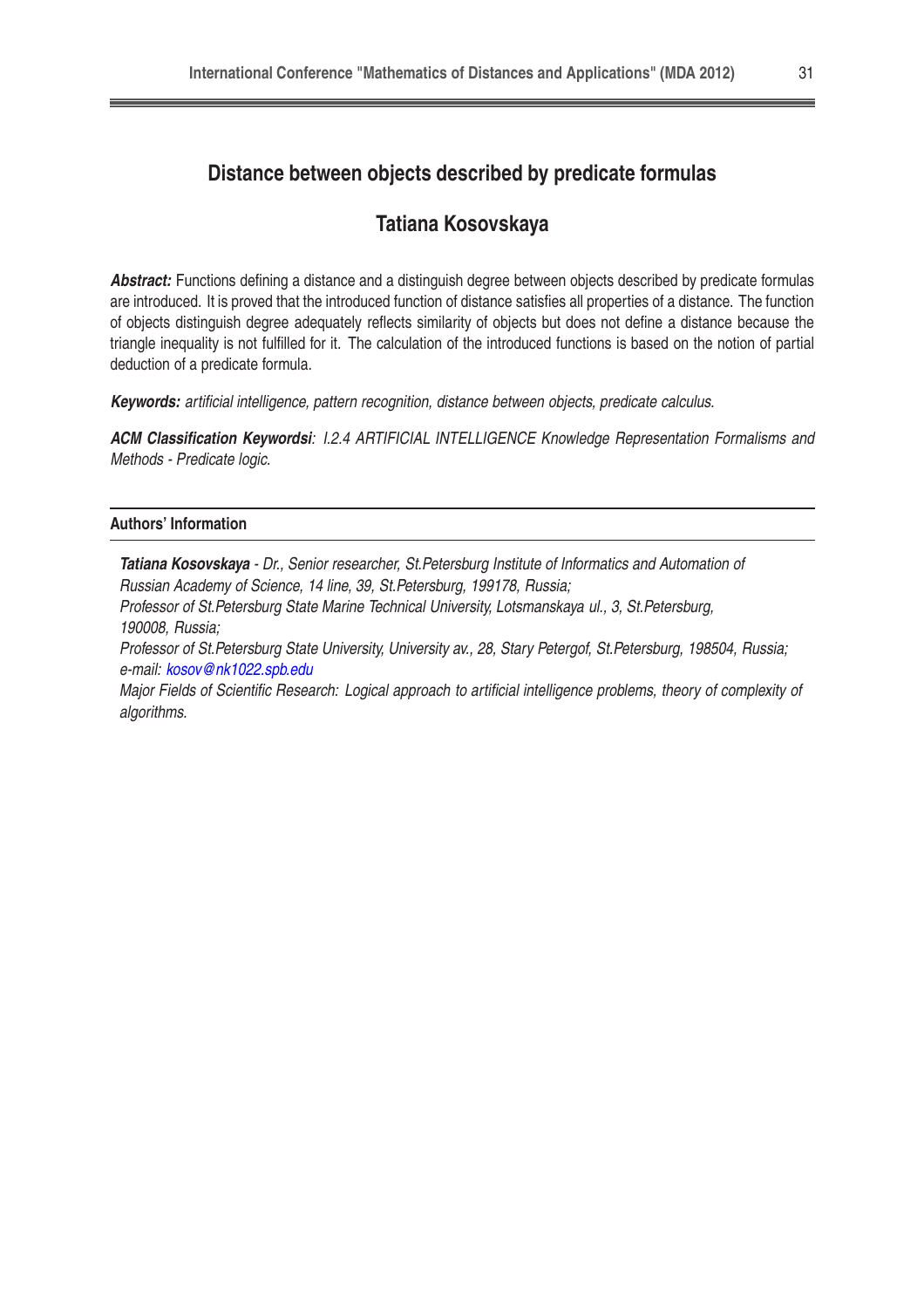## **Pseudo-quasi metrics on jointly distributed random variables**

#### **Janne V. Kujala, Ehtibar N. Dzhafarov**

Abstract: We consider a class of real-valued nonnegative binary functions on a set of jointly distributed random variables, which satisfy the triangle inequality and vanish at identical arguments (pseudo-quasi-metrics). Examples of such functions include the conditional entropy (for discrete random variables) and the expectation of any pseudoquasi-metric defined on the observation space of the random variables. We apply these functions to the problem of selective probabilistic causality encountered in behavioral sciences and in quantum physics. Given a system of observable, generally interdependent random outputs depending on deterministic inputs, the problem of selective probabilistic causality is to determine, for each of the outputs, which of the inputs it depend on. We approach this problem without assuming specific functional form of the dependence or specific distributions of the outputs. In this abstract form, the problem reduces to that of ascertaining the existence of a joint distribution for a set of random variables with given distributions of certain subsets of this set. Any violation of the triangle inequality or its consequences by one of our functions when applied to such a set rules out the existence of the joint distribution. We focus on an especially versatile and widely applicable class of pseudo-quasi-metrics called order-distances. We show, in particular, that the Bell-CHSH-Fine inequalties of quantum physics follow from the triangle inequalities for appropriately defined order-distances.

**Keywords:** Bell-CHSH-Fine inequalities, Einstein-Podolsky-Rosen paradigm, probabilistic causality, pseudo-quasimetrics on random variables, quantum entanglement, selective influences.

**ACM Classification Keywords**: E.1 Data structures — Graphs and networks, I.0 Computing Methodologies — General.

**MSC**: Primary 60B99, Secondary 81Q99, 91E45

#### **Authors' Information**

**Janne V. Kujala** - Department of Mathematical Information Technology, University of Jyväskylä; e-mail: *[jvk@iki.fi](mailto:jvk@iki.fi)* Major Fields of Scientific Research: Applied Mathematics, Mathematical Psychology

**Ehtibar N. Dzhafarov** - Department of Psychological Sciences, Purdue University; e-mail: [ehtibar@purdue.edu](mailto:ehtibar@purdue.edu) Major Fields of Scientific Research: Mathematical Psychology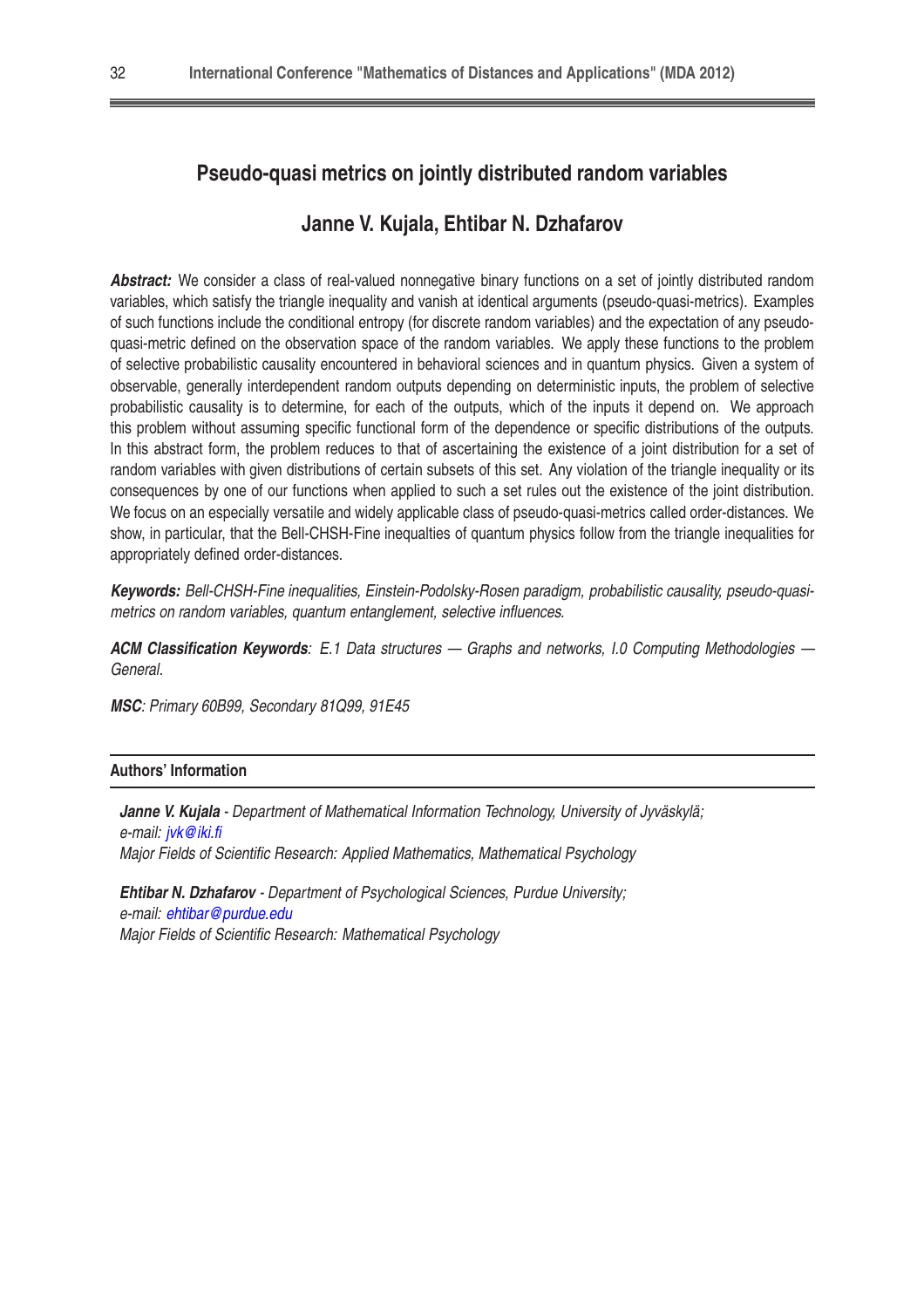## **Distance-transitive graphs admit semiregular automorphisms**

## **Klavdija Kutnar**

Abstract: A distance-transitive graph is a graph in which for every two ordered pairs of vertices  $(u, v)$  and  $(u', v')$ such that the distance between  $u$  and  $v$  is equal to the distance between  $u'$  and  $v'$  there exists an automorphism of the graph mapping  $u$  to  $u'$  and  $v$  to  $v'$ . A semiregular element of a permutation group is a non-identity element having all cycles of equal length in its cycle decomposition.

In this talk, I will present a result that every distance-transitive graph admits a semiregular automorphism. This is a joint work with Primož Šparl.

#### **Authors' Information**

**Klavdija Kutnar** - University of Primorska, Slovenia; e-mail: [klavdija.kutnar@upr.si](mailto:klavdija.kutnar@upr.si)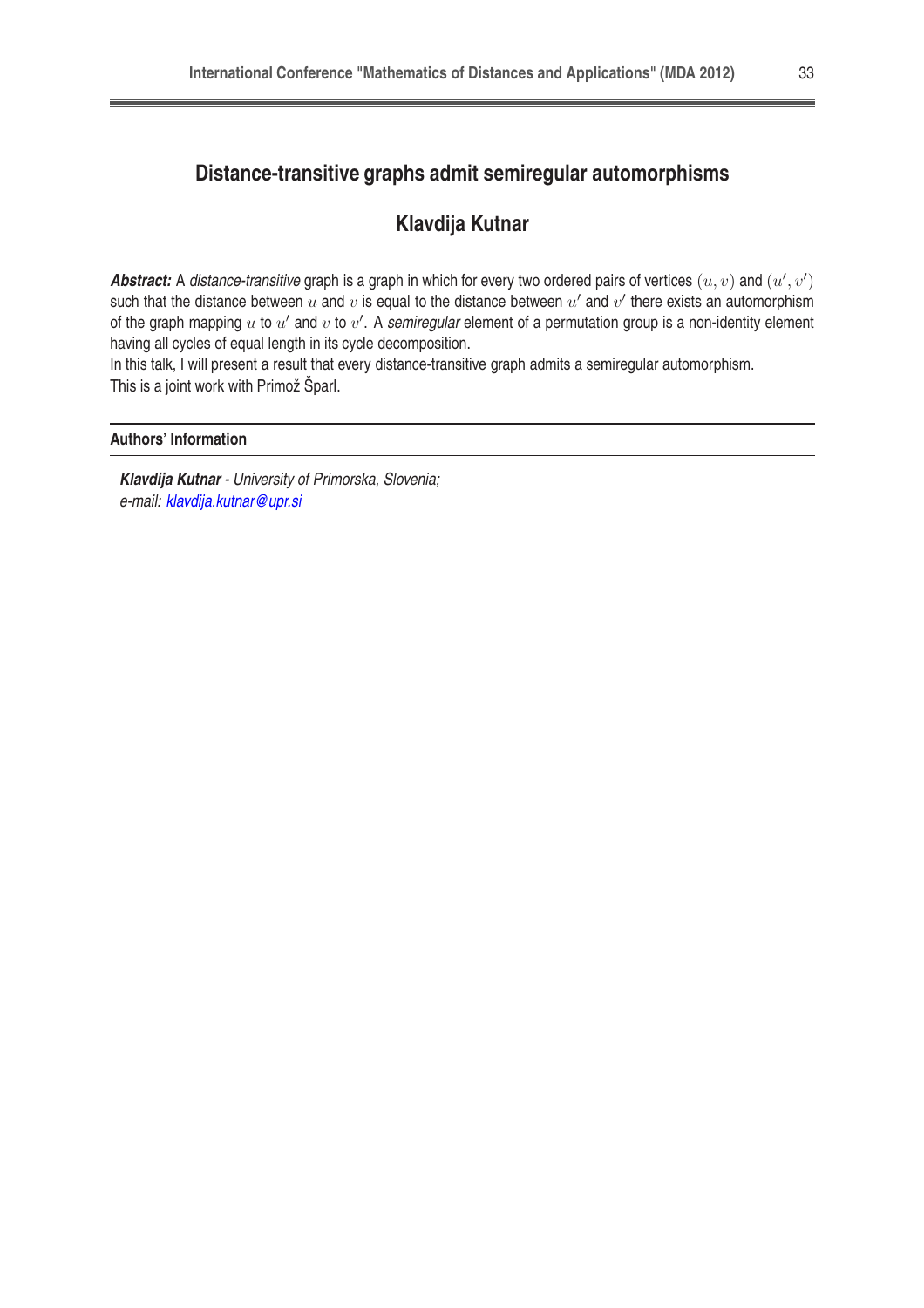## **On the split structure of lifted groups, I**

#### **Aleksander Malnicˇ**

**Abstract:** Let  $p: \tilde{X} \to X$  be a regular covering projection of connected graphs, and let  $CT_p$  denote the group of covering transformations. The problem whether a given group of automorphisms  $G \leq \text{Aut}(X)$  lifts along p as a split extension of  $CT_p$  by G is analyzed in detail in the case when  $CT_p$  is abelian. The analysis is done in terms of the encoded information on the base graph  $X$  via Cayley voltages – without actual inspection of the covering graph or the lifted group. Along these lines we propose an algorithm which is considerably faster than the corresponding standard algorithms in the context of permutation groups. We also consider the special case when some complement of  $CT_p$  within the lifted group  $\tilde{G}$  has a section over a G-invariant set of vertices of  $X$  – as orbit. Joint work with Rok Požar.

#### **Authors' Information**

Aleksander Malnič - Pedagoška fakulteta University of Ljubljana Kardeljeva pl. 16, 1000 Ljubljana Slovenia and University of Primorska, Institute Andrej Marušič Muzejski trg 2 6000 Koper Slovenia; e-mail: [aleksander.malnic@guest.arnes.si](mailto:aleksander.malnic@guest.arnes.si)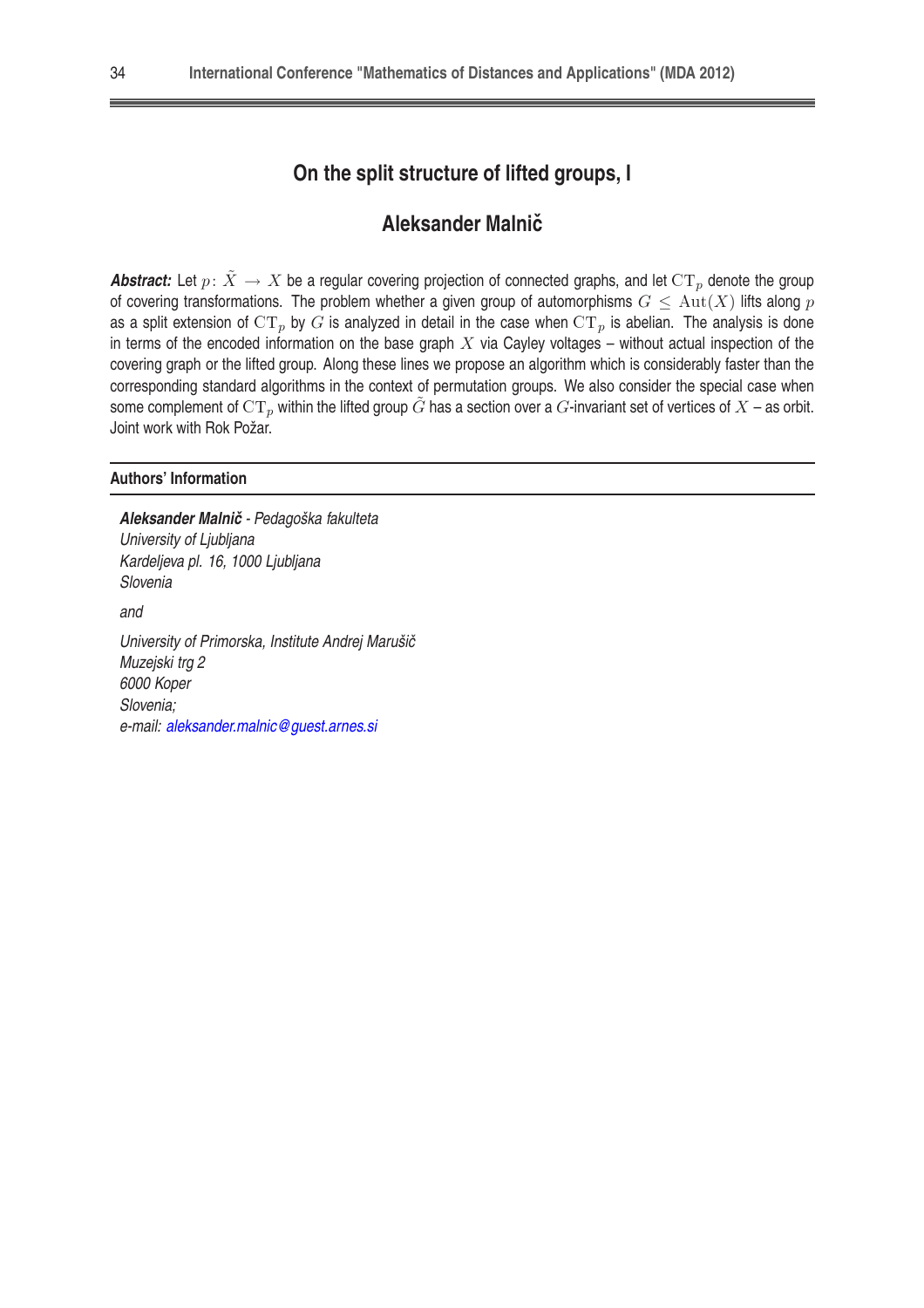## **An infinite family of half-arc-transitive graphs with universal reachability relation**

## **Dragan Marušicˇ**

Abstract: The action of a subgroup G of automorphisms of a graph X is said to be half-arc-transitive if it is vertextransitive and edge-transitive but not arc-transitive. In this case the graph X is said to be G-half-arc-transitive. Two oppositely oriented digraphs may be associated with any such graph in a natural way. The reachability relation of a graph admitting a half-arc-transitive group action is an equivalence relation defined on either of these two digraphs as follows. An arc e is reachable from an arc e' if there exists an alternating path starting with e and ending with e'. The reachability relation is clearly universal for all vertex-primitive half-arc-transitive graphs. The smallest known vertex-primitive half-arc-transitive graphs have valency 14 and no such graphs of valency smaller than 10 exist. The natural framework for the question of existence of half-arc-transitive graphs with universal reachability relation is therefore the family of vertex-imprimitive half-arc-transitive graphs, and in particular those of valency less than 14. It is known that no such graph of valency 4 exists (see D. Marušič. Half-transitive group actions on finite graphs of valency 4, J. Combin. Theory Ser. B 73 (1998) 41–76). In this talk an infinite family of vertex-imprimitive half-arc-transitive graphs of valency 12 with universal reachability relation will be presented.

#### **Authors' Information**

**Dragan Marušič** - University of Primorska, Slovenia e-mail: [dragan.marusic@upr.si](mailto:dragan.marusic@upr.si)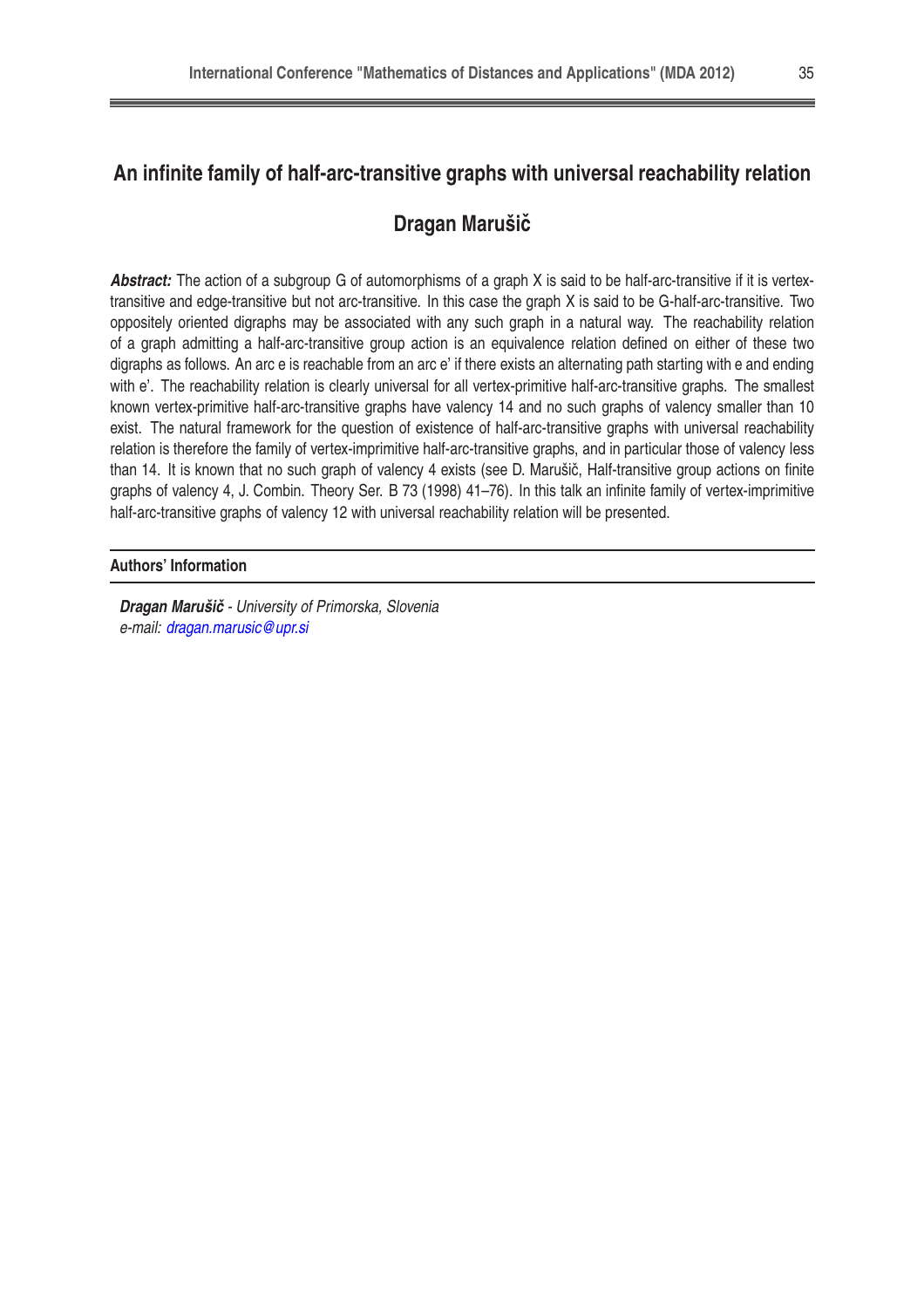## **Construction of geometric divergence on** q**-exponential family**

## **Hiroshi Matsuzoe**

**Abstract:** A divergence function is a skew-symmetric distance like function on a manifold. In the geometric theory of statistical inference, such a divergence function is useful. In complex systems, Tsallis anomalous statistics is developing rapidly. A  $q$ -exponential family is an important statistical model in Tsallis statistics. For this q-exponential family, a divergence function is constructed from the viewpoint of affine differential geometry.

**Keywords:** information geometry, affine differential geometry, Tsallis statistics, divergence, q-exponential family

**ACM Classification Keywords**: G.0 General

**MSC**: 53A15, 62B10, 53A30

#### **Authors' Information**

**Hiroshi Matsuzoe** - Associate Professor, Ph.D., Department of Computer Science and Engineering, Graduate School of Engineering, Nagoya Institute of Technology, Nagoya 466-8555, Japan; e-mail: [matsuzoe@nitech.ac.jp](mailto:matsuzoe@nitech.ac.jp)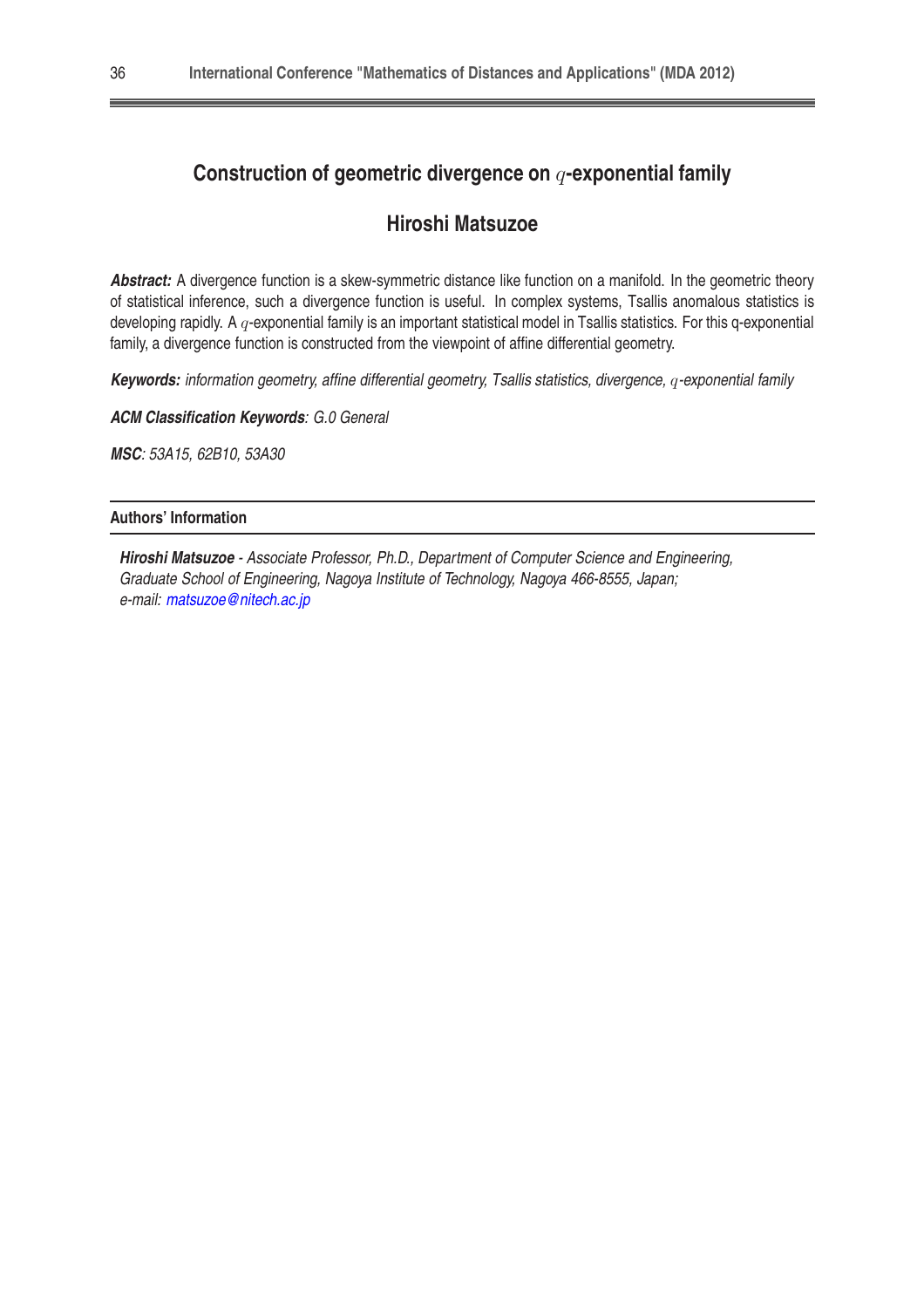## **Counting area and volume for non-Euclidean polyhedra through side lengths**

## **Alexander Mednykh**

**Abstract:** The Heron formula relates the area of an Euclidean triangle to its side lengths. Indian mathematician and astronomer Brahmagupta, in the seventh century, gave the analogous formulas for a convex cyclic quadrilateral. Several non-Euclidean versions of the Heron theorem are know for a long time.

In this lecture we consider a convex hyperbolic quadrilateral inscribed in a circle, horocycle or one branch of equidistant curve. This is a natural hyperbolic analog of the cyclic quadrilateral in the Euclidean plane. We find a few versions of the Brahmahupta formula for such quadrilaterals and consider its generalization for other types of non-Euclidean polyhedra in dimension two and three.

#### **Authors' Information**

**Alexander Mednykh** - Sobolev Institute of Mathematics, Novosibirsk, Russia e-mail: [smedn@mail.ru](mailto:smedn@mail.ru)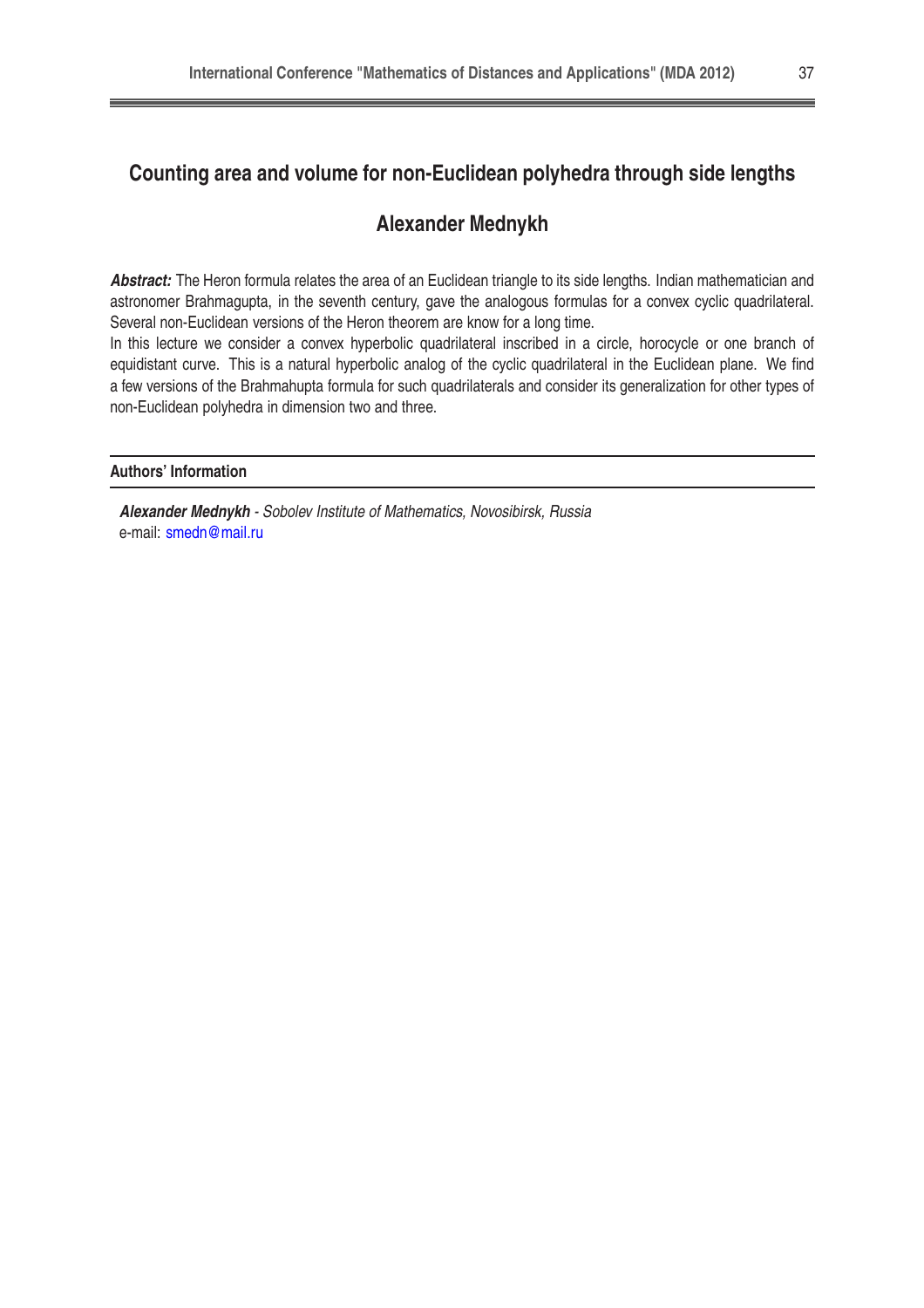## **An ergodic theorem for generalized random Fibonacci substitutions**

#### **Markus Moll**

**Abstract:** In the paper "Quasiperiodicity and Randomness in Tilings of the Plane" by C. Godreche and J.M. Luck from 1988 the concept of random substitutions was introduced by a brief discussion on the random Fibonacci substitution F. In this talk I will introduce a generalisation F' of F and will elaborate on the ergodicity of the measure defined on the hull of F'. Time permitting, I will also justify some calculations in the Godreche and Luck paper, concerning the absolutely continuous part of the diffraction measure of F and F', respectively.

**Keywords:** Dynamical Systems, Random Substitutions, Ergodicity

**MSC**: 37A05, 37A30

**Authors' Information**

**Markus Moll** - University of Bielefeld, Fakultät für Mathematik. <http://www.math.uni-bielefeld.de/~mmoll/> e-mail: [mmoll@math.uni-bielefeld.de](mailto:mmoll@math.uni-bielefeld.de)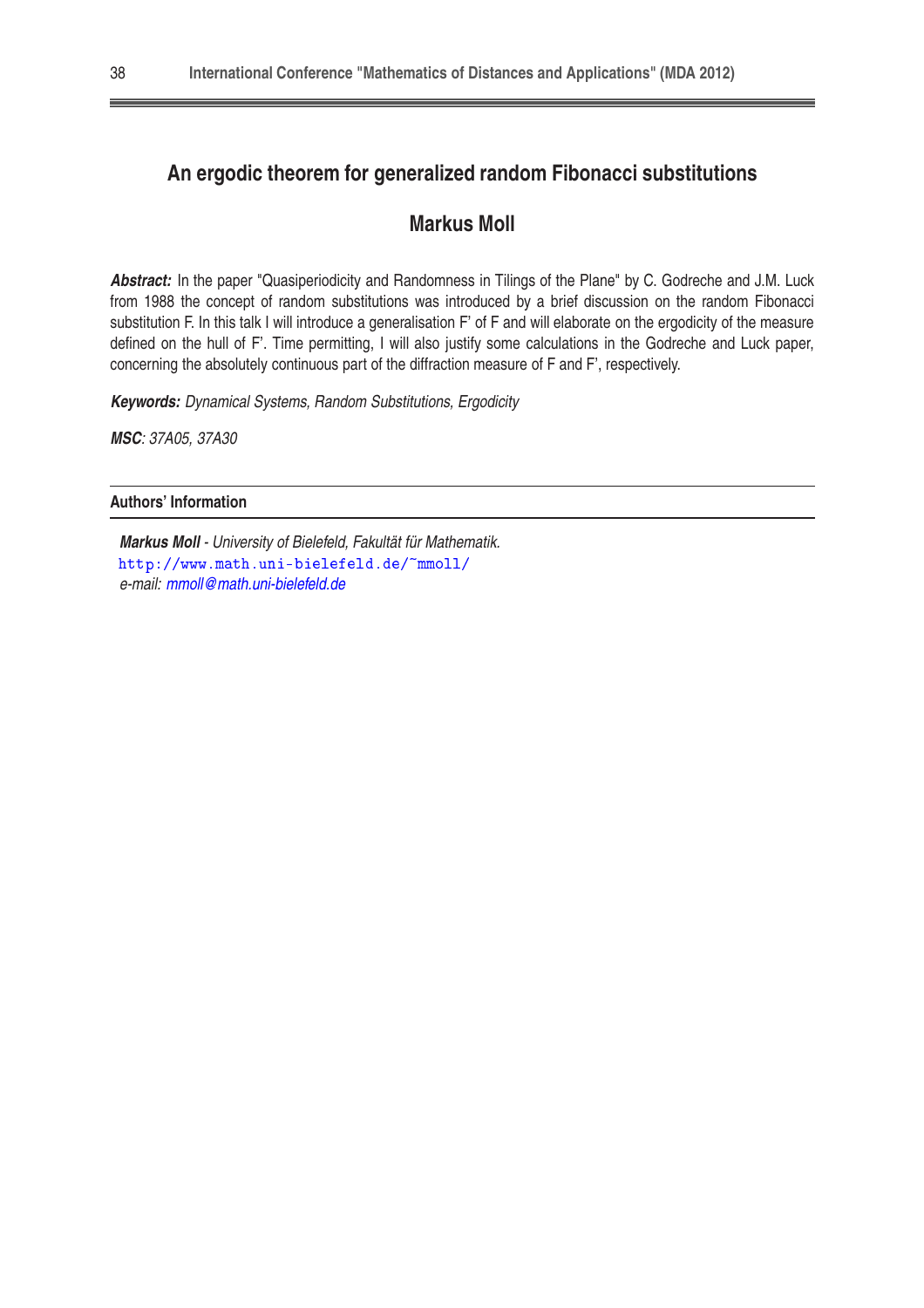## **Translational and geodesic distances and spheres in the 8 homogeneous 3-geometries**

## **Emil Molnár**

Abstract: It is well-known that the classical Euclidean and non-Euclidean 3-geometries of constant curvature: E<sub>3</sub>,  $S_3$  and  $H_3$  can be modelled in the real projective space  $P_3$  (or sphere  $PS_3$ , respectively), i.e. in the subspace structure of a real vector space  $V_4$  and in its dual. That means, the usual projections (parallel or central ones) from  $E_3$  into the (moveable) computer screen  $E_2$  are also possible. The author extended this method to the other 5 homogeneous 3-geometries  $S_2 \times R$ ,  $H_2 \times R$ ,  $\sim SL(2, R)$ , Nil and Sol (the so-called Thurston geometries) as well. Thus, visualization of these (strange) spaces, animations in them are possible, due to my colleagues István PROK, Jenő SZIRMAI and our students (e.g. János PALLAGI and Benedek SCHULTZ, Interesting pictures to the famous Thurston conjecture or to other problems, by visualizations, can help us in the present and future investigations. Some of them will also be illustrated in the lecture: E.g. one parameter tilings in E3 and in the Bolyai-Lobachevskian hyperbolic space  $H_3$  (I. Prok and J. Szirmai). The densest lattice-like geodesic ball packing in Nil space (whose density 0.78 is larger than the corresponding Euclidean one 0.74, J. Szirmai and his students). Some (geodesic and translation) balls in  $\mathbb{S}L(2,R)$  and in So1 geometry will also be presented by international collaboration (Blaženka DIVJAK, Zlatko ERJAVEĆ, Barnabás SZABOLCS, Brigitta SZILÁGYI).

#### **References**

[1] B. Divjak, Z. Erjaveć, B. Szabolcs, B. Szilágyi: Geodesics and geodesic spheres in  $\tilde{L}(2,R)$  geometry. Math. Communications, 14/2, (2009) 413–424.

[2] E. Molnár: The projective interpretation of the eight 3-dimensional homogeneous geometries. Beiträge zur Algebra und Geometrie (Contributions to Algebra and Geometry) Vol. 38 (1997), No. 2, 261–288.

[3] E. Molnár, I. Prok, J. Szirmai: Classification of tile-transitive 3-simplex tilings and their realizations in homogeneous spaces, Non-Euclidean Geometries, János Bolyai Memorial Volume, Editors: A. Prékopa and E. Molnár, Mathematics and Its Applications, Vol. 581, Springer (2005), pp. 321–363.

[4] E. Molnár, J. Szirmai: On Nil crystallography, Symmetry: Culture and Science, 17 (2006) Nos 1-2, 55–74 (Proceedings of the Symmetry Festival 2006).

[5] J. Pallagi, B. Schultz, J. Szirmai: Visualization of geodesic curves, spheres and equidistant surfaces in  $S_2 \times R$ space, KoG (Scientific and professional journal of Croatian Society for Geometry and Graphics) 14 (2010), 35-40

[6] J. Szirmai: The densest geodesic ball packing by a type of  $Nil$  lattices. Beiträge zur Algebra und Geometrie (Contributions to Algebra and Geometry), 46 (2007) No. 2, 383–397.

#### **Authors' Information**

**Emil Molnár** - Budapest University of Technology and Economics, Institute of Mathematics, Department of Geometry e-mail: [emolnar@math.bme.hu](mailto:emolnar@math.bme.hu)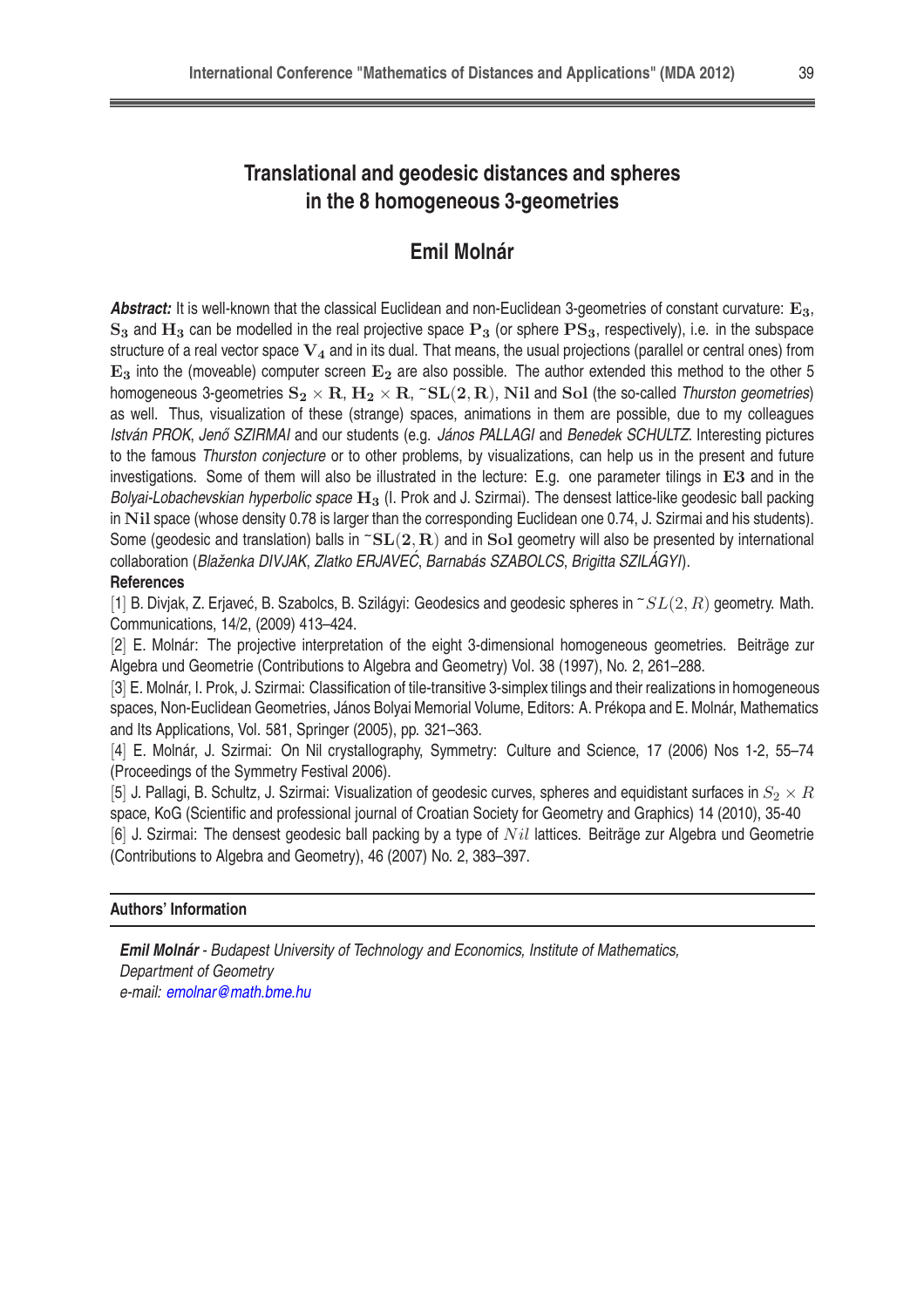#### **On the discretization of distance geometry problems**

#### **Antonio Mucherino, Carlile Lavor, Leo Liberti, Nelson Maculan**

Abstract: Distance geometry consists of finding an embedding of a weighted undirected graph in  $\mathbb{R}^n$ . Since some years, we are working on suitable discretizations for this problem. Because of the discretization, the search domain is reduced from a continuous to a discrete set which has the structure of a tree. Based on this combinatorial structure, we developed an efficient branch-and-prune (BP) algorithm for the solution of distance geometry problems. In this paper, we focus on two important aspects of the discretization: the identification of suitable vertex discretizing orderings and the analysis of the symmetries that can be found in BP trees.

**Keywords:** distance geometry, discretization, combinatorial optimization, discretizing orderings, symmetries.

**ACM Classification Keywords**: G.2.1 Combinatorics - Combinatorial algorithms; B.5.2 Design Aids - Optimization; J.3 Life and Medical Sciences - Biology and genetics;

**MSC**: 05C85, 90C27, 51K99.

#### **Authors' Information**

**Antonio Mucherino** IRISA, University of Rennes 1, Rennes, France. e-mail: [antonio.mucherino@irisa.fr](mailto:antonio.mucherino@irisa.fr) **Carlile Lavor** IMECC-UNICAMP, Campinas-SP, Brazil. e-mail: [clavor@ime.unicamp.br](mailto:clavor@ime.unicamp.br)

**Leo Liberti** LIX, École Poleytechnique, Palaiseau, France. e-mail: [liberti@lix.polytechnique.fr](mailto:liberti@lix.polytechnique.fr)

**Nelson Maculan** COPPE, Federal University of Rio de Janeiro, Rio de Janeiro-RJ, Brazil. e-mail: [maculan@cos.ufrj.br](mailto:maculan@cos.ufrj.br)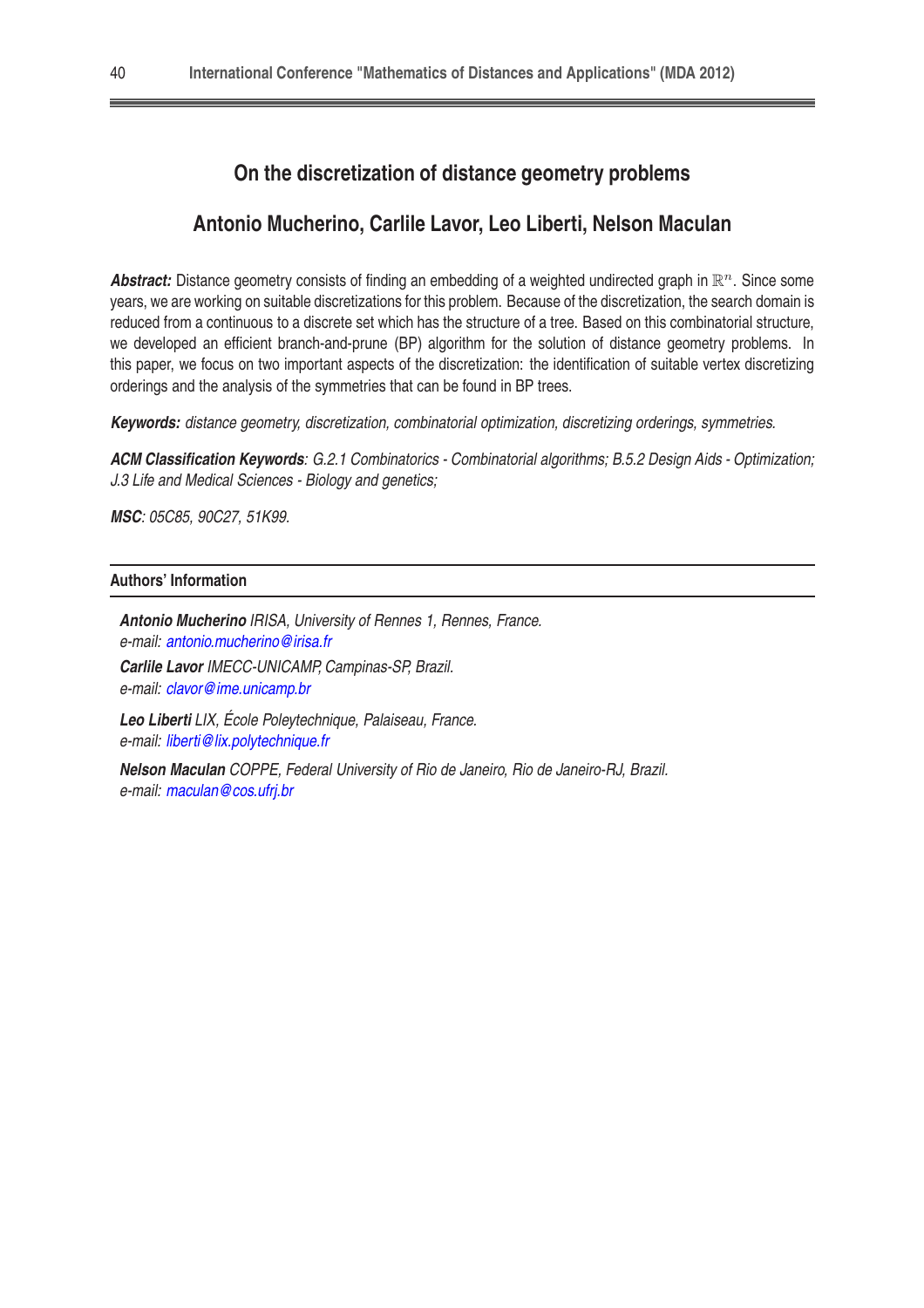## **Ojject and distance in Bernard Bolzano**

#### **Arkady Nedel**

**Abstract:** Bernard Bolzano (1781-1848), a Bohemian mathematician and logician, was undoubtedly one of the most striking thinkers in the post-Kant period whose importance and originality were understood a half century after his death. He contributed largely in logic as well as in mathematics covering a vast field of problems in both sciences. In his Wissenschaftslehre (1837) Bolzano attempted to provide logical foundations for all sciences, building on abstractions like part-relation, abstract objects, attributes, sentence-shapes, ideas and propositions in themselves, sums and sets, collections, substances, etc. As a mathematician Bolzano made several original contributions: he is one of the earliest authors to begin instilling rigor into mathematical analysis with his three chief mathematical works Beyträge zu einer begründeteren Darstellung der Mathematik (1810), Der binomische Lehrsatz (1816) and Rein analytischer Beweis (1817), the work described by K. Weierstrass "as a sample of a new analysis". His work influenced Cantor, Peirce, and Dedekind. The present contribution will focus on Bolzano's concept of distance and object. In fact, distance and object are considered by Bolzano in his theory as dependent elements which must be determined through their logical rather than metric relation.

**Keywords**: Bolzano, object, distance, logic, determination, metrics.

#### **Authors' Information**

**Arkady Nedel** - Paris. e-mail: [discover@free.fr](mailto:discover@free.fr)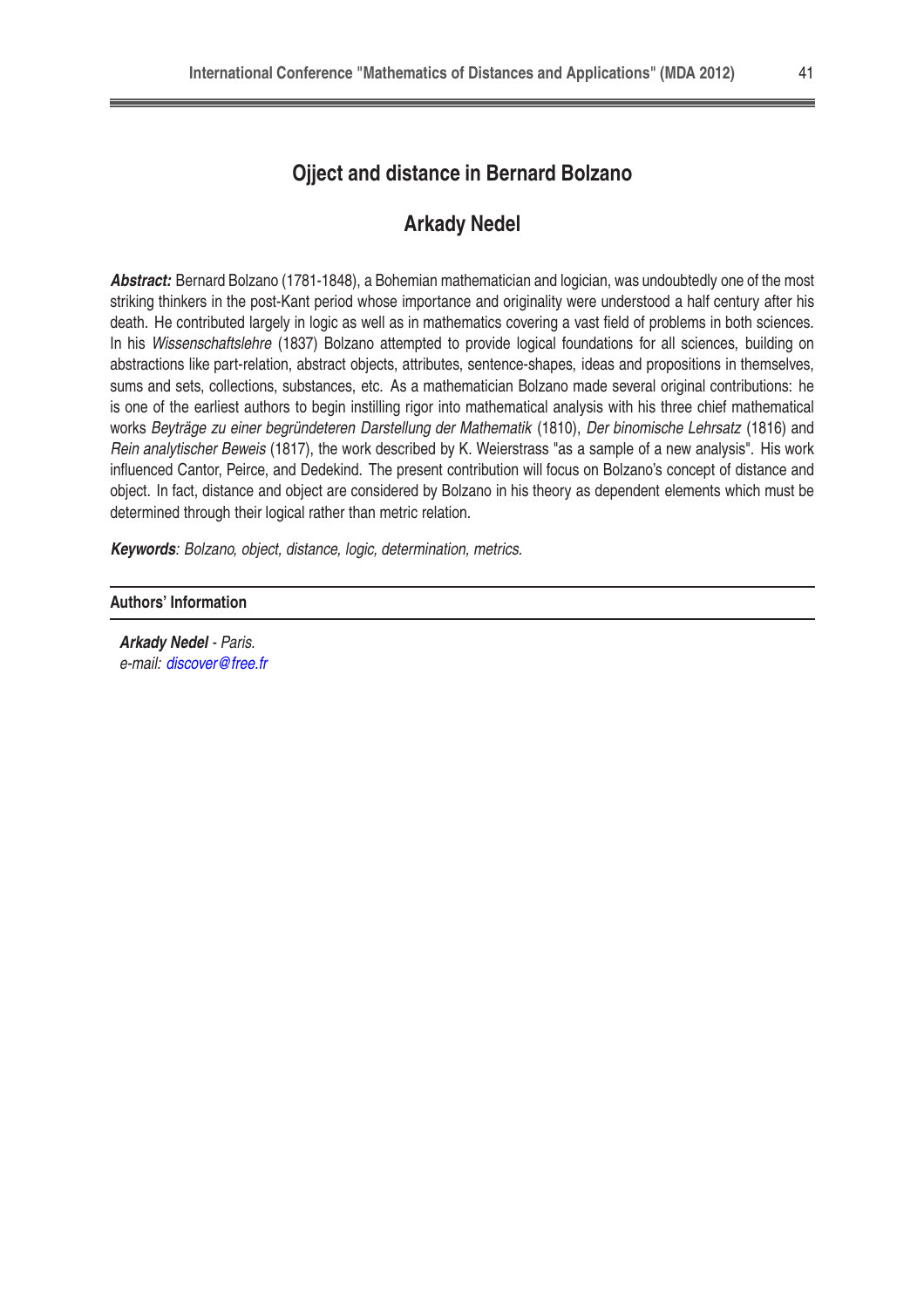## **Geometrical tools for alpha-Voronoi partitions**

#### **Atsumi Ohara and Yuya Nagatani**

**Abstract:** We consider problems to classify data represented as discrete probability distributions. For the classification we propose the Voronoi partition technique with respect to  $\alpha$ -divergence, which is statistically justified pseudodistance on the space of probability distributions. In order to improve computational efficiency and performance of the classification, we introduce two nonlinear transformations called the escort and projective transform, and weighted  $\alpha$ -centroids. Finally we demonstrate performances of the proposed tools via simple numerical examples.

**Keywords:** α-divergence, α-Voronoi partition, Escort transformation, Projective transformation

**ACM Classification Keywords**: I.3.5 Computational Geometry and Object Modeling

**MSC**: 53A15, 68T10

#### **Authors' Information**

**Atsumi Ohara** - Department of Electrical and Electronics Engineering, University of Fukui, Bunkyo 3-9-1, Fukui 910-8507, Japan; e-mail: [ohara@fuee.u-fukui.ac.jp](mailto:ohara@fuee.u-fukui.ac.jp) Major Fields of Scientific Research: Information Geometry

**Yuya Nagatani** - Department of Electrical and Electronics Engineering, University of Fukui, Bunkyo 3-9-1, Fukui 910-8507, Japan; e-mail: [nagatani.hase@gmail.com](mailto:nagatani.hase@gmail.com) Major Fields of Scientific Research: Pattern recognition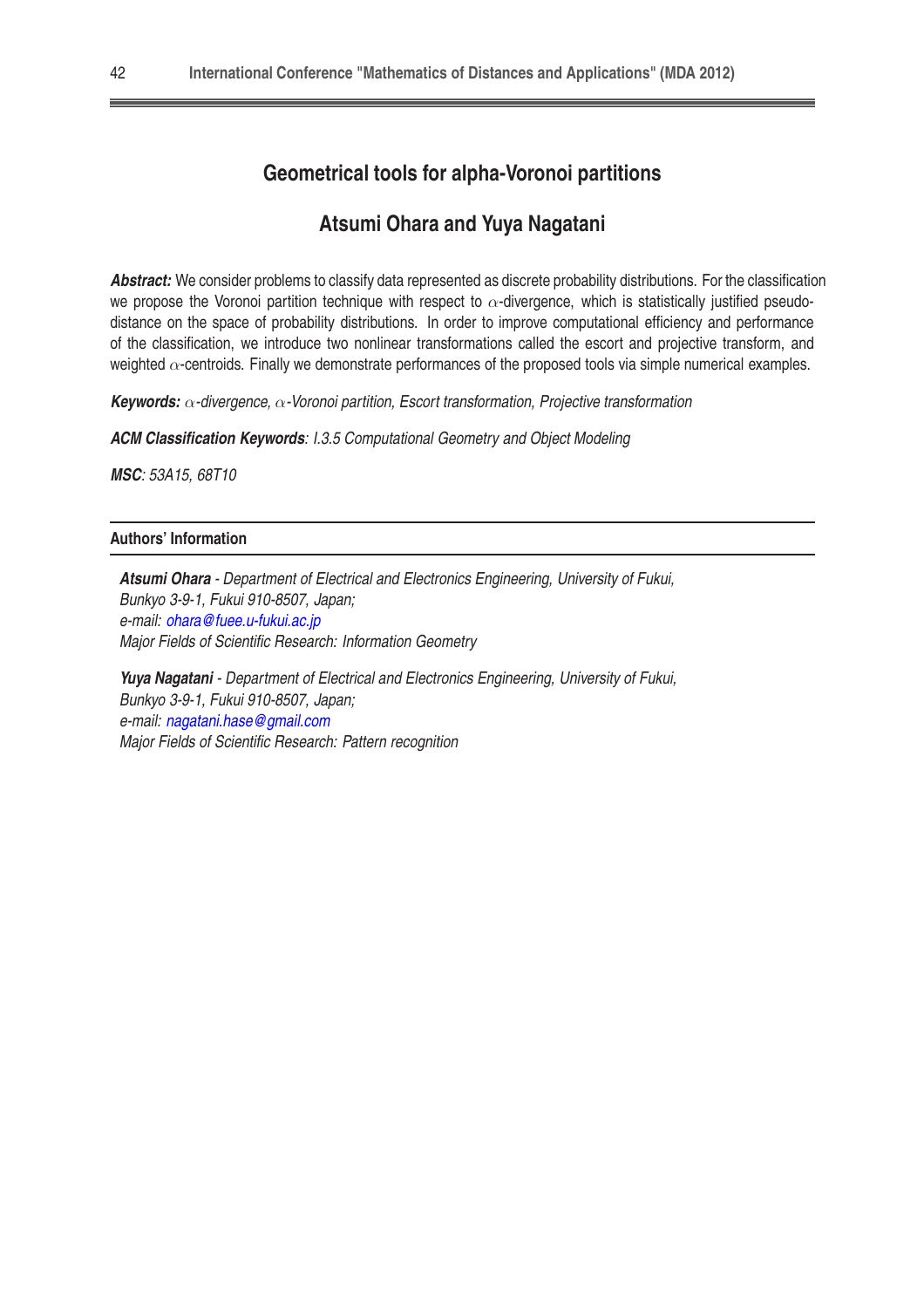## **New classes of metric spaces of measurable multisets and sets**

## **Alexey Petrovsky**

Abstract: The paper describes new classes of metric spaces of measurable multisets and sets. The properties of the metrics are considered. The possibilities of new concepts' application in cluster analysis are discussed.

**Keywords:** measurable multisets, measurable sets, metric spaces

**ACM Classification Keywords**: A.0 General Literature - Conference proceedings

#### **Authors' Information**

**Alexey Petrovsky** - Dr.Sc., the head of Laboratory, Institute for Systems Analysis, Russian Academy of Sciences, Prospect 60 Let Octyabrya, 9, Moscow 117312, Russia. e-mail: [pab@isa.ru.](mailto:pab@isa.ru)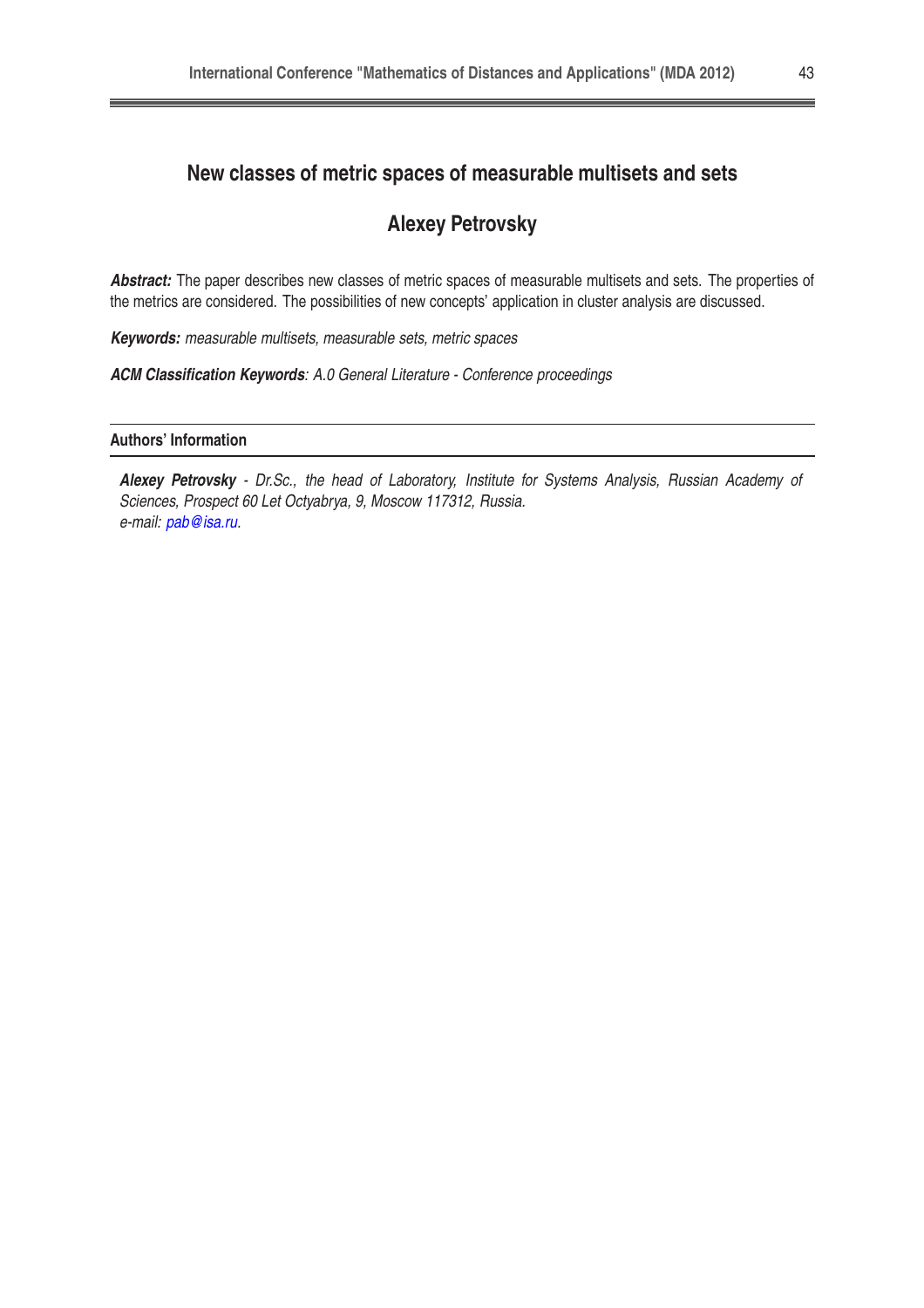## L 1 **-separation distance between several probability densities**

## **Thu Pham-Gia**

Abstract: A n points "separation distance" has been introduced by Glick(1972). We establish several of its properties and use it to perform clustering on a set of given probability densities.

#### **Authors' Information**

**Thu Pham-Gia** - PhD, Department of Mathematics and Statistics Université de Moncton, Moncton New Brunswick, Canada E1G 2W1 e-mail: [phamgit@umoncton.ca.](mailto:phamgit@umoncton.ca)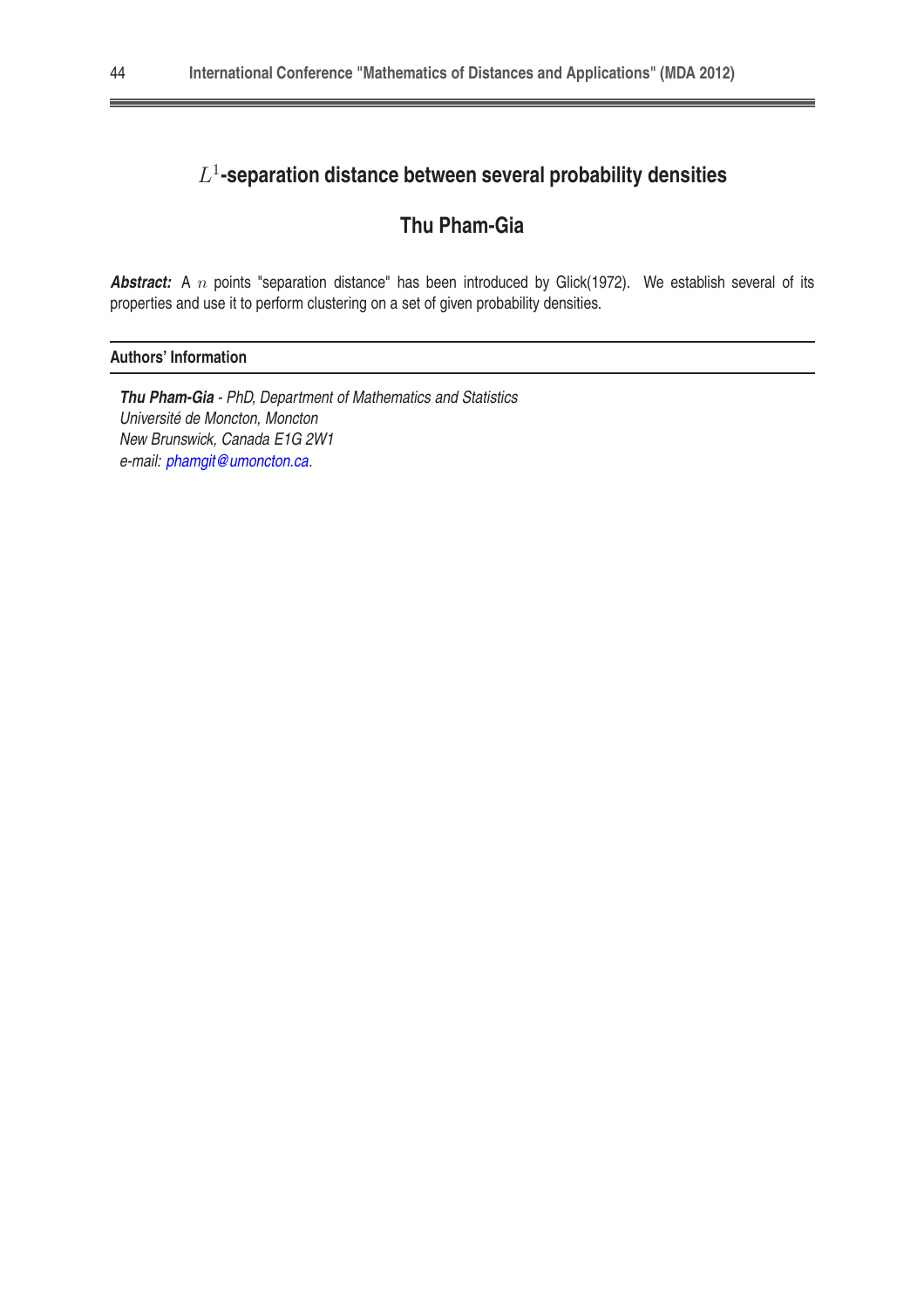## **On the base matroid polytope**

## **Jorge Luis Ramírez Alfonsín**

**Abstract:** In this talk, we will discuss several results on the base matroid polytope. After reviewing some combinatorial properties, we shall present some recent results concerning a special decomposition of this polytope.

#### **Authors' Information**

**Jorge Luis Ramírez Alfonsín** - Université Montpellier 2, France. <http://www.math.univ-montp2.fr/~ramirez/index.html> e-mail: [jramirez@math.univ-montp2.fl](mailto:jramirez@math.univ-montp2.fl)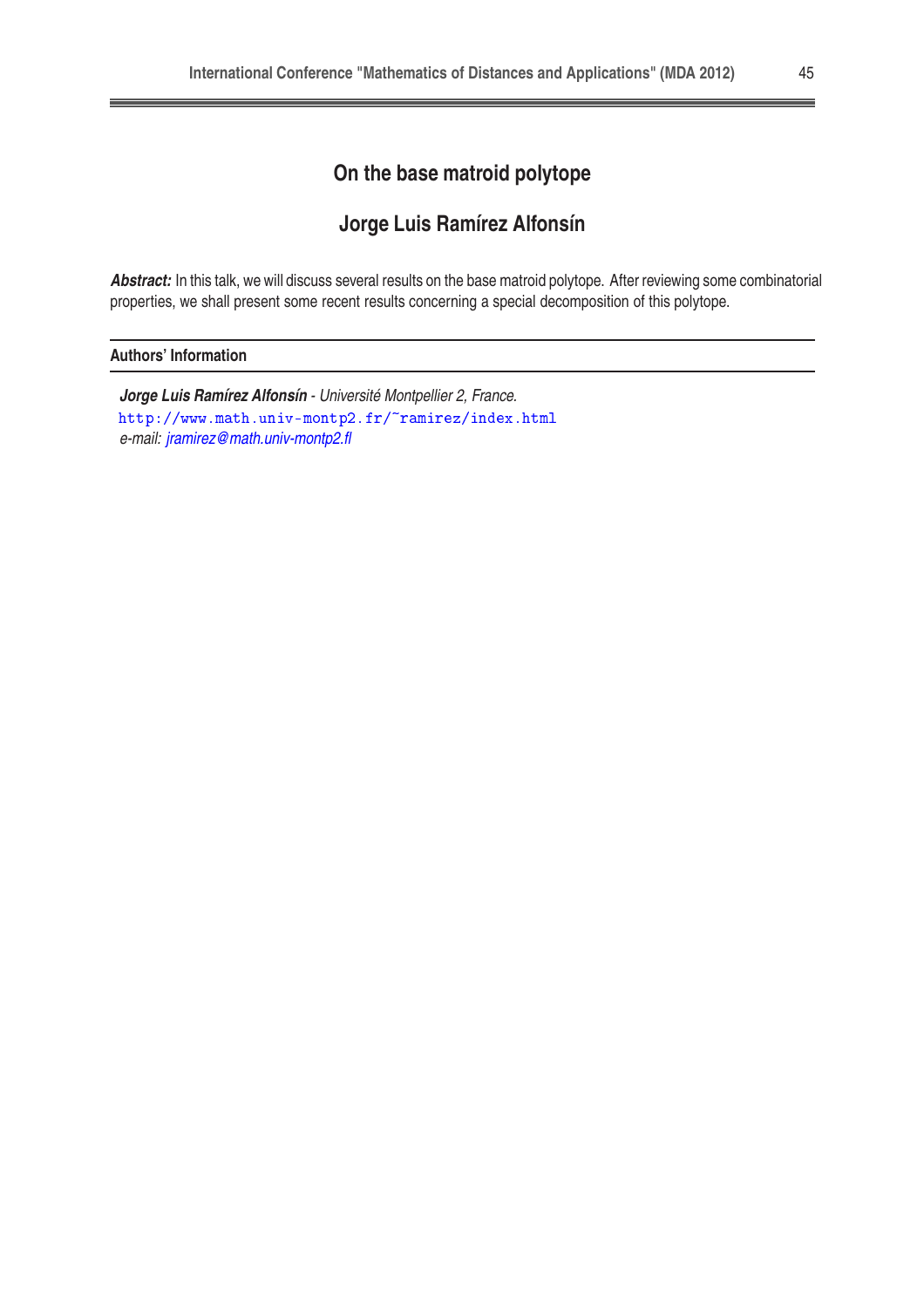## **Scaling properties of the Fibonacci trace-map stable set**

#### **Laurent Raymond**

**Abstract:** By studying the so-called trace-map, and in particular its non-unstable set, one can get a good description of the spectrum of a class of one-dimensional aperiodic Schroedinger operators, which is given by a subset of it. This subset is viewed as the limit of a decreasing sequence of finite unions of intervals (bands of the periodic approximants). By representing it with a Cantor set of sequences of symbols, one can get some of its geometrical properties, such as bounds on the Haussdorf dimension for instance. To investigate the dynamical properties of these operators, such as the time-evolution of an initially localized wave-packet, a better description of the spectral measure is needed. As a starting point, the coding function has to be characterized more quantitatively. We will recall briefly the coding procedure, and a way to get an efficient numerical inversion of it. Then, we will present some scaling properties of the spectrum and the wavefunctions.

**Authors' Information**

**Laurent Raymond** - IM2NP, CNRS UMR 7334, University of Aix-Marseille, France. e-mail: [laurent.raymond@im2np.fr](mailto:laurent.raymond@im2np.fr)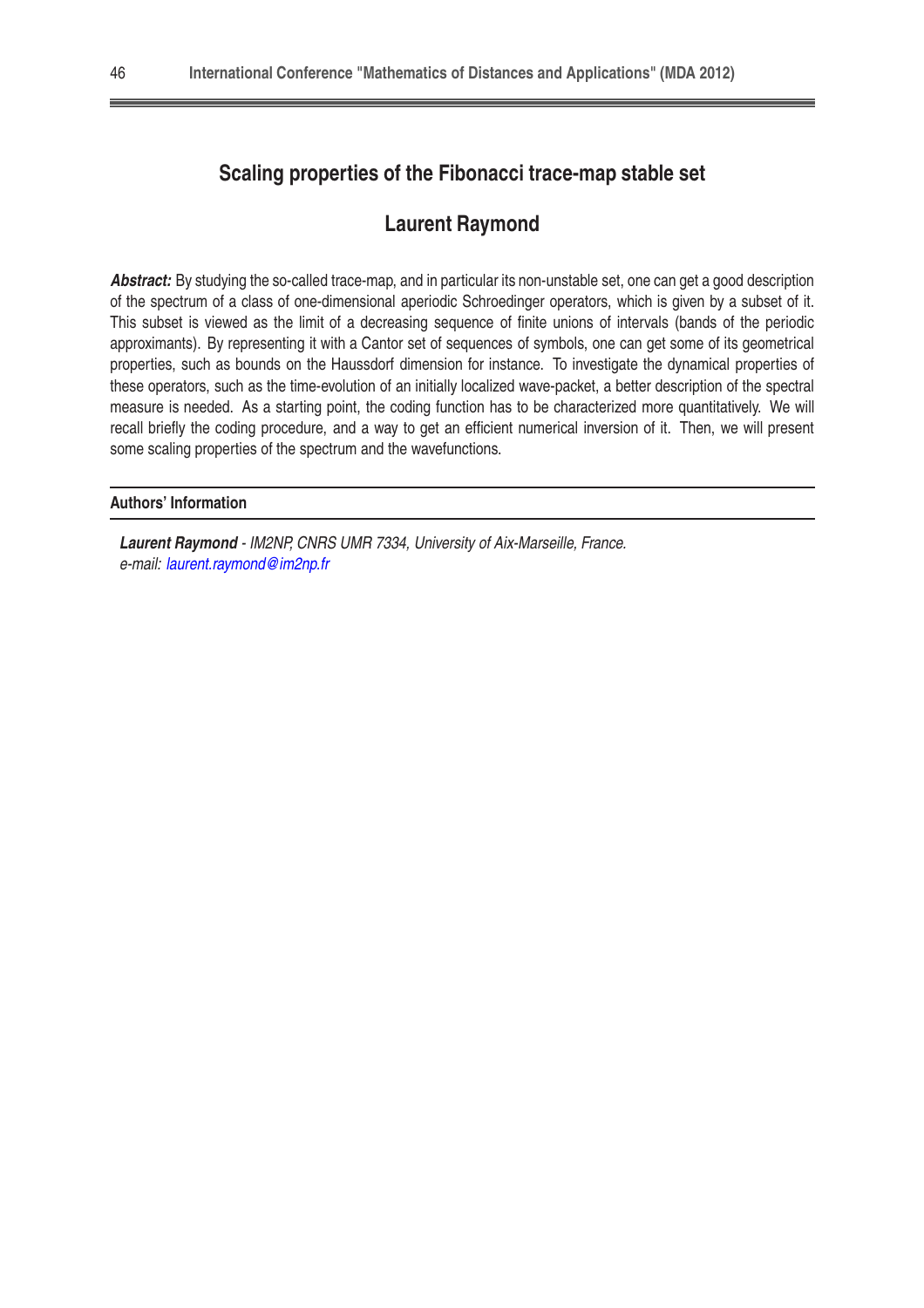## **Informational geometric properties of escort transformation on exponential models**

## **Philippe Regnault**

**Abstract:** Escort distributions have first been introduced in the context of multifractals and non-extensive statistical physics. They provide a performing tool for scanning the structure of the reference probability distribution to which they are associated. Since then, they have been involved in numerous fields including coding theory or large deviations principles.

In this talk, we will focus on their role in information geometry, that is the Riemannian geometry induced by Fisher's information inner product on exponential families of probability distributions. Moreover, the Kullback-Leibler information induces a flat affine connexion on exponential families. When dealing with probability distributions with finite support, this connexion is the natural connexion for a non canonical vector space structure of which the scalar multiplication is the escort transformation. We will show some general properties of escort distributions linked with entropy. We will also show they are the projections of the reference distribution on entropic spheres and that the Kullback-Leibler information behaves as a squared norm on that vector space.

#### **Authors' Information**

**Philippe Regnault** - LMNO - university of Caen, France. [http://www.math.uni
aen.fr/~regnault/](http://www.math.unicaen.fr/~regnault/) e-mail: [philippe.regnault@unicaen.fr](mailto:philippe.regnault@unicaen.fr)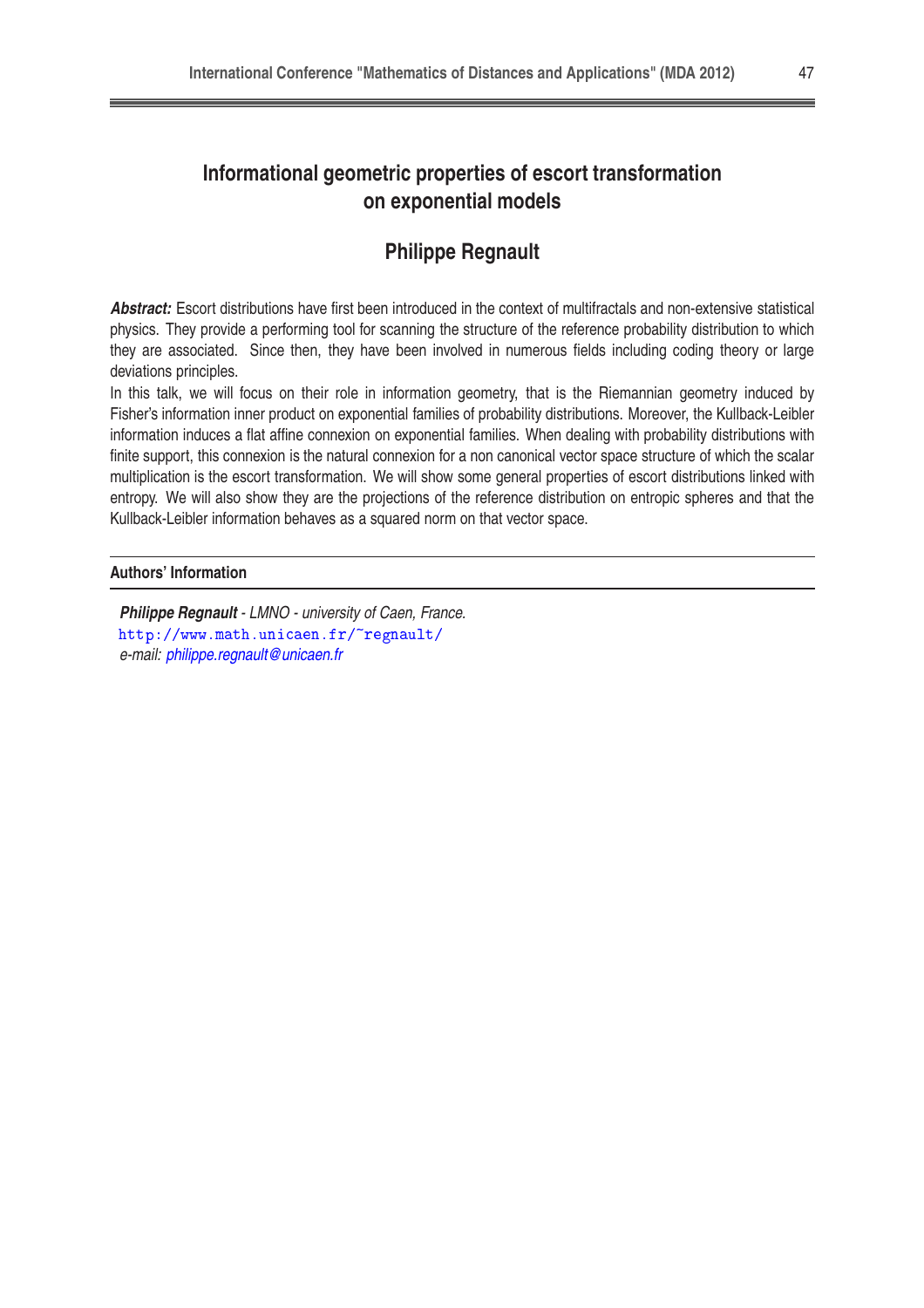## **Distances in N-fold rhombic quasicrystals**

#### **Johannes Roth**

**Abstract:** Rhombic quasicrystals with n-fold symmetry are generalizations of the well-known Penrose tilings. Generated by the cut-and-project method with zero offset they possess sites, called flowers or stars, with 2n- or n-fold point symmetry. The flowers are very predominant in fivefold quasicrystals and play an important role for example in the stabilization of colloidal quasicrystals [1,2]. The frequency of the stars and all other tile arrangements is encoded in the projection of the unit cube complementary to the tiling. We have determined the number of stars directly up to n=11 with the qhull convex hull program. For larger n this procedure becomes impossible due to the large dimension and the number of vertices of the polytope. Only statistical methods can be used to determine the number of stars for higher n. We observe that if n increases, the number of stars decreases more than exponentially. Thus we argue that the tiling patches with very high n (up to 30) which many groups study experimentally should not be called quasicrystals since they do not form a representative sample due to their small size.

[1] J. Mikhael, M. Schmiedeberg, S. Rausch, J. Roth, H. Stark, and C. Bechinger, PNAS 107, 7214 (2010).

[2] M. Schmiedeberg, J. Mikhael, S. Rausch, J. Roth, L. Helden, C. Bechinger, and H. Stark, Eur. Phys. J. E 32, 25 (2010).

#### **Authors' Information**

**Johannes Roth** - Institute of Theoretical and Applied Physics, University of Stuttgart, Germany. <http://www.itap.physik.uni-stuttgart.de/~johannes> e-mail: [johannes.roth@itap.physik.uni-stuttgart.de](mailto:johannes.roth@itap.physik.uni-stuttgart.de)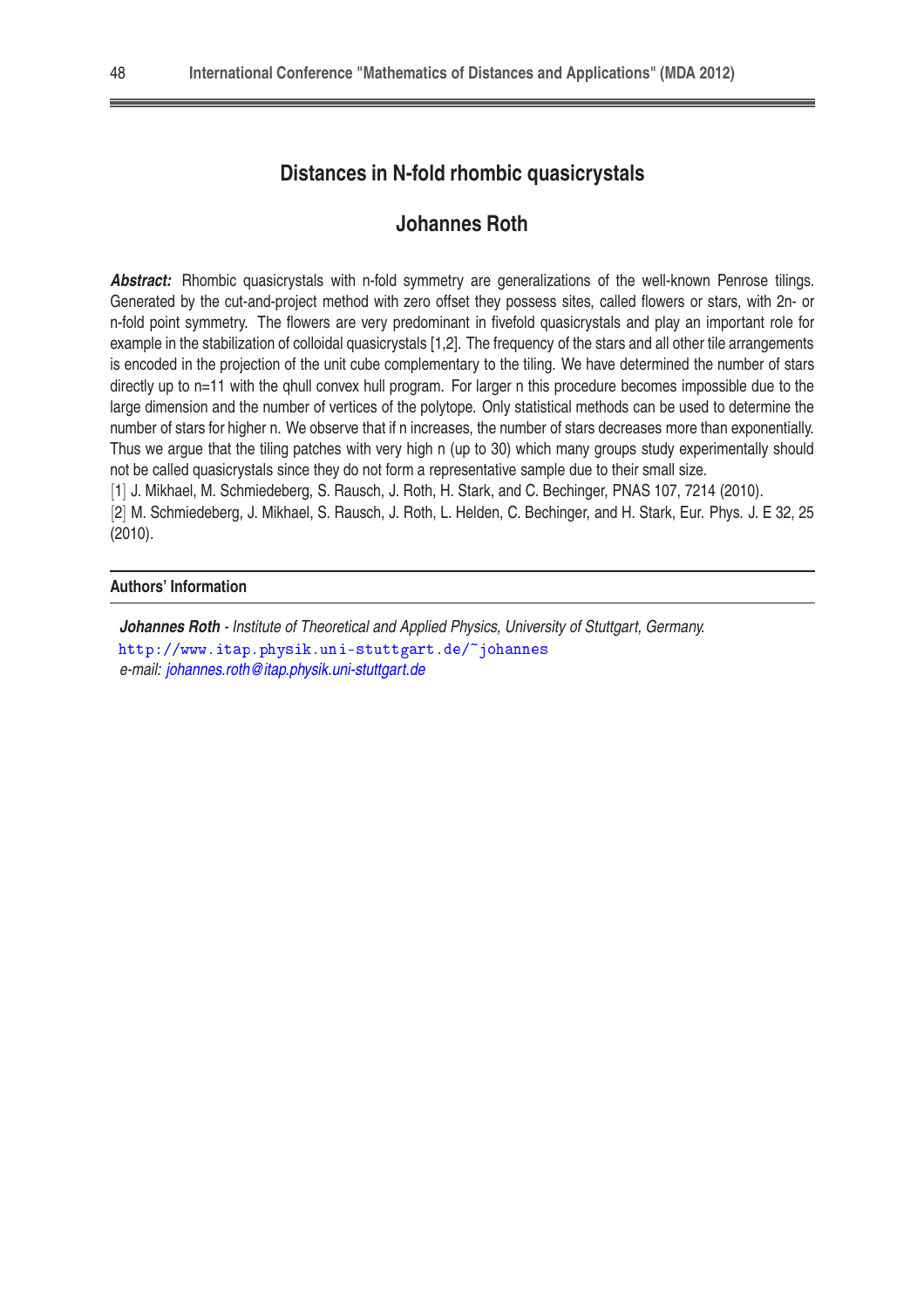## **Metric tensor as degree of coherence in the dynamical organization of the central nervous system**

## **Sisir Roy, Rodolfo Llinás**

**Abstract:** The mechanism by which neuronal networks dynamically organize and differentiate during development is a salient issue concerning neurogenesis. This central event reflects a topological order and its metrizability. One important parameter in this process concerns the role of tremor and intrinsic electrical properties of neurons from a different in the developmental organization of Central Nervous System (CNS), which we now would like to develop more formally. While tremor is usually considered an undesirable parameter in the generation of coordinated movement it is actually essential in efficient motor execution and reflects fundamental intrinsic neuronal electrophysiological oscillation. In addition, we propose, such intrinsic properties contribute to organize the neuronal connectivity that results in the development of internal coordinate reference systems. Thus the degree of coherence in the oscillatory activities of neuron can be interpreted as embodying a metric tensor of non-Euclidean space that produce topological order associated to CNS development.

**Keywords:** Degree of coherence, Metric tensor, Nervous System, Intrinsic Oscillation, Functional Geometry

#### **Authors' Information**

**Sisir Roy** - Physics and Applied Mathematics Unit, Indian Statistical Institute, 203 Barrackpore Trunk Road, Kolkata, 700108, India. e-mail: [sisir@isical.ac.in](mailto:sisir@isical.ac.in)

**Rodolfo Llinás** - New York University School of Medicine, 530 First Avenue, New York, NY, 10016 USA. e-mail: [llinar01@med.nyu.edu](mailto:llinar01@med.nyu.edu)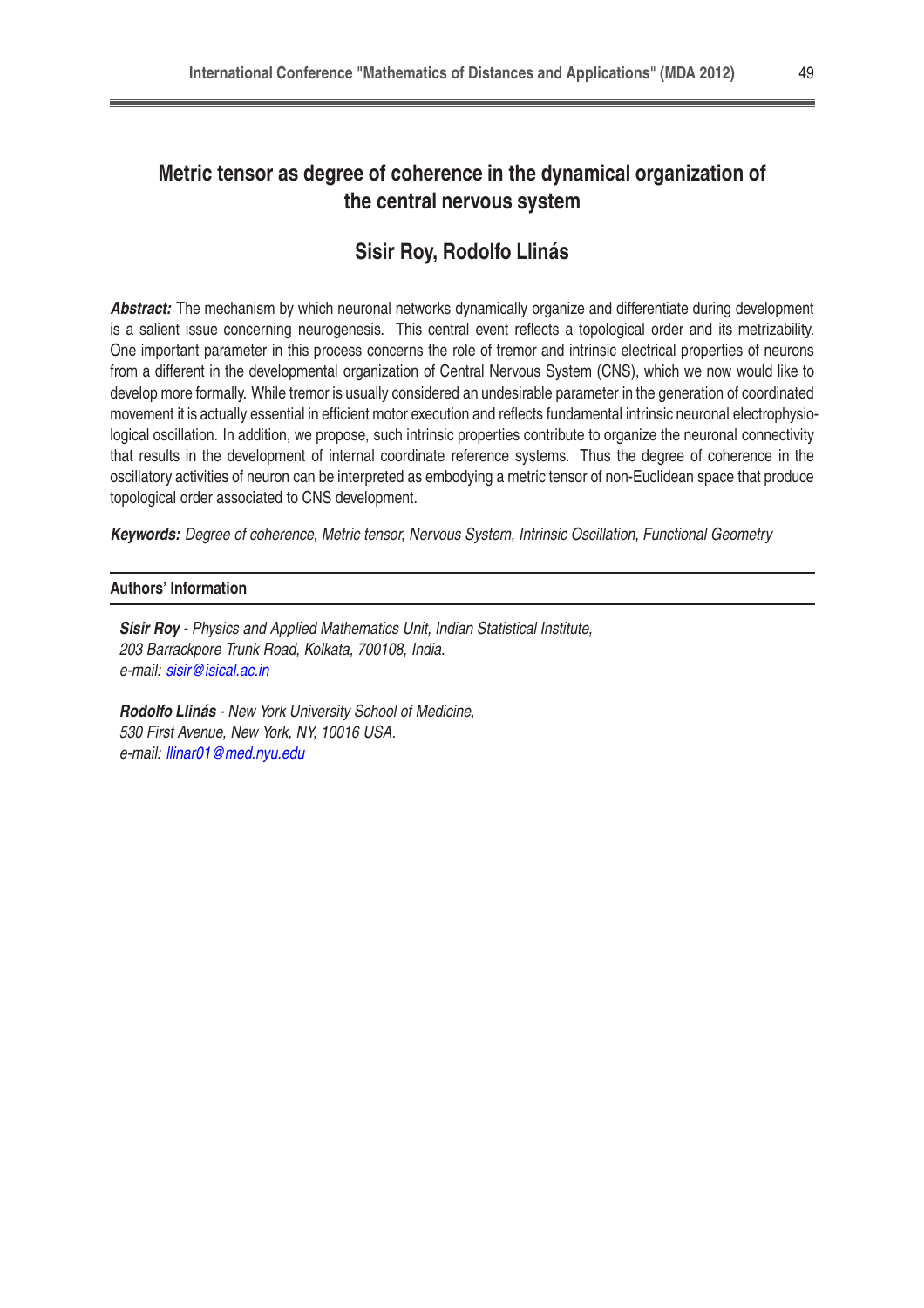## **How the minimum number of cycles of length** m **in a strongly connected tournament of order** n **depends on the maximum distance between two vertices**

## **Sergey V. Savchenko**

**Abstract:** By definition, a tournament  $T$  is an orientation of a complete graph. In our talk, we sharpen the classical results on the number  $c_m(T)$  of cycles of length m in T for the case when not only the order of T, but also its diameter (i.e. the maximum distance between two vertices in T) are prescribed. More precisely, let  $\mathcal{T}_{d,n}$  be the class of all strongly connected tournaments of order n and diameter d. For  $n > d \geq 3$ , we select a tournament  $T_{d,n}$  in  $T_{d,n}$  and then conjecture that for  $m=3,...,n$ , the minimum of  $c_m(T)$  in the class  $T_{d,n}$  is attained at  $T_{d,n}$ . This conjecture is confirmed for m which are sufficiently close to n. Note that if  $2h \le n - d + 1$ , then  $c_{n-h}(T_{d,n}) = {n-d+1 \choose h}$  $\binom{d+1}{h}$ . Hence, for given  $h\geq 0$  and  $d\geq 3,$  the minimum number of cycles of length  $n-h$  in the class  $\mathcal{T}_{d,n}$  is  $O(n^h)$ . However, as we prove, for  $d=2,$  this minimum grows exponentially with respect to  $n$  for any given  $h \geq 0$ . This shows that the cases  $d = 2$  and  $d \geq 3$  are different in essence.

The talk is based on the author's paper "Non-critical vertices and long circuits in strong tournaments of order  $n$  and diameter  $d<sup>n</sup>$  which will soon appear in the Journal of Graph Theory (DOI 10.1002/jgt.20615)

**Keywords:** cycle; tournament; transitive tournament; diameter.

**ACM Classification Keywords**: A.O General Literature - Conference proceedings.

**MSC**: 05C20, 05C38

#### **Authors' Information**

**Sergey V. Savchenko** - L.D. Landau Institute for Theoretical Physics, Russian Academy of Sciences Kosygina str. 2, Moscow 119334, Russia e-mail: [savch@itp.ac.ru](mailto:savch@itp.ac.ru)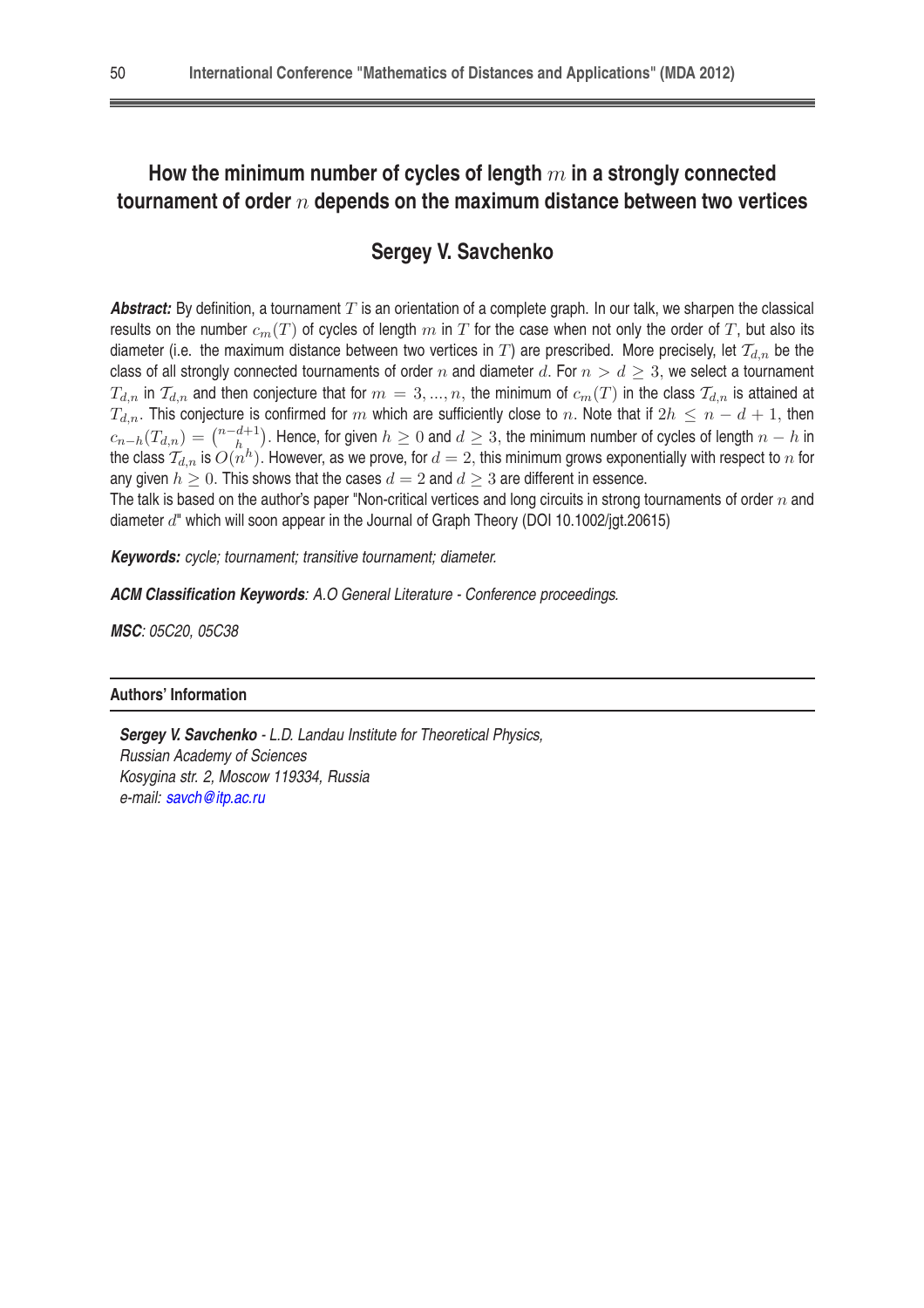## **Cube-like polytopes and complexes**

## **Egon Schulte**

**Abstract:** We discuss highly-symmetric cube-like combinatorial polytopes and complexes from various perspectives — geometric, combinatorial, and algebraic. Particularly interesting structures arise as subcomplexes of highdimensional cubes containing the full 1-skeleton of the cube. The most highly-symmetric examples of this kind have mutually isomorphic vertex-figures (vertex-links) and inherit their combinatorial symmetry properties from those of the vertex-figures. The structure of the vertex-figures can be arbitrarily preassigned.

#### **Authors' Information**

**Egon Schulte** - Northeastern University, Boston; e-mail: [egonschulte@gmail.com](mailto:egonschulte@gmail.com)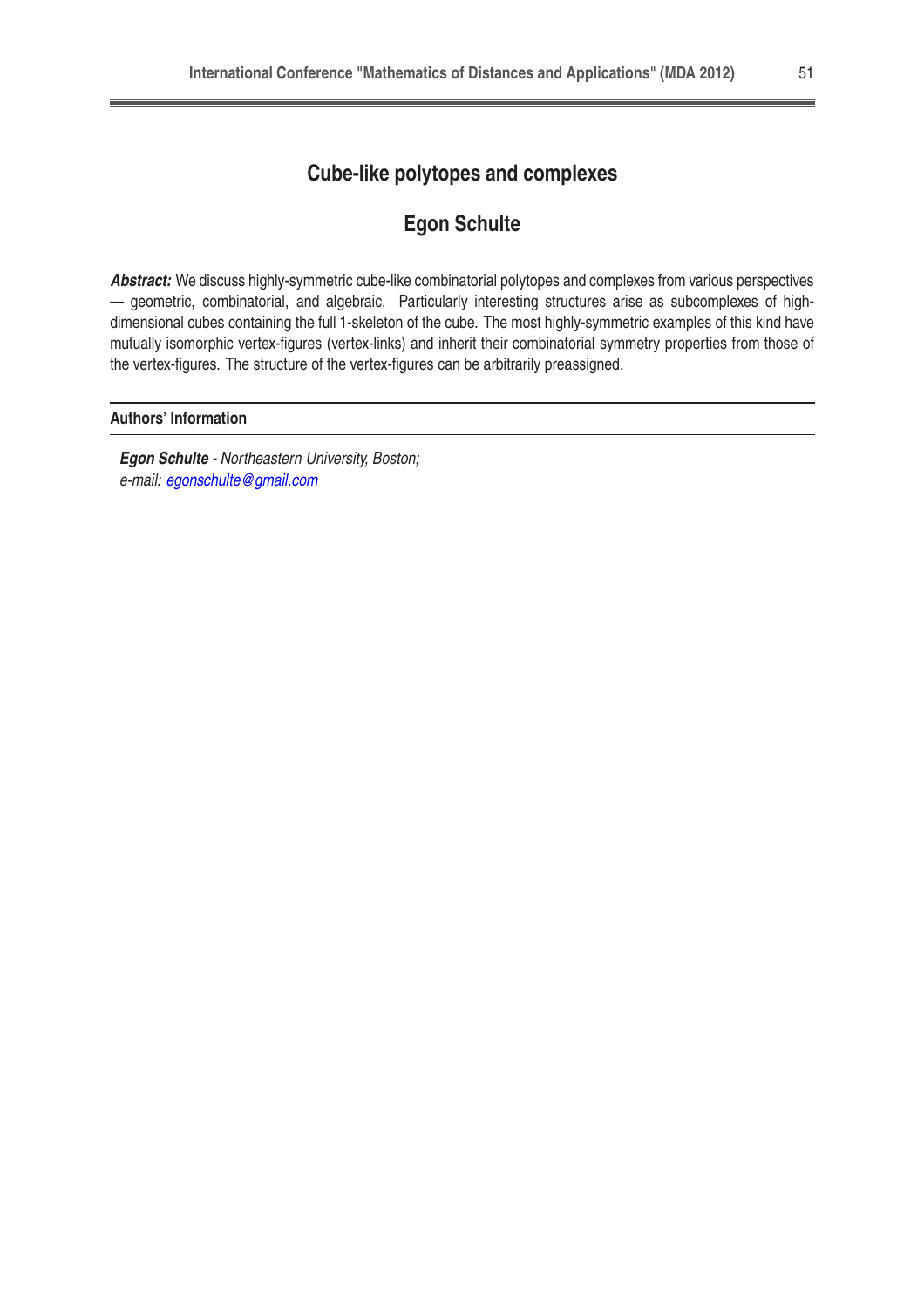## **The generalization of matrix multiplication**

## **Andrei Simonov**

**Abstract:** There will be presented the results, received in the "Theory of Physical Structures". This theory suggests the mathematical definition of the notion of the physical law. Different interpretations are discussed. One can look at this theory as on geometry, but on two sets. Another point of view is generalization of matrix multiplication. In different interpretations the principal idea is the function similar to the distance. In the geometry of two sets this function defines the distance between the two elements from different sets. Matrix multiplication is built with the help of bilinear function. The generalization of matrix multiplication is also built on the function similar to the distance. This function differs from the bilinear function. In the report there are some examples of such functions and algebraic systems which are connected with these functions.

**Keywords:** physical law, generalization of matrix multiplication.

**ACM Classification Keywords**: J.2 Physical sciences - Mathematics and statistics

PACS: 02.10.De Algebraic structures and number theory, 02.10. Yn Matrix theory, 06.30.-k Measurements common to several branches of physics and astronomy.

**MSC**: 15B99, 20N05, 08A02.

#### **Authors' Information**

**Andrei Simonov** - Russia; e-mail: [andrey.simonoff@gmail.com](mailto:andrey.simonoff@gmail.com)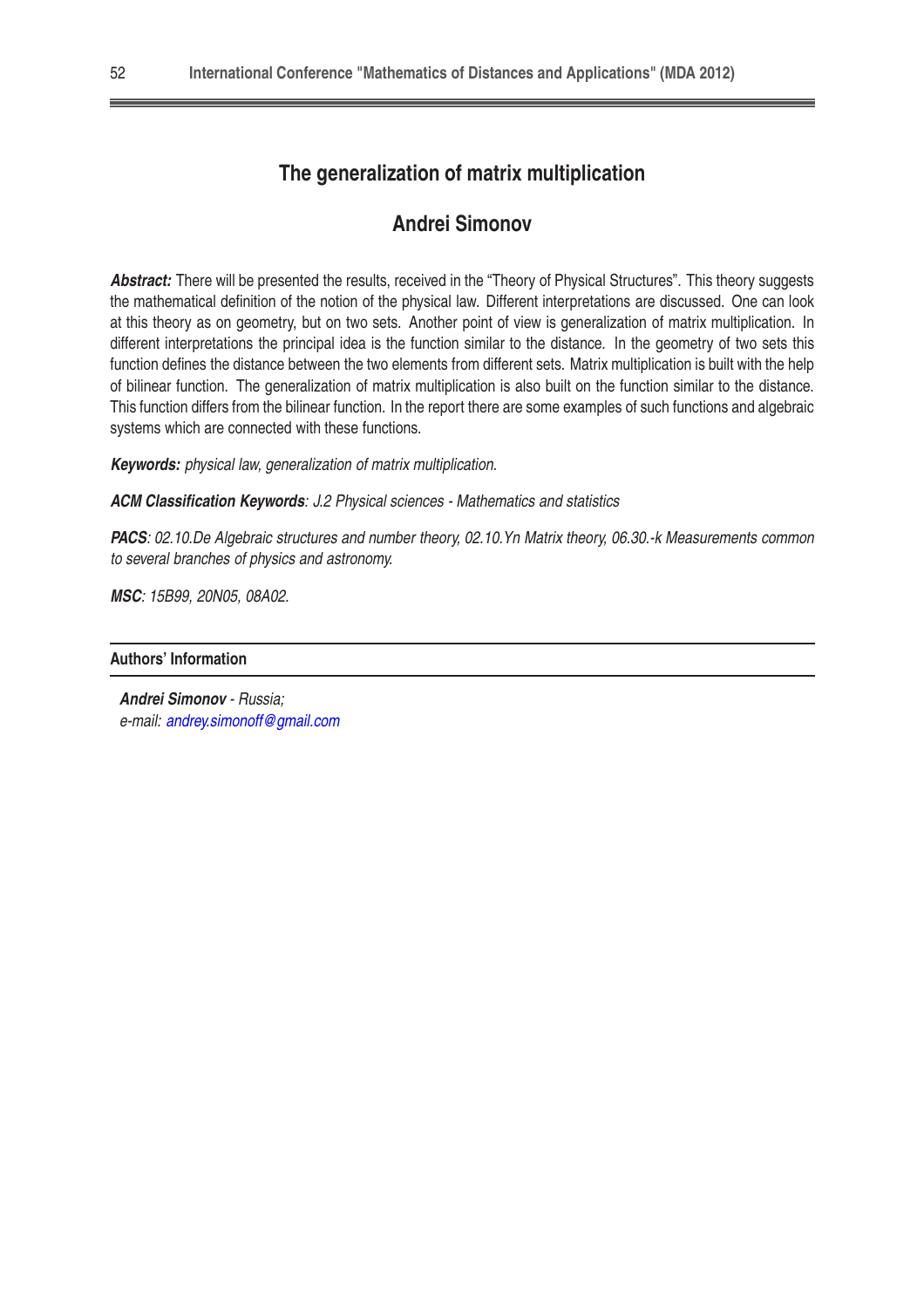## **Complexity of some remarkable aperiodic patterns: Kolakoski sequences, visible Ammann-Beenker points etc.**

## **Bernd Sing**

**Abstract:** In this talk, we look at the complexity of some aperiodic structures that are not generated by a substitution rule: A Kolakoski sequence is a sequence that is equal to its own runlength sequence, usually over the two number alphabet  $\{1, 2\}$ , e.g.,  $12211212212211...$  In this case (and more generally whenever the two-symbol alphabet consists of one odd and one even integer), only upper and lower bounds are known for many properties like the complexity.

Another example arises if we consider which vertices in the Ammann-Beenker tiling are visible (see picture below): What is the complexity of patches (and their frequencies) we get after such a construction? (These questions were inspired by Pleasants' treatment and calculation of the entropy of the visible lattice points.)

We will give an overview of the difficulties and current status in finding answers to these problems.



**Keywords:** complexity; Kolakoski sequence; Ammann-Beenker tiling; visibility

**MSC**: 52C23, 52C45, 68R15

#### **Authors' Information**

**Bernd Sing** - University of the West Indies (Cave Hill), Department of CS, Mathematics & Physics, P.O. Box 64, Bridgetown, St Michael, BB11000, BARBADOS [http://www.
avehill.uwi.edu/fpas/
mp/staff/bsing/home.html](http://www.cavehill.uwi.edu/fpas/cmp/staff/bsing/home.html) e-mail: [bernd.sing@cavehill.uwi.edu](mailto:bernd.sing@cavehill.uwi.edu)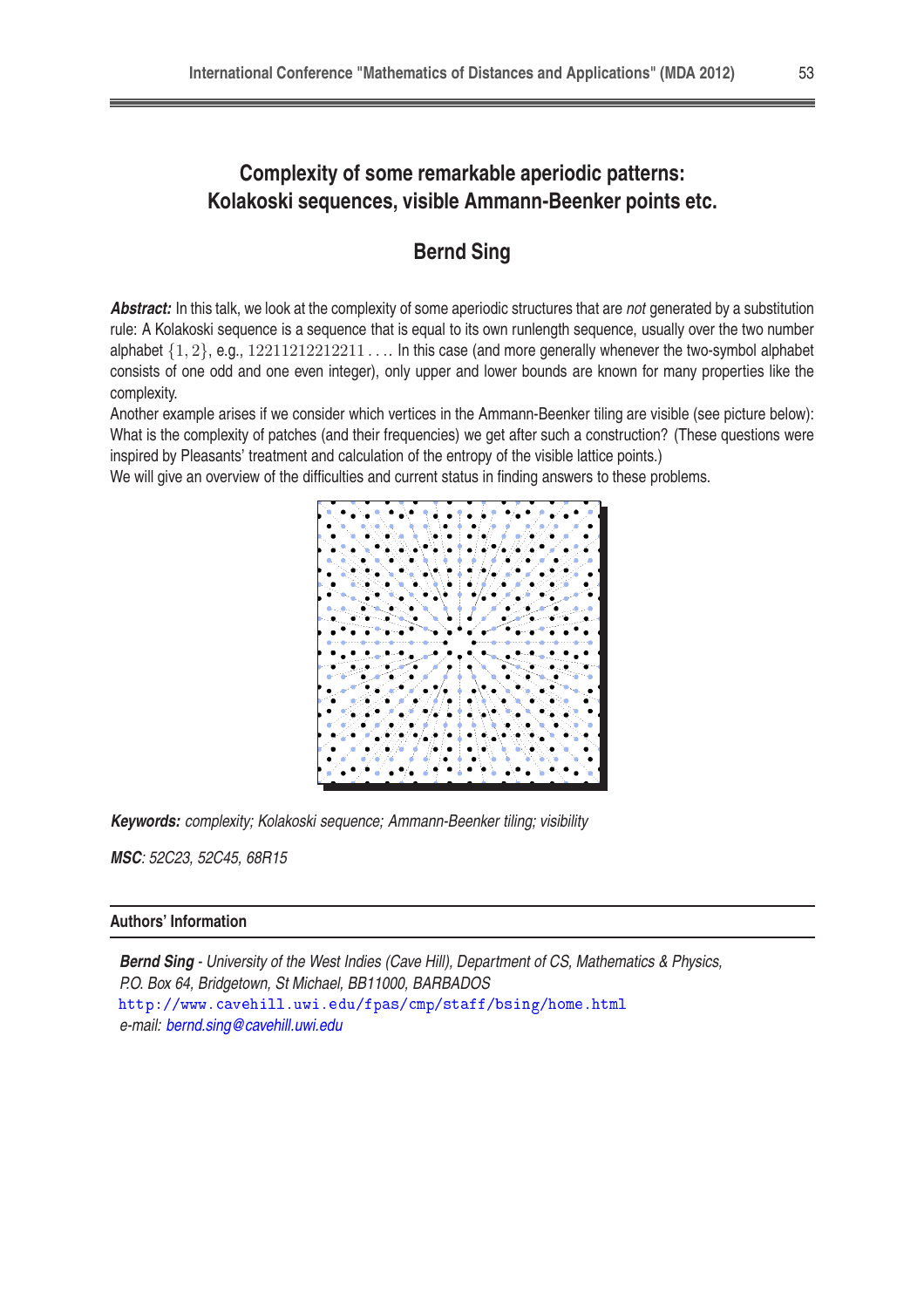## **External symmetries of regular embeddings of graphs**

## **Jozef Siran**

**Abstract:** An embedding of a graph on a surface is regular if its automorphism group is regular on flags. A regular embedding may admit self-dualities and hole operators, which are not automorphisms but still produce an isomorphic copy of the embedding; these generate the 'external symmetry group'. We will survey ways of constructing regular embeddings with 'small' and 'large' external symmetry groups and consider structure of these groups.

#### **Authors' Information**

**Jozef Siran** - Open University and Slovak University of Technology; e-mail: [jozef.siran@stuba.sk](mailto:jozef.siran@stuba.sk)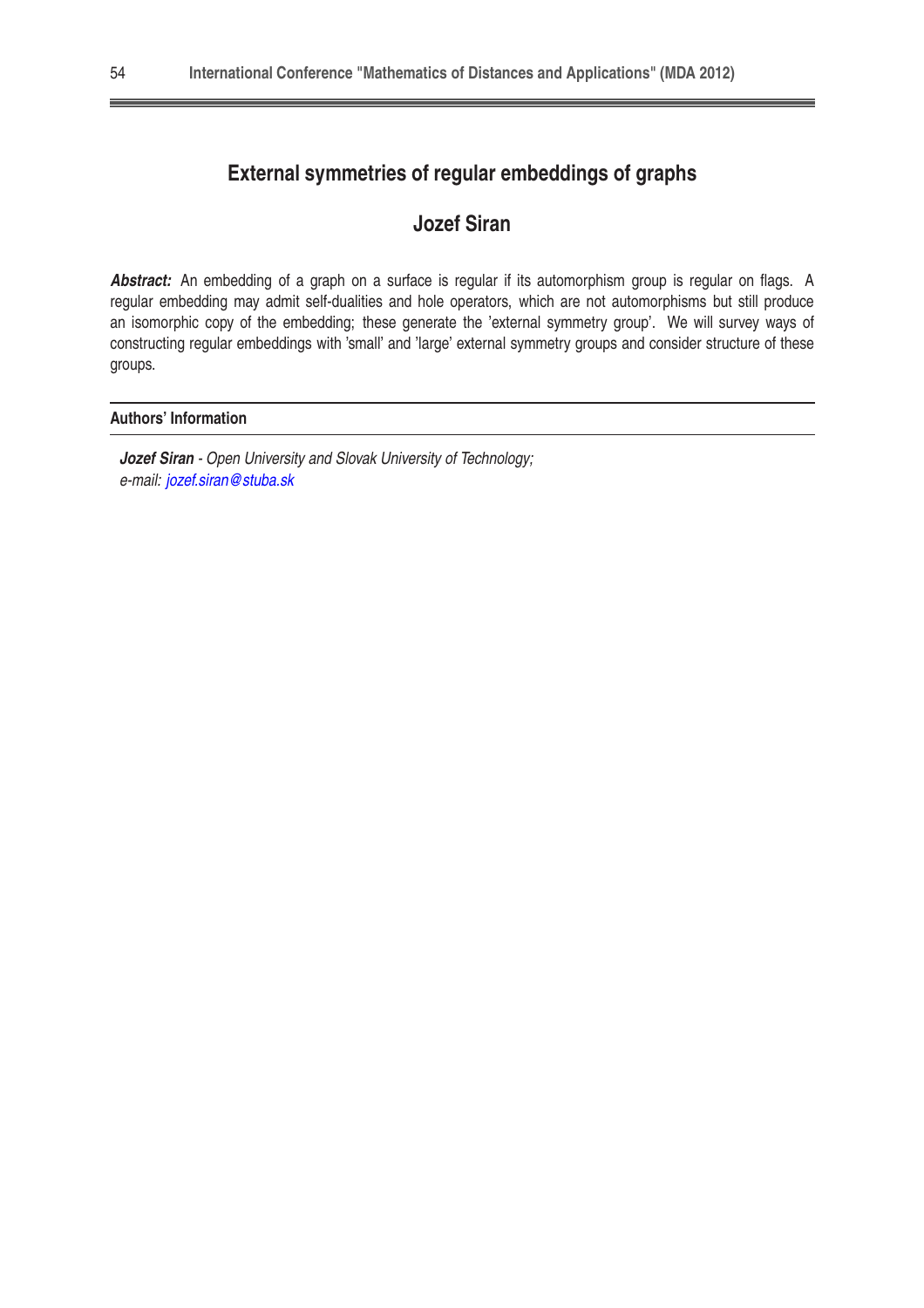## **Some results on fullerene graphs**

## **Riste Škrekovski**

**Abstract:** Fullerene graphs are 3-connected planar cubic graphs with all faces of size 5 or 6. Motivation to study this class of graphs came from chemistry. In my talk I will present a result regarding the diameter of fullerences, and a result regarding the distances between pentagonal faces in fullerene graphs, and I will also present some consequences of these results.

**Keywords:** fullerene, diameter.

**ACM Classification Keywords**: G.2.2 Discrete mathematics - Graph theory

**MSC**: 05C10, 05C12, 92E10

#### **Authors' Information**

**Riste Škrekovski**-Faculty of Mathematics and Physics, University of Ljubljana, Jadranska 21, Ljubljana-1000, Slovenia; e-mail: [skrekovski@gmail.com](mailto:skrekovski@gmail.com) Major Fields of Scientific Research: Graph theory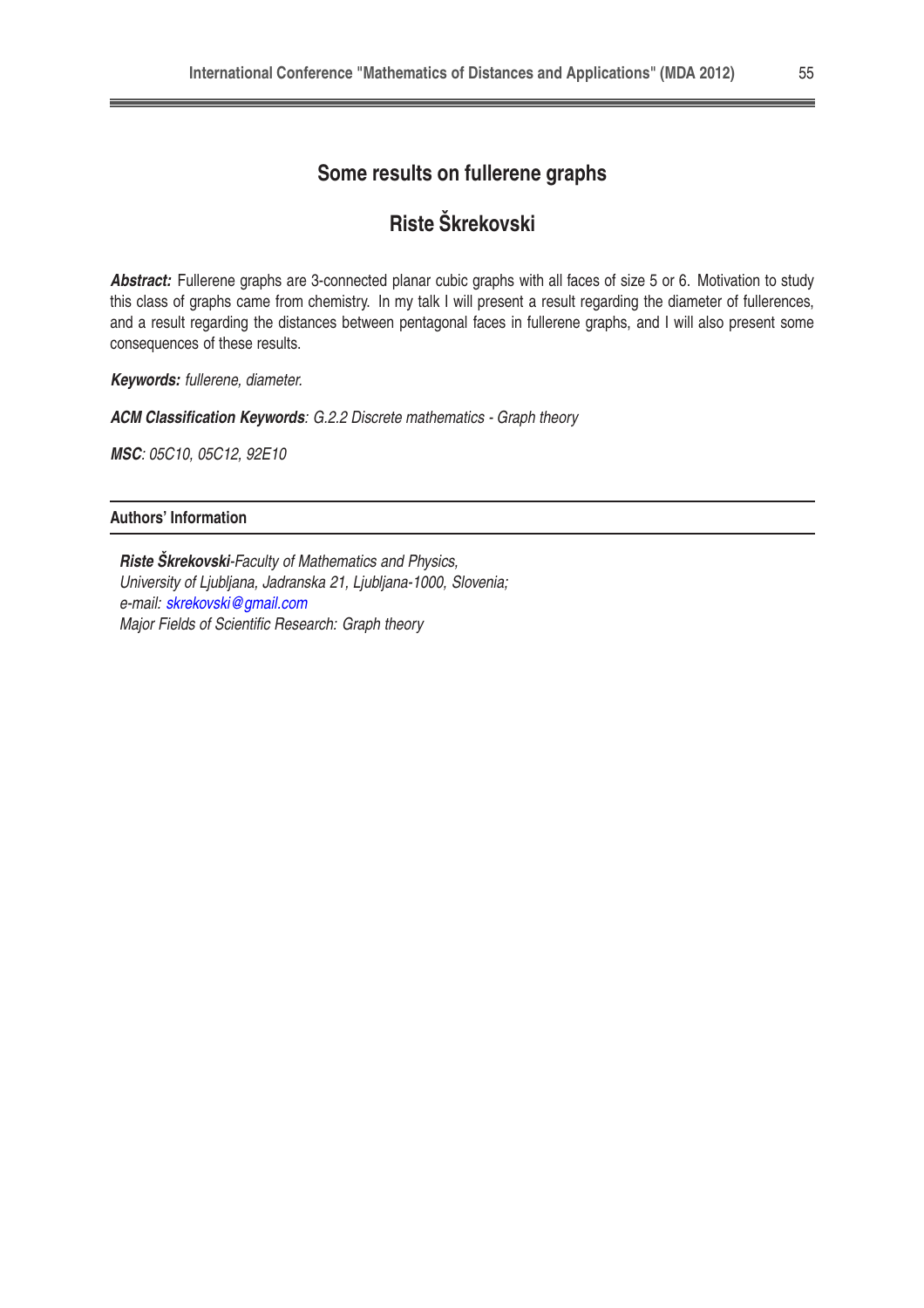#### **Hardware implementation of rank codec**

#### **Igor Y. Sysoev, Ernst M. Gabidulin**

**Abstract:** Gabidulin (rank) codes have been proposed in the 1985 year. Gabidulin codes are an analogue of Reed-Solomon codes. The key difference between them is a metric. Rank codes use a rank metric, in contrast to Reed-Solomon codes. In 2001 was offered a new scheme of data transmission under the name of network coding. Error propagates in network coding scheme through superposition with other errors. Rank codes are best suitable for correcting such errors. Rank codes or Gabidulin codes are new codes for network coding application. There are many papers discussed Gabidulin codes. But there is no any hardware implementation of rank codes in spite of previous theoretical results. A hardware implementation is an important step in codes researching. Knowledge about parameters of practical implementation should help us direct efforts to the most critical problems. The authors of this paper have developed a hardware implementation of Gabidulin codec. The result is described in detail in this paper. The parameters of codes are (8,4,5). Codeword length equals 8 elements in GF(28). Code distance equals 5. This code can correct up to 2-rank errors. Coder and decoder have been implemented in commercial FPGA chip XC3S700AN. The decoder occupies approximately half FPGA resources. It has been found that a phase of finding key equation was much more long and resource-intensive. Codec frequency equals 66 MHz. Decoder can process informational data with speed 33 megabyte per second. From the one hand, proposed result will help other researchers in more precise evaluation a systems based upon rank codes. From another hand, result allows us to compare rank code with another one (for example, Reed-Solomon code) not only in basis of theoretical terminology, but also in basis of practical usage and resource-intensity.

#### **Authors' Information**

**Igor Y. Sysoev** - Moscow Institute of Physics and Technology e-mail: [igor.sisoev@gmail.com](mailto:igor.sisoev@gmail.com)

**Ernst M. Gabidulin** - Department of Radio Engineering and Telecommunications Moscow Institute of Physics and Technology (State University) e-mail: [ernst\\_gabidulin@yahoo.com](mailto:ernst{_}gabidulin@yahoo.com)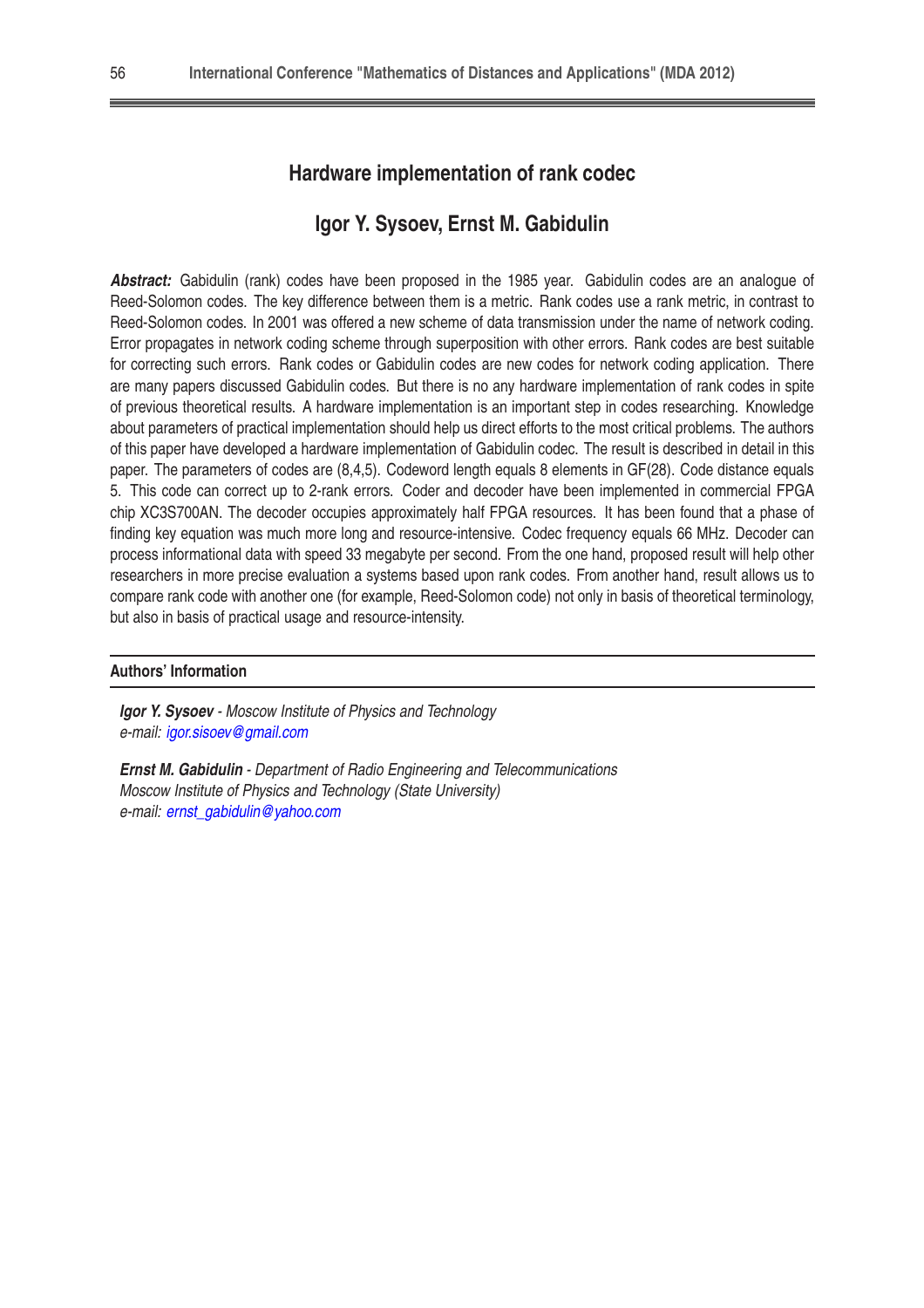#### **Magnetic currents in aperiodic tilings**

#### **Elena Y. Vedmedenko, Uwe Grimm**

**Abstract:** The dipolar spin ice have attracted much attention because of their intriguing ground state ordering and non-equilibrium, elementary excitations known as emerging magnetic monopoles [1]. Until now the spin-ice properties of periodic, infinite lattices has been investigated [2]. We present a theoretical study of magnetic dipolar spin ice on aperiodic lattices of finite dimensions. We consider an octagonal tiling as well as a new type of frustrated spin network with pentagonal loops and long-range quasiperiodic structural order [3]. Especial attention is paid to the evolution and the distribution of excitations with magnetic charges as a function of magnetic field and magnetic potential. It is demonstrated that depending on the micromagnetic reversal mechanism in individual particles charge ordered states or accumulation of magnetic charges can be observed.

- [1] E. Mengotti et al., Nature Physics 7, 68 (2011).
- [2] A. Schumann, P. Szary, E.Y. Vedmedenko, and H. Zabel, New J. Phys., accepted.
- [3] A. Jaganatthan, B. Motz, and E.Y. Vedmedenko, Phil. Mag. 93, 2765 (2010).

#### **Keywords:quasiperiodic, spin-ice, magnetic, frustration**

#### **Authors' Information**

**Elena Y. Vedmedenko** - University of Hamburg, Germany <http://www.hp.physnet.uni-hamburg.de/vedmeden/> [vedmeden@physnet.uni-hamburg.de](mailto:vedmeden@physnet.uni-hamburg.de)

**Uwe Grimm** - Open University Milton Keyns, Great Britain e-mail: [u.g.grimm@open.ac.uk](mailto:u.g.grimm@open.ac.uk)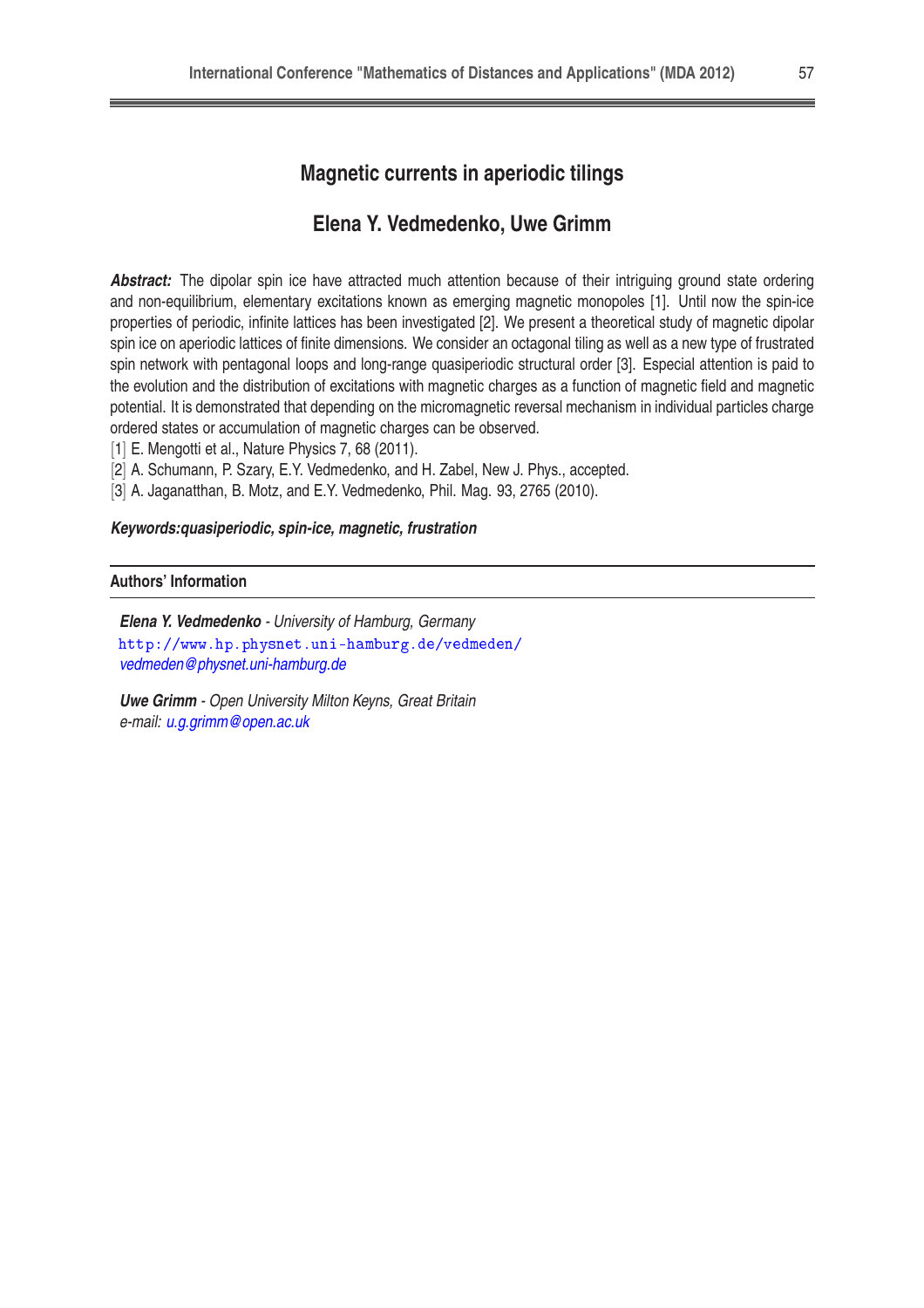## **Physical structures theory and measurement theory**

## **Evgenii Vityaev**

Abstract: In the Physical structures theory, developed by Y.I. Kulakov, laws are derived from the principal of phenomenological symmetry. The classification of possible laws was derived from this principal. A. Simonov presented this theory in algebraic form. In this report we argue that the similar considerations were developed in the measurement theory. In particular, we prove, that algebraic representation of the physical structure (2,2) is derived from the following measurement theory axioms: strong unrestricted solvability and Reidemeister condition. This result opens a new research direction for discovering axiom systems for the other physical structures.

#### **Authors' Information**

**Evgenii Vityaev** - Institute of mathematics, Russian Federation. http://math.nsc.ru/AP/ScientificDiscovery/ e-mail: [evgenii.vityaev@math.nsc.ru](mailto:evgenii.vityaev@math.nsc.ru)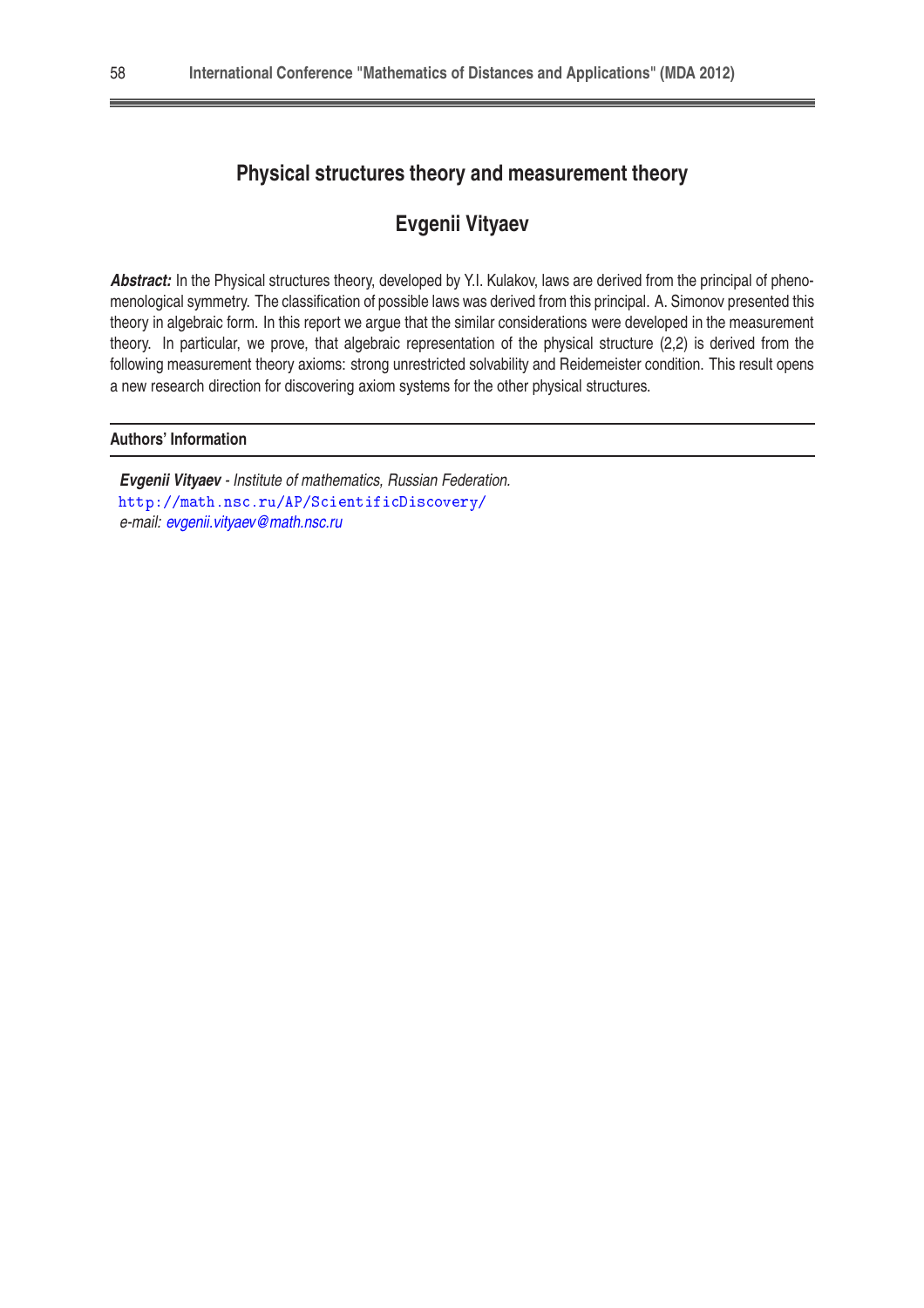## **Hereditary polytopes**

## **Asia Ivic Weiss ´**

**Abstract:** Every regular polytope has the remarkable property that it inherits all symmetries of each of its facets. This property distinguishes a natural class of polytopes which are called hereditary. Regular polytopes are by definition hereditary, but the other polytopes in this class are interesting, have possible applications in modeling of structures, and have not been previously investigated. In this talk we present the basic theory of hereditary polytopes, focussing on the analysis and construction of hereditary polytopes with highly symmetric faces. This is a joint work with M. Mixer and E. Schulte.

#### **Authors' Information**

**Asia Ivić Weiss - York University, Toronto.** e-mail: [weiss@mathstat.yorku.ca](mailto:weiss@mathstat.yorku.ca)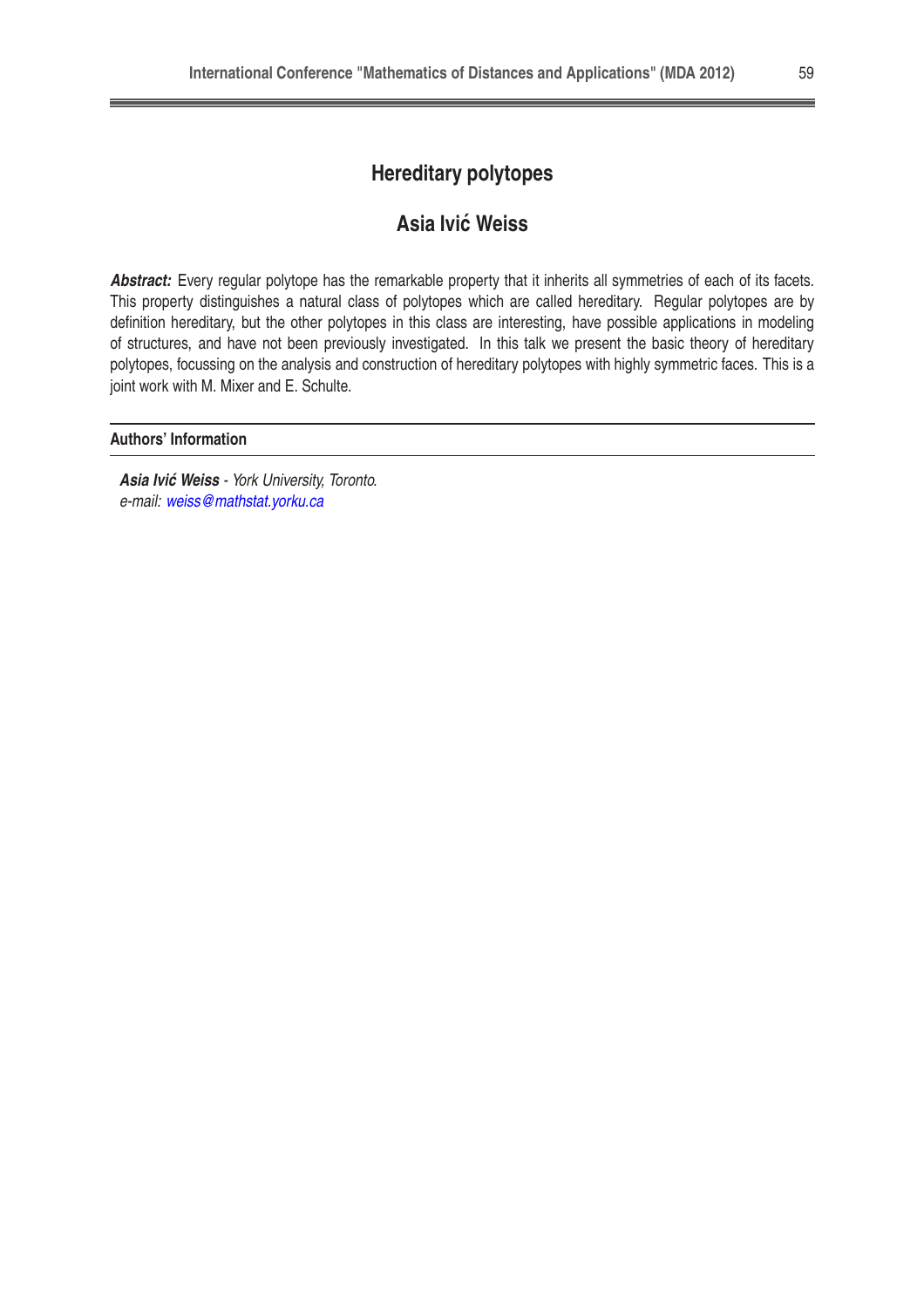## **Acute triangulations of surfaces**

#### **Carol T. Zamfirescu**

**Abstract:** A triangulation of a two-dimensional space means a collection of (full) triangles covering the space such that the intersection of any two triangles is either empty, or a vertex, or an edge. A triangulation is called geodesic, if all of its triangles are geodesic, meaning that their edges are segments, i.e. shortest paths between the corresponding vertices. In this talk we shall always work with geodesic triangulations. (Colin de Verdière showed how to transform a triangulation of a compact surface of non-positive curvature into a geodesic triangulation.)

We have a non-obtuse or an *acute* triangulation, if all angles within the geodesic triangles are not larger than, respectively smaller than,  $\pi/2$ . A balanced triangulation is an acute triangulation with all angles measuring more than  $\pi/6$ .

In this talk we will present recent results concerning non-obtuse, acute and balanced triangulations of minimal size, investigating polygons, the Platonic surfaces (i.e. the boundaries of the Platonic solids), and so-called double polygons: two congruent planar convex bodies can be identified along their boundaries in accordance with the congruence, creating a (degenerate) convex surface. Regarding triangulations of double polygons, results are spread so thinly that we can present an exhaustive list. Notice that in general, one cannot simply triangulate acutely for instance– a polygon, and then apply this same triangulation to the copy, as easily a situation might occur where two triangles have two edges in common, which contradicts the definition of a triangulation! Even if it is possible to simply copy the triangulation, this is often not desirable, as better configurations (i.e. triangulations of smaller size) might exist.

We end the talk by exhibiting several interesting open problems.

#### **Authors' Information**

**Carol T. Zamfirescu** - TU Dortmund, Germany. e-mail: [czamfirescu@gmail.com](mailto:czamfirescu@gmail.com)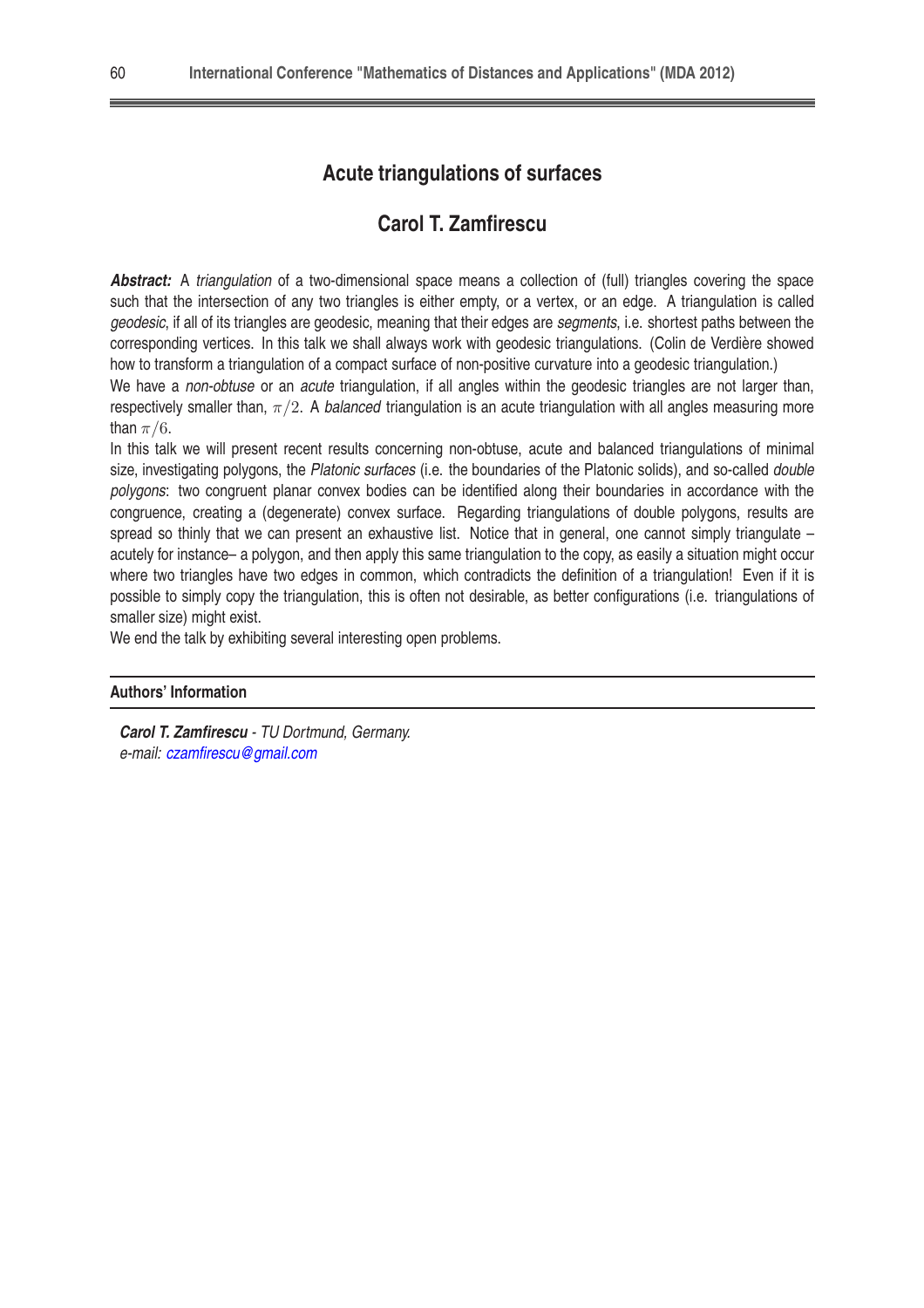## **Non-concurrent longest cycles in lattice graphs**

## **Tudor Zamfirescu**

Abstract: Suppose computers are connected and have to perform a joint work. They and their direct connections form a connected graph, which often is a subgraph of a square or cubic lattice. Their use requires a cycle consisting of many of them. In a graph there might exist several cycles of maximal length, so the failure of one computer must not interrupt work. Is it possible, however, to build the network such that surely any failure allows the system to continue working?

What about the case of two failing computers?

In our talk we shall present answers to these and other, related, problems.

#### **Authors' Information**

**Tudor Zamfirescu** - TU Dortmund, Germany. e-mail: [tuzamfirescu@googlemail.com](mailto:tuzamfirescu@googlemail.com)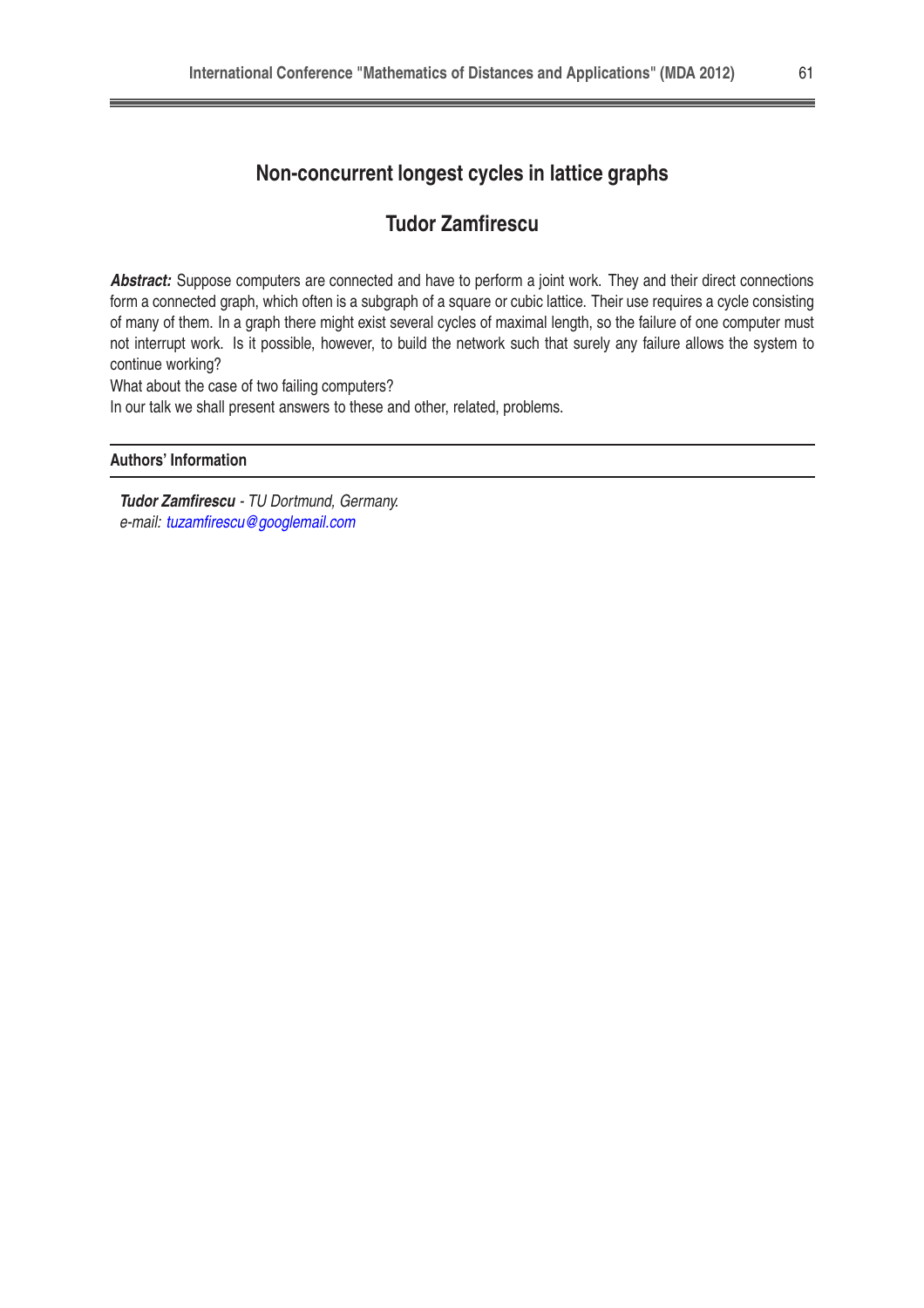| First name     | <b>Family Name</b> | e-mail                                | pages      |
|----------------|--------------------|---------------------------------------|------------|
| Ali            | Akhtarzada         | ali.akhtarzada@gmail.com              | 7          |
| Shun ichi      | Amari              | amari@brain.riken.jp                  | 8          |
| Rouben V.      | Ambartzumian       | rouben@instmath.sci.am                | 9          |
| Vesna          | Andova             | vesna.andova@gmail.com                | 10         |
| Hafiz M.       | Asif               | h.asif1@lancaster.ac.uk               | 11         |
| Tsonka         | <b>Baicheva</b>    | tsonka@math.bas.bg                    | 12         |
| Drago          | <b>Bokal</b>       | bokal@uni-mb.si                       | 13         |
| Cristian S.    | Calude             | cristian@cs.auckland.ac.nz            | 7          |
| Pavel          | Chebotarev         | upi@ipu.ru                            | 14         |
| Vartan         | Choulakian         | vartan.choulakian@umoncton.ca         | 15         |
| Hans           | Colonius           | hans.colonius@uni-oldenburg.de        | 16         |
| Elena          | Deza               | elena.deza@gmail.com                  | 23         |
| Michel         | Deza               | michel.deza@ens.fr                    | 23         |
| Ehtibar N.     | Dzhafarov          | ehtibar@purdue.edu                    | 16, 17, 32 |
| Michael        | Engel              | engelmm@umich.edu                     | 18         |
| Giovanni       | Feverati           | feverati@lapp.in2p3.fr                | 19         |
| <b>Bernard</b> | Fichet             | bernard.fichet@lif.univ-mrs.fr        | 20         |
| Dirk           | Frettlöh           | frettloe@math.uni-bielefeld.de        | 21         |
| Ernst M.       | Gabidulin          | ernst_gabidulin@yahoo.com             | 11, 22, 56 |
| Uwe            | Grimm              | u.g.grimm@open.ac.uk                  | 57         |
| Vyacheslav P.  | Grishukhin         | grishuhn@cemi.rssi.ru                 | 23         |
| Martti         | Hamina             | martti.hamina@ee.oulu.fi              | 24         |
| <b>Bahram</b>  | Honary             | b.honary@lancaster.ac.uk              | 11         |
| John           | Hosking            | john@cs.auckland.ac.nz                | 7          |
| Krassimira B.  | Ivanova            | krasy78@mail.bg                       | 25         |
| <b>Tobias</b>  | Jakobi             | tjakobi1@uni-bielefeld.de             | 26         |
| Janja          | Jerebic            | janja.jerebic@uni-mb.si               | 13         |
| Norman W.      | Johnson            | njohnson@wheatonma.edu                | 27         |
| Gerald         | Kasner             | gerald.kasner@physik.uni-magdeburg.de | 28         |
| Yulia          | Kempner            | yuliak@hit.ac.il                      | 29         |
| Jacobus        | Koolen             | koolen@postech.ac.kr                  | 30         |
| <b>Tatiana</b> | Kosovskaya         | kosov@nk1022.spb.edu                  | 31         |
| Janne V.       | Kujala             | jvk@iki.fi                            | 32         |
| Klavdija       | Kutnar             | klavdija.kutnar@upr.si                | 33         |
| Anneli         | Lankinen           | anneli.lankinen@ee.oulu.fi            | 24         |
| Carlile        | Lavor              | clavor@ime.unicamp.br                 | 40         |
| Claire         | Lesieur            | claire.lesieur@agim.eu                | 19         |
| Vadim E.       | Levit              | levity@ariel.ac.il                    | 29         |
| Leo            | Liberti            | liberti@lix.polytechnique.fr          | 40         |
| Rodolfo        | Llinás             | llinar01@med.nyu.edu                  | 49         |

## **Author index**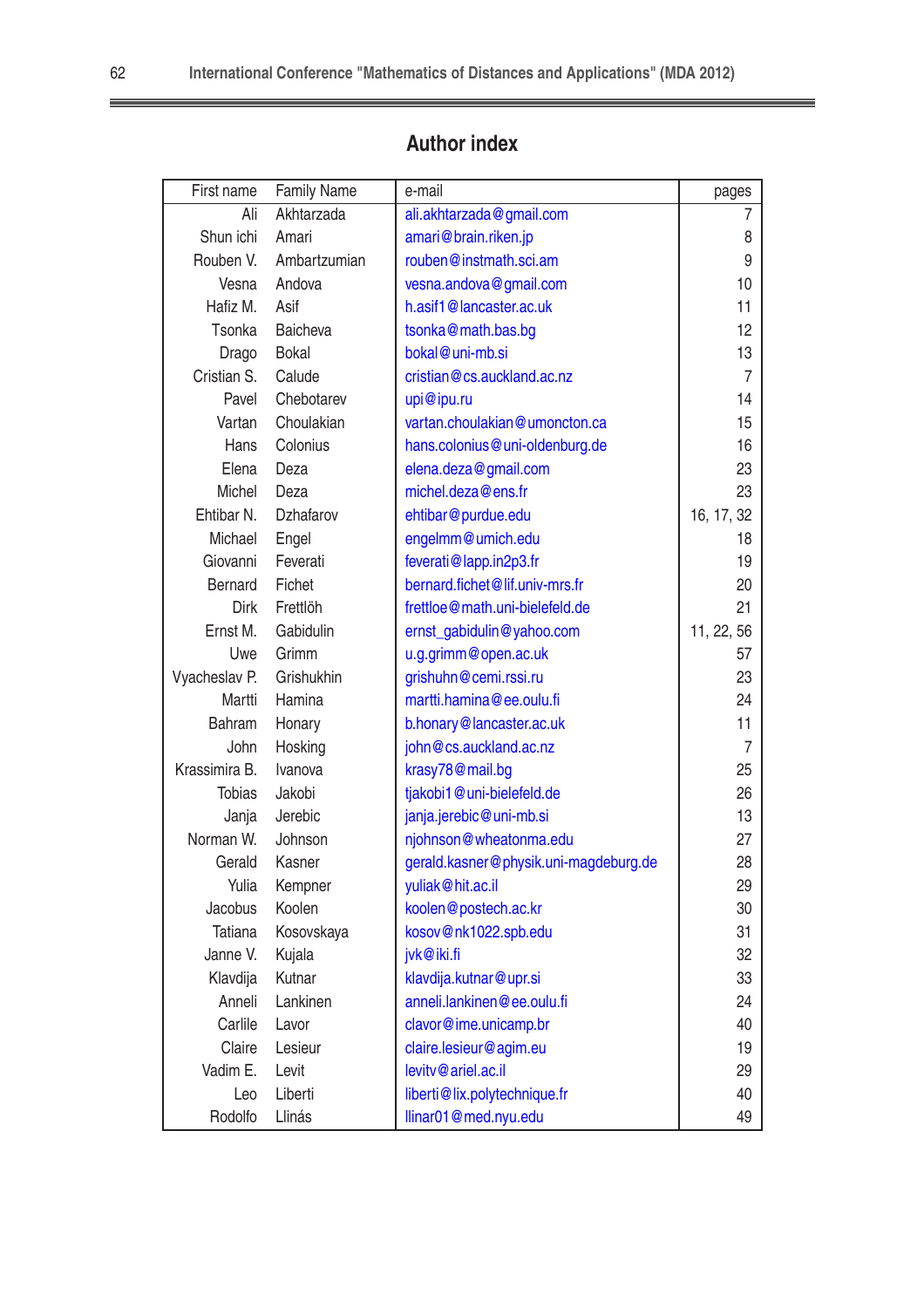| First name    | <b>Family Name</b> | e-mail                                     | pages |
|---------------|--------------------|--------------------------------------------|-------|
| Nelson        | Maculan            | maculan@cos.ufrj.br                        | 40    |
| Aleksander    | Malnič             | aleksander.malnic@guest.arnes.si           | 34    |
| Krassimir     | Markov             | markov@foibg.com                           | 25    |
| Dragan        | Marušič            | dragan.marusic@upr.si                      | 35    |
| Hiroshi       | Matsuzoe           | matsuzoe@nitech.ac.jp                      | 36    |
| Alexander     | Mednykh            | smedn@mail.ru                              | 37    |
| <b>Markus</b> | Moll               | mmoll@math.uni-bielefeld.de                | 38    |
| Emil          | Molnár             | emolnar@math.bme.hu                        | 39    |
| Antonio       | Mucherino          | antonio.mucherino@irisa.fr                 | 40    |
| Yuya          | Nagatani           | nagatani.hase@gmail.com                    | 42    |
| Arkady        | Nedel              | discover@free.fr                           | 41    |
| Atsumi        | Ohara              | ohara@fuee.u-fukui.ac.jp                   | 42    |
| Matti         | Peltola            | matti.peltola@ee.oulu.fi                   | 24    |
| Alexey        | Petrovsky          | pab@isa.ru                                 | 43    |
| Thu           | Pham-Gia           | phamgit@umoncton.ca                        | 44    |
| Jorge Luis    | Ramírez Alfonsín   | jramirez@math.univ-montp2.fr               | 45    |
| Laurent       | Raymond            | laurent.raymond@im2np.fr                   | 46    |
| Philippe      | Regnault           | philippe.regnault@unicaen.fr               | 47    |
| Johannes      | Roth               | johannes.roth@itap.physik.uni-stuttgart.de | 48    |
| Sisir         | Roy                | sisir@isical.ac.in                         | 49    |
| Sergey V.     | Savchenko          | savch@itp.ac.ru                            | 50    |
| Egon          | <b>Schulte</b>     | egonschulte@gmail.com                      | 51    |
| Andrei        | Simonov            | andrey.simonoff@gmail.com                  | 52    |
| <b>Bernd</b>  | Sing               | bernd.sing@cavehill.uwi.edu                | 53    |
| Jozef         | Siran              | jozef.siran@stuba.sk                       | 54    |
| Riste         | Škrekovski         | skrekovski@gmail.com                       | 55    |
| Igor Y.       | Sysoev             | igor.sisoev@gmail.com                      | 56    |
| Andrej        | Taranenko          | andrej.taranenko@uni-mb.si                 | 13    |
| Svetlana      | Topalova           | svetlana@math.bas.bq                       | 12    |
| Koen          | Vanhoof            | koen.vanhoof@uhasselt.be                   | 25    |
| Elena Y.      | Vedmedenko         | vedmeden@physnet.uni-hamburg.de            | 57    |
| Evgenii       | Vityaev            | evgenii.vityaev@math.nsc.ru                | 58    |
| Laurent       | Vuillon            | laurent.vuillon@univ-savoie.fr             | 19    |
| Asia Ivić     | Weiss              | weiss@mathstat.yorku.ca                    | 59    |
| Carol T.      | Zamfirescu         | czamfirescu@gmail.com                      | 60    |
| Tudor         | Zamfirescu         | tuzamfirescu@googlemail.com                | 61    |

## **Author index (continued)**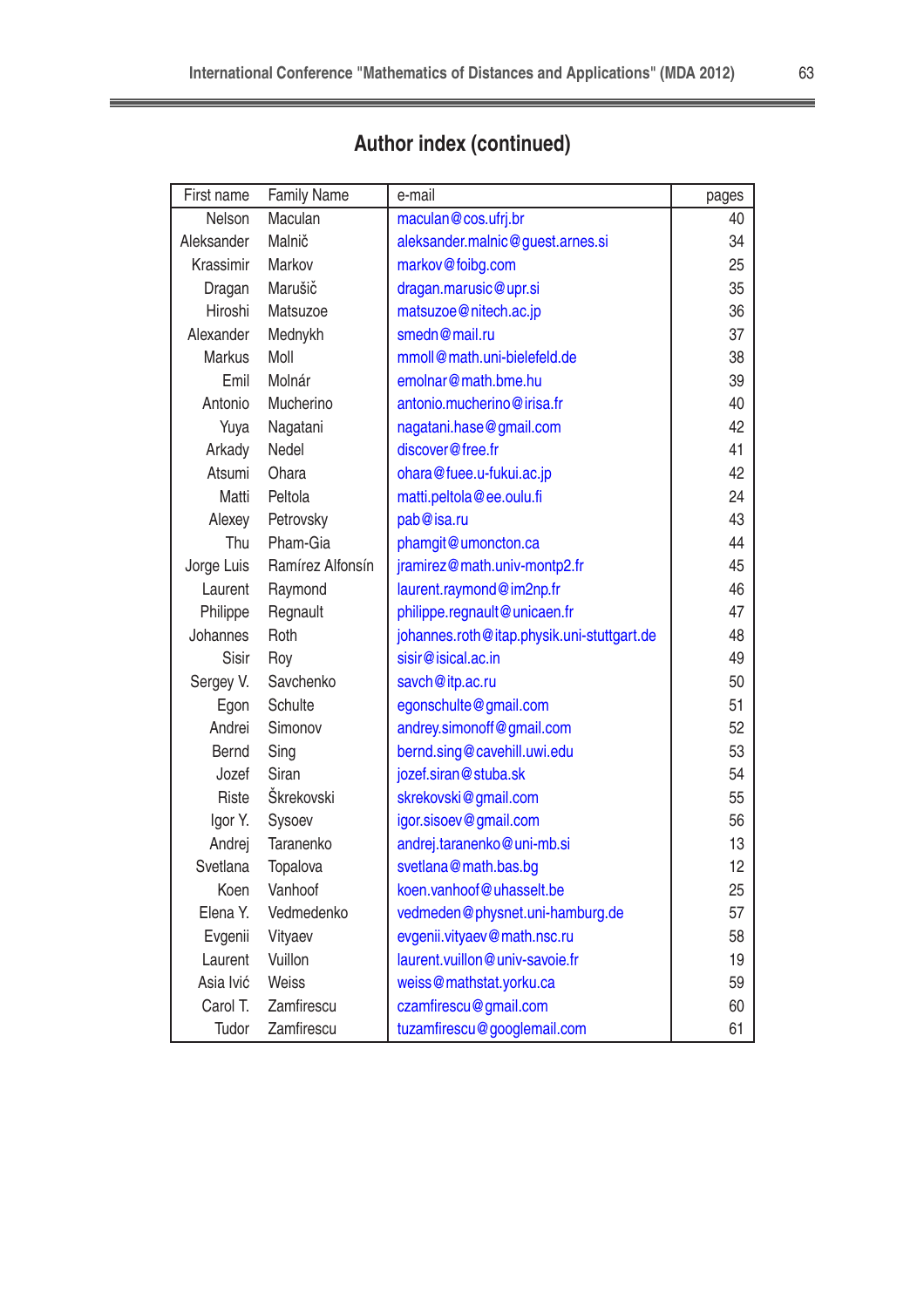

## **ITHEA**

## **INTERNATIONAL SCIENTIFIC SOCIETY**

The ITHEA International Scientific Society (**ITHEA ISS**) a successor of the international scientific co-operation organized within 1986-1992 by international workgroups (**IWG**) researching the problems of data bases and artificial intelligence.

As a result of tight relation between these problems in 1990 in Budapest appeared the International scientific Work Group of Data Base Intellectualization (**IWGDBI**) integrating the possibilities of databases with the creative process support tools. The leaders of the IWGDBI were Prof. Victor Gladun (Ukraine) and Prof. Rumyana Kirkova (Bulgaria).

Starting from 1992 the international scientific co-operation has been organized by the Association of Developers and Users of Intellectualized Systems (**ADUIS**), Ukraine. It has played a significant role for uniting the scientific community working in the area of the artificial intelligence.

To extend the possibilities for international scientific collaboration in all directions of informatics by wide range of concrete activities, in 2002 year, the Institute for Information Theories and Applications FOI ITHEA (**ITHEA**) has been established as an international nongovernmental organization. It is aimed to support international scientific research through international scientific projects, workshops, conferences, journals, book series, etc. The achieved results are remarkable. The ITHEA became world-wide known scientific organization.

One of the main activities of the ITHEA is building an International Scientific Society aimed to unite researches from all over the world who are working in the area of informatics.

Now, the **ITHEA International Scientific Society** is joined by more than 2500 members from 44 countries all over the world: Armenia, Azerbaijan, Belarus, Brazil, Belgium, Bulgaria, Canada, Czech Republic, Denmark, Egypt, Estonia, Finland, France, Germany, Greece, Hungary, India, Iran, Ireland, Israel, Italy, Japan, Jordan, Kyrgyz Republic, Latvia, Lithuania, Malaysia, Malta, Mexico, Moldova, Netherlands, Poland, Portugal, Romania, Russia, Scotland, Senegal, Serbia and Montenegro, Spain, Sultanate of Oman, Turkey, UK, Ukraine, and USA.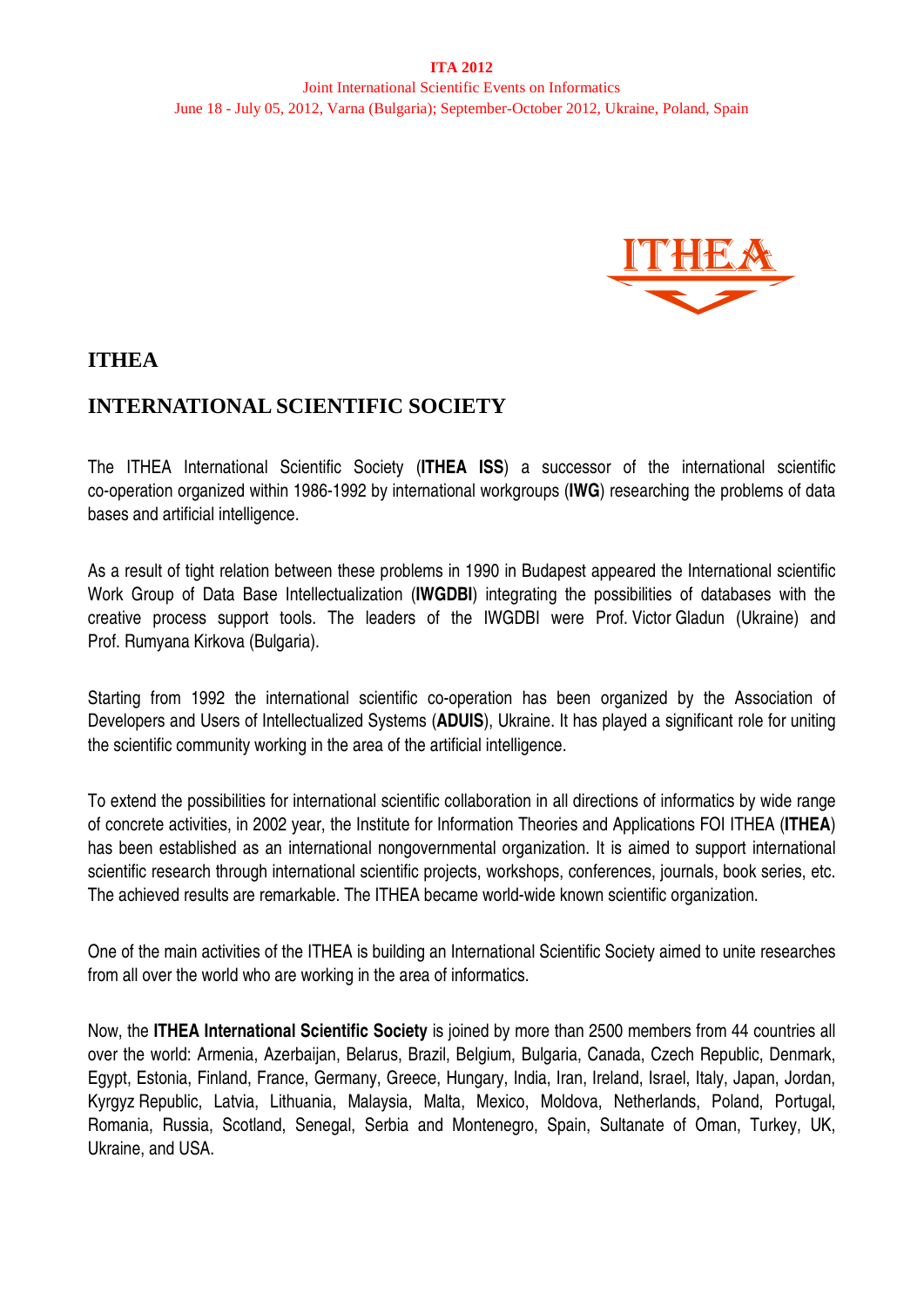#### **ITA 2012**

Joint International Scientific Events on Informatics June 18 - July 05, 2012, Varna (Bulgaria); September-October 2012, Ukraine, Poland, Spain

#### **Important information for participants in ITA 2012, Varna, Bulgaria**

#### **Please read carefully!**

#### **1. Contacts**

Mobile numbers of the Organizing committee: +359 878 89 07 07, +359 878 89 07 25 Panorama hotel: (+359 52) 36 28 98 www.panoramahotel.bg

#### **2. Travel to the conference**

#### *1.1. From Varna*

The PANORAMA HOTEL is located less than 10 km by the way from Varna to the Golden Sands resort. Please, see the map [http://www.panoramahotel.bg/get\\_eng.html](http://www.panoramahotel.bg/get_eng.html) .

The busses from Varna to Golden Sands (Zlatni pyasatsi): 9, 109, 209, 309, 409.

The name of the bus stop is "PANORAMA".

#### *1.2. From Sofia*

Besides the direct flight to Varna and/or the transfer flight from Sofia, there are two possible variants to get from Sofia to Varna:

- by train from the Central Railway Station: [www.bdz.bg](http://www.bdz.bg/) 

- by bus from the Central Bus Station (right beside the Central Railway Station:

[www.centralnaavtogara.bg](http://www.centralnaavtogara.bg/) .)

#### *1.3. In Sofia*

The transportation from the Sofia Airport to the Central Railway Station and the Central Bus Station can be as follows: By bus – 84 or 284 from the Airport to "Hotel Pliska" stop, and then 213 or 214 to the Central Station.

Note: Luggage bigger than the average will require an extra ticket as well.

- shuttle-bus - from the airport to the station. The price is 1.50 BGN (possible additional taxes for the luggage).

- taxicab: **we do not recommend** to use this transport, or in case you do always check the prices on the stickers on the windows, because the foreigners especially are often offered incredibly high prices.

#### **2. Medicines**

We want to remind if you use some special medicines not to forget them.

#### **3. Currency**

The fixed official exchange rate: 1 EUR = 1.95583 BGN (leva).

In the change offices the exchange rate may vary from 1.9 to 1.95.

When you change money, please be careful when choosing the change office. At the airport usually the rates are not preferable.

Some change offices use on their front tables fixings which aren't used for the standard procedures – it might be for write the fixing on the front table, which is not the real rate for usual exchange (it may be the rate for checks or for exchanged amount more than 10,000 lv.). Please, always read the all the notices (usually written with smaller letters) and ask the clerk for the exact total you'll receive from the exchange.

We recommend exchanging not more than 50 EUR or USD at a time.

#### **Caution!**

**Be careful with your money, documents and other important personal belongings.**

**Make sure you keep them safe with yourself, not putting them in your luggage, as you can easily become a victim of pickpockets or thieves otherwise.**

**Please be alert in the city public transport as well as in the bus/train when approached by strangers and never leave your baggage unattended.**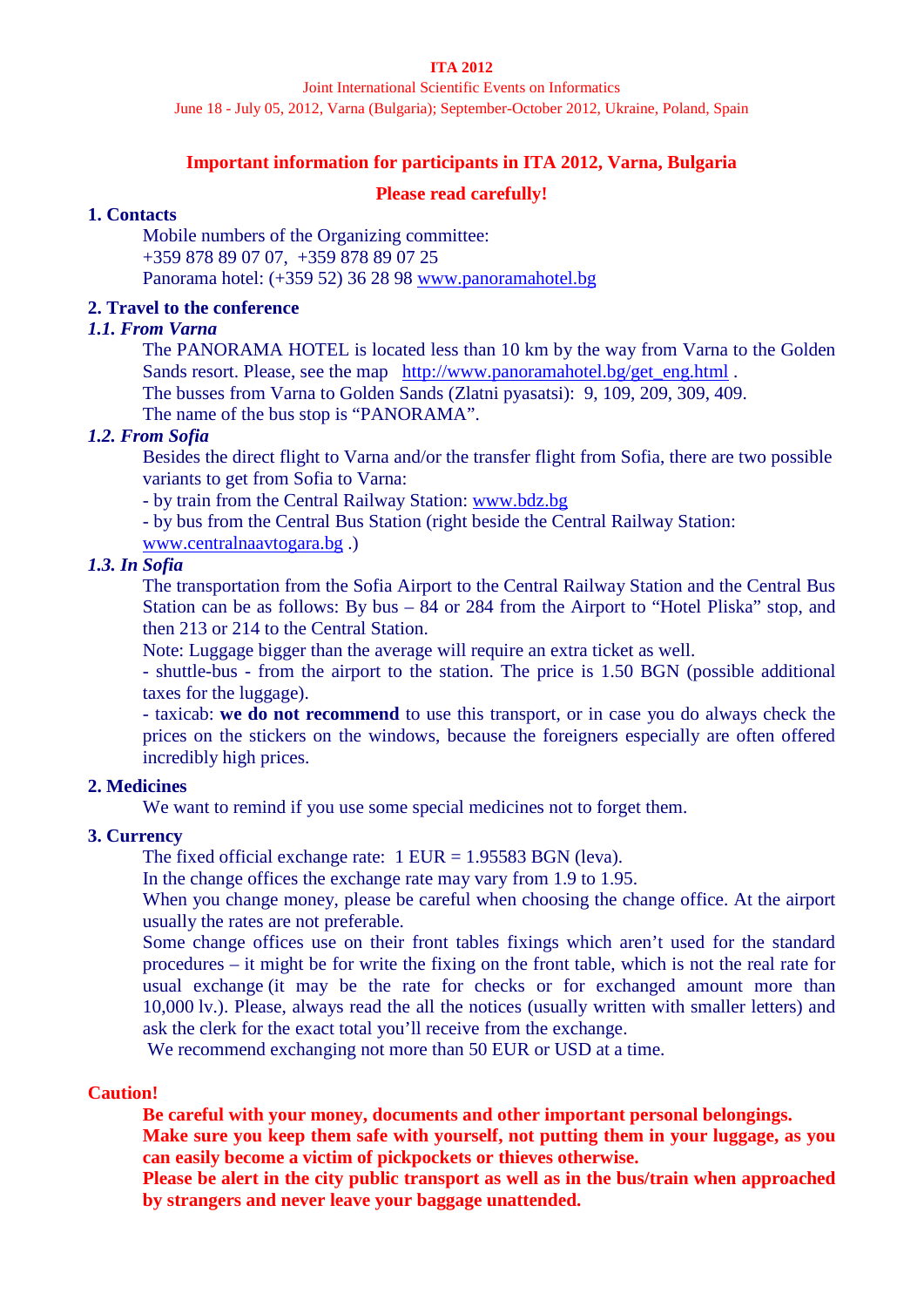**ITA 2012** 

Joint International Scientific Events on Informatics June 18 - July 05, 2012, Varna (Bulgaria); September-October 2012, Ukraine, Poland, Spain

International Conference "**Mathematics of Distances and Applications"**, July 02-05, 2012 Hotel "PANORAMA" in the resort St. Constantine & Helena, Varna, Bulgaria, source: [http://www.panoramahotel.bg](http://www.panoramahotel.bg/) **+359 52 36 28 98 , +359 878 89 07 07 , +359 878 89 07 25**